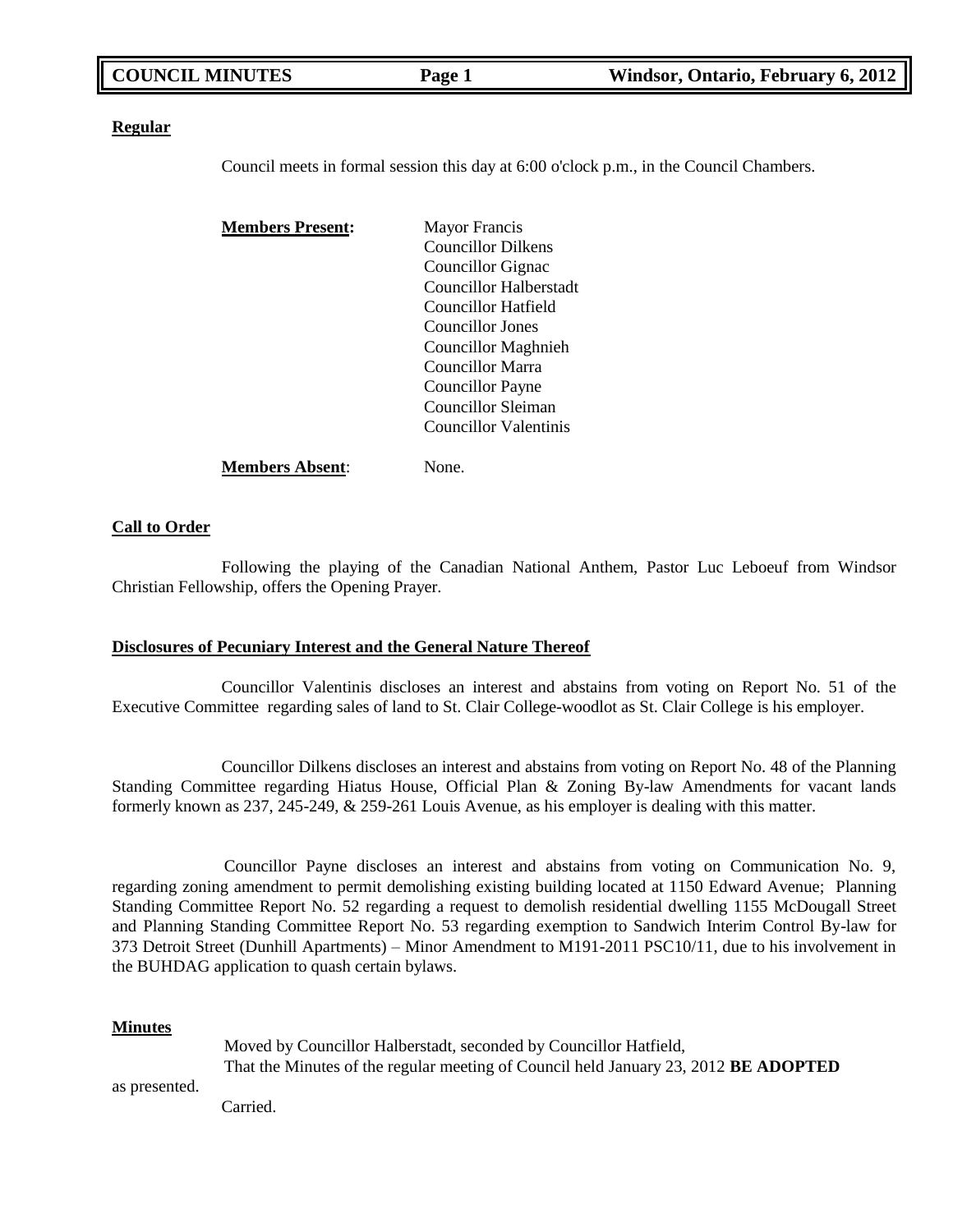## **COUNCIL MINUTES Page 2 February 6, 2012**

### **Notice of Proclamations**

Congenital Heart Defects Awareness Week – February 8-14, 2012 Rotary International World Peace & Understanding Week – February 19-25, 2012

### **Committee of the Whole**

Moved by Councillor Jones, seconded by Councillor Maghnieh,

That Council do now rise and move into Committee of the Whole with the Mayor presiding for the purpose of dealing with:

- (a) communication items;
- (b) consent agenda;
- (c) hearing requests for deferrals or referrals of any items of business;
- (d) hearing presentations and delegations;
- (e) consideration of business items;
- (f) consideration of Committee reports:
	- (i) **Report of Special In-Camera Meeting or other Committee as may be held prior to Council** (if scheduled)
- (g) consideration of by-laws 18-2012 through 19-2012 (inclusive).

Carried.

## **Communications**

Moved by Councillor Marra, seconded by Councillor Maghnieh,

**M65–2012** That the following Communication Items 1 to 10 and 12 inclusive, as set forth in the Council Agenda **BE REFERRED** as noted except Communication No. 11 which is dealt with as follows:

### **Communication No.11:**

Moved by Councillor Marra, seconded by Councillor Hatfield,

**M66-2012** That the City of Windsor **FILE NO OBJECTION** to the Alcohol and Gaming Commission of Ontario (AGCO) to the issuance of a Temporary Extension Liquor Sales Licence to Joanne Thompson of Maggio"s Kildare House and Colleen Kelly of Average Joe"s.

Carried.

### **GPLL2012**

| <b>Item</b>    | From                                                                              | <b>Description</b>                                                                                                                                                                                                                                                        |
|----------------|-----------------------------------------------------------------------------------|---------------------------------------------------------------------------------------------------------------------------------------------------------------------------------------------------------------------------------------------------------------------------|
|                | Ministry of Community<br>and Social Services                                      | Launch of the 2012-13 EnAbling Change Program.<br><b>Community Development &amp; Health Commissioner</b><br>Diversity & Accessibility Officer<br>Note & File<br><b>GPL/10190</b>                                                                                          |
| $\overline{2}$ | Province of Ontario &<br>The Association of<br>Municipalities of Ontario<br>(AMO) | Joint Annual Memorandum of Understanding Statement.<br><b>Executive Director of Housing &amp; Children's Services</b><br><b>City Engineer</b><br><b>Chief Financial Officer &amp; City Treasurer</b><br>Diversity & Accessibility Officer<br>Note & File<br><b>GP2012</b> |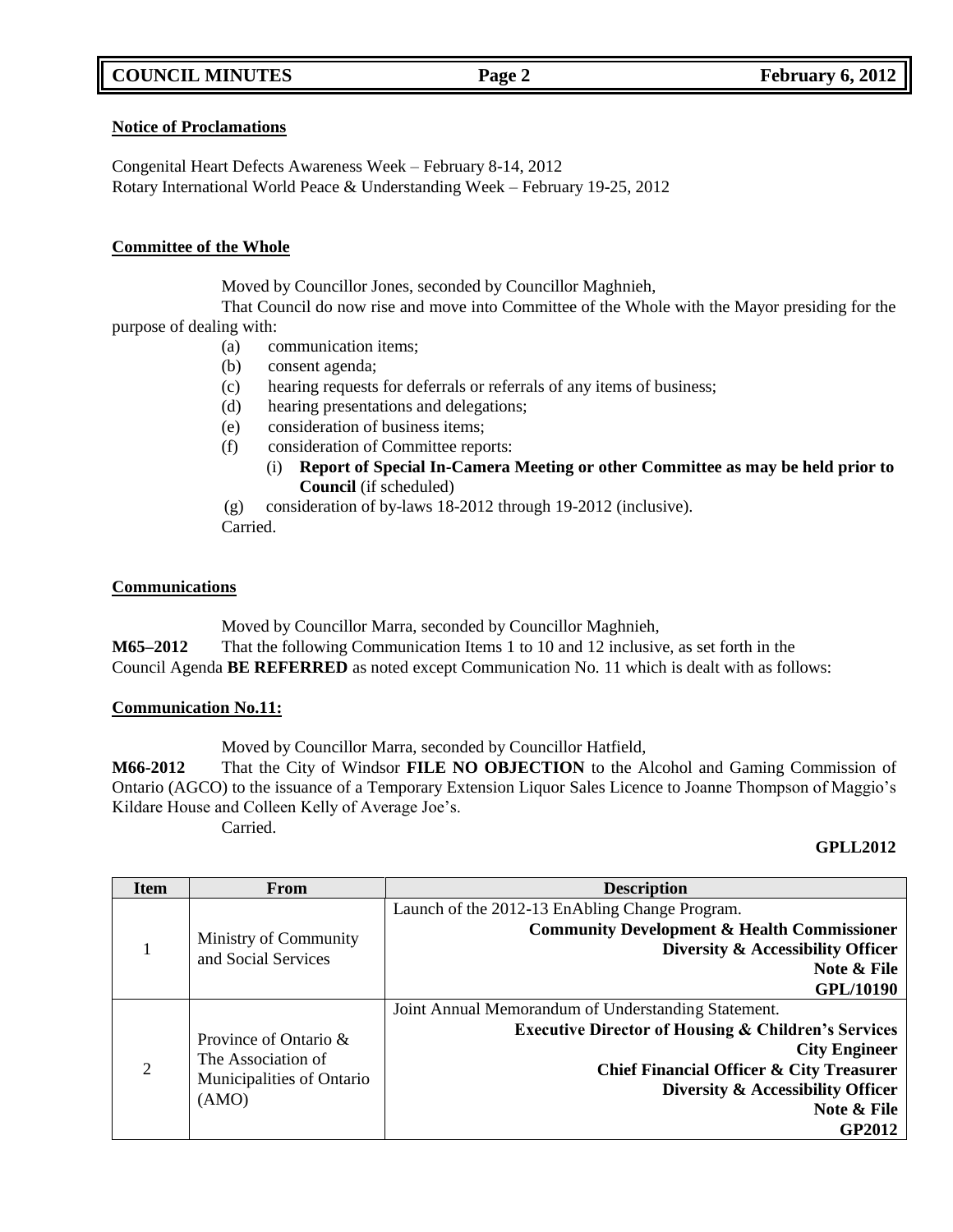# **COUNCIL MINUTES Page 3 February 6, 2012**

| 3              | Association of<br>Municipalities of Ontario<br>(AMO)                         | Supreme Court of Canada Decision Released: January 20, 2012. Case:<br>Catalyst Paper Corporation and the Corporation of the District of North<br>Cowichan.<br><b>City Solicitor</b><br><b>City Clerk/Licence Commissioner</b><br><b>Chief Building Official</b><br>Note & File<br><b>MMA2012</b>                                                                |
|----------------|------------------------------------------------------------------------------|-----------------------------------------------------------------------------------------------------------------------------------------------------------------------------------------------------------------------------------------------------------------------------------------------------------------------------------------------------------------|
| $\overline{4}$ | <b>Ontario Good Roads</b><br>Association (OGRA)                              | Notice of Poll – OGRA Board of Directors.<br><b>City Engineer</b><br>Note & File<br><b>GP2012</b>                                                                                                                                                                                                                                                               |
| 5              | Corporation of The City<br>of Windsor, Office of The<br><b>City Engineer</b> | Notice of Public Information Centre to be held February 8, 2012<br>regarding Wyandotte Street West Streetscaping Improvements. (from<br>Sunset Avenue to Campbell Avenue)<br><b>City Engineer</b><br>Note & File<br><b>SW2012</b>                                                                                                                               |
| 6              | Heart & Stroke<br>Foundation of Ontario                                      | Information on the Ontario Defibrillator Access Initiative (ODAI) to place<br>Automated External Defibrillators (AEDs) in publicly funded community<br>sport and recreation facilities and schools across Ontario.<br><b>Executive Director of Recreation &amp; Culture</b><br><b>Fire Chief</b><br>Note & File<br><b>SF/10207</b>                              |
| $\tau$         | <b>International Association</b><br>of Fire Fighters (IAFF)                  | Condolences on the passing of Fire Fighter Darrell O. Ellwood.<br><b>City Solicitor</b><br><b>Fire Chief</b><br><b>SF2012</b>                                                                                                                                                                                                                                   |
| 8              | Association of Ontario<br>Road Supervisors<br>(A.O.R.S.)                     | Association of Road Supervisors (AORS) 2012 Training and Professional<br>Development Program Booklet. (available for viewing in the Clerk's<br>office)<br><b>City Engineer</b><br><b>Executive Director of Operations</b><br><b>Executive Director of Human Resources</b><br><b>Manager of Purchasing &amp; Risk Management</b><br>Note & File<br><b>PW2012</b> |
| 9              | Manager of Development<br>Applications                                       | Application of City of Windsor for zoning amendment to permit<br>demolishing the existing building and creating 14 residential building lots<br>for lands located at 1150 Edward Avenue.<br>Note & File<br>ZB/11262                                                                                                                                             |
| 10             | Town of Lakeshore                                                            | Notice of Adoption of Official Plan Amendment No. 3 regarding Official<br>Plan Amendment Application, Town of Lakeshore, File: OPA-3-2012.<br><b>City Planner</b><br><b>City Solicitor</b><br><b>Senior Secretary, Council Services</b><br>Note & File<br><b>GM2012</b>                                                                                         |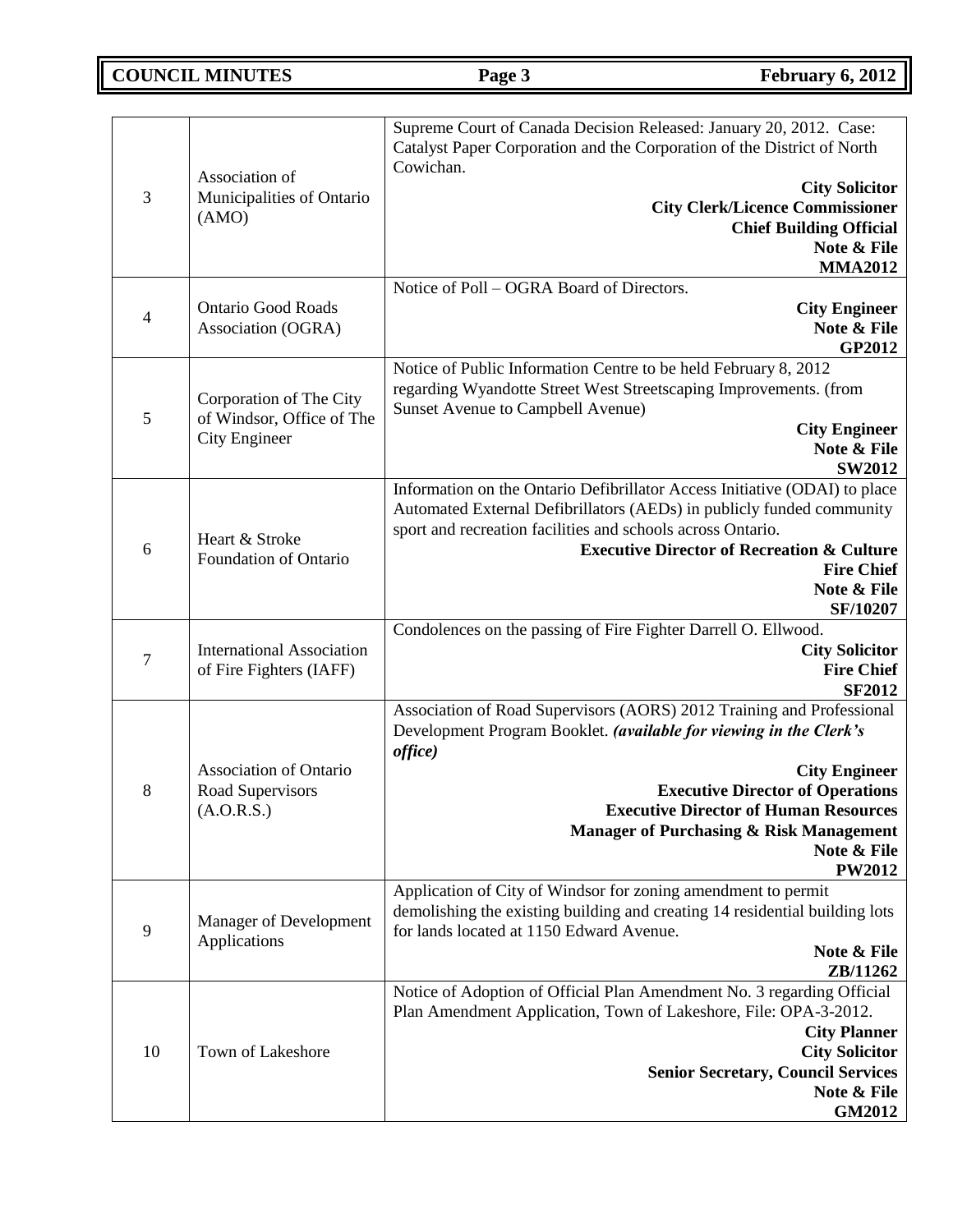**COUNCIL MINUTES Page 4 February 6, 2012**

| 11 | <b>Executive Director of</b><br><b>Recreation and Culture</b> | Alcohol Gaming Commission (AGCO) Temporary Extension Application<br>Request from Joanne Thompson of Maggio's Kildare House and Colleen<br>Kelly of Average Joe's.<br><b>COUNCIL DIRECTION REQUESTED</b><br><b>City Clerk/Licence Commissioner</b><br><b>Manager of Compliance &amp; Enforcement</b><br><b>Chief Building Official</b><br><b>Fire Chief</b><br><b>Acting Chief of Police</b><br><b>City Engineer</b><br><b>GPLL2012</b> |
|----|---------------------------------------------------------------|----------------------------------------------------------------------------------------------------------------------------------------------------------------------------------------------------------------------------------------------------------------------------------------------------------------------------------------------------------------------------------------------------------------------------------------|
| 12 | City Treasurer                                                | Launch of New City of Windsor Website.<br>Note & File<br><b>SI2012</b>                                                                                                                                                                                                                                                                                                                                                                 |
|    | Carried.                                                      |                                                                                                                                                                                                                                                                                                                                                                                                                                        |

Councillor Payne discloses an interest and abstains from voting on Communication No. 9.

### **Consent Agenda**

Moved by Councillor Sleiman, seconded by Councillor Valentinis,

That the following Consent Agenda and the recommendations contained in the administrative reports **BE APPROVED** as amended:

- Item 2 YQG Corporate Documents
- Item 3 Contract 130-10 Prince Road Sewer, Phase 9A, Noise By-law Exemption for Construction Activities
- Item 4 Airport Hangar Amending Agreement
- Item 6 Photocopier Lease
- Item 7 2012 Service Contracts, Ministry of Community and Social Services (MCSS), Ministry of Children and Youth Services (MCYS)
- Item 8 2012 Ministry of Education (MEDU) Child Care Service Agreement
- Item 9 Chemical Requirements 2012 Lou Romano Water Reclamation Plant (LRWRP) & Little River Pollution Control Plant (LRPCP)
- Item 10 Agreement with Province regarding Provincial Funding for Local Road Projects
- Item 11 Acquisition of Two (2) Fire Trucks
- Item 12 The Bequest from the Estate of Mr. L. Odette
- Item 13 Weed and Grass Cutting/Cleaning of E. C. Row, Vacant Lots and Ditches throughout the City
- Item 15 Tree Trimming (1,500 trees more or less) at various locations throughout the City of Windsor (Tender No. 145-11)

| <b>Planning Standing Committee</b> |               |                                                                                  |
|------------------------------------|---------------|----------------------------------------------------------------------------------|
| No.                                |               | <b>Description</b>                                                               |
|                                    | Report No. 48 | Hiatus House, Official Plan & Zoning By-law Amendments (for vacant lands         |
|                                    |               | formerly known as $237$ , $245-249$ , & $259-261$ Louis Avenue, at the southwest |
|                                    |               | corner of Louis Avenue and Chatham Street East intersection)                     |
|                                    | Report No. 50 | Request to close the north/south alley between Thompson Boulevard and Ford       |
|                                    |               | Boulevard from Ontario Street southerly to Raymond Avenue                        |
|                                    | Report No. 51 | Request to close the east/west and north/south alleys between Edward Avenue      |
|                                    |               | and Isabelle Place, south of Edgar Street                                        |
|                                    | Report No. 52 | Request to Demolish Residential Dwelling at 1155 McDougall Street                |

### **Consent Committee Reports**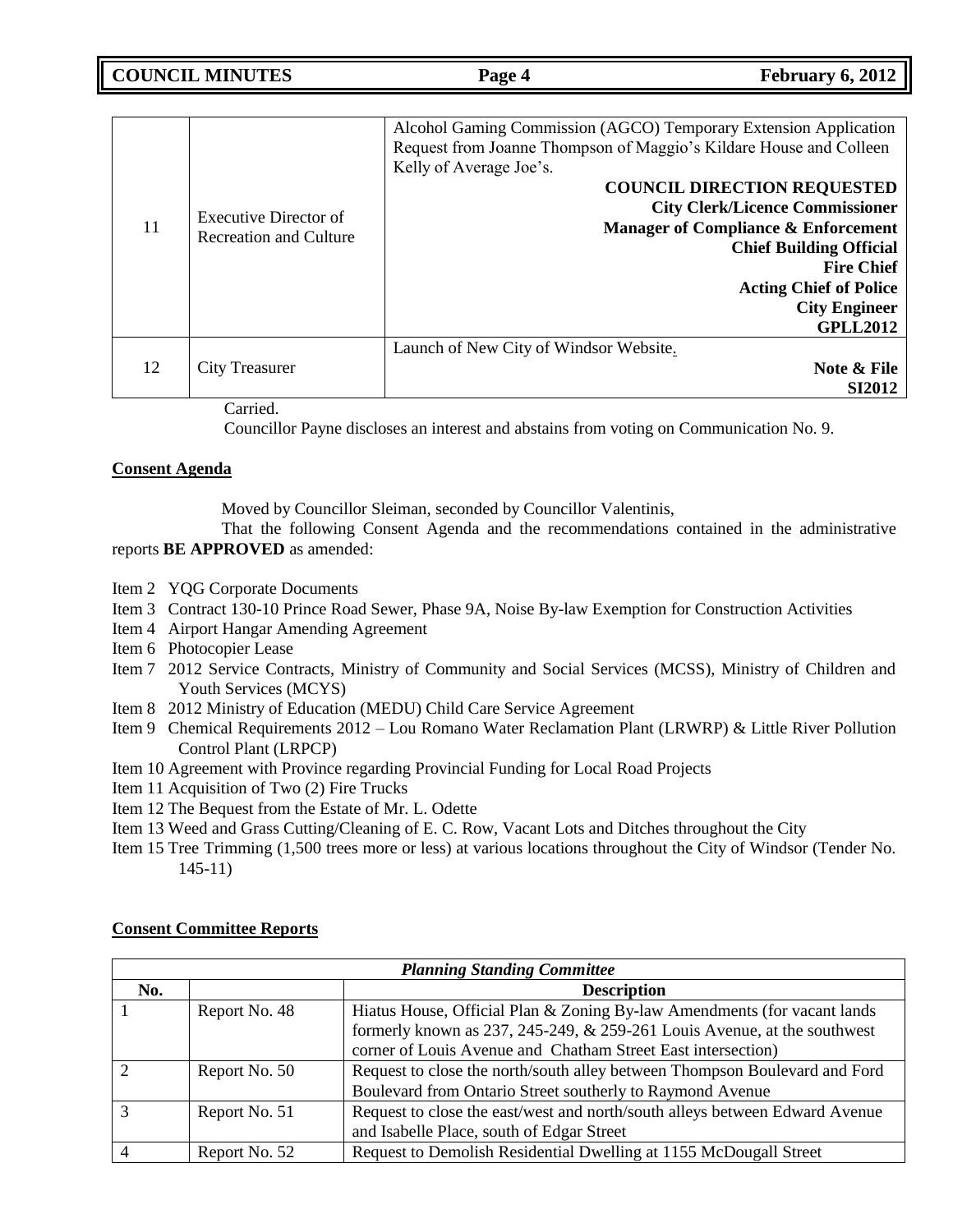**COUNCIL MINUTES Page 5 February 6, 2012**

| Report No. 53 | Exemption to Sandwich Interim Control By-Law for 373 Detroit Street (Dunhill |
|---------------|------------------------------------------------------------------------------|
|               | Apartments) – Minor Amendment to M191-2011 PSC10/11                          |
| Report No. 54 | <b>Source Protection Plan Process</b>                                        |
| Report No. 55 | Property Standards Committee minutes of its meeting held November 24, 2011   |

| <b>Executive Committee</b> |                    |                                                                            |
|----------------------------|--------------------|----------------------------------------------------------------------------|
| No.                        | <b>Description</b> |                                                                            |
|                            | Report No. 50      | Letter of Intent – Co-hosting 2014 Ontario ParaSport Games and Ontario 55+ |
|                            |                    | <b>Summer Games</b>                                                        |
|                            | Report No. 52      | Town and Gown Association of Ontario 2013 Application Request              |

Carried.

Councillor Payne discloses an interest and abstains from voting on Report No. 52 and 53 of the Planning Standing Committee.

Councillor Dilkens discloses an interest and abstains from voting on Report No. 48 of the Planning Standing Committee.

### **Deferrals and/or Referrals and Withdrawals**

## **Report No. 49 of the Planning Standing Committee (Rezoning, 675 Goyeau, Days Inn, 1037109 Ontario Limited)**

Moved by Councillor Marra, seconded by Councillor Halberstadt,

**M22-2012** That **Report No. 49 of the Planning Standing Committee** regarding rezoning at 675-687 Goyeau Street, Days Inn **BE DEFERRED** to the February 21, 2012 meeting of Council, as requested by the Applicant to allow for further consultations on this matter.

Carried.

Report Number 15673 ZB/11240

## **Report No. 26 of the Environment and Transportation Standing Committee (Roseland Area Traffic Calming Project)**

Moved by Councillor Dilkens, seconded by Councillor Marra,

**M58-2012** That at the request of Councillor Dilkens, **Report No. 26 of the Environment and Transportation Standing Committee** (Roseland Area Traffic Calming Project) **BE DEFERRED** to the March 19, 2012 meeting of Council to allow administration to review newly submitted proposals from affected residents.

Carried.

Report Number 15521 ST2012

## **Presentations & Delegations:**

**PRESENTATIONS:**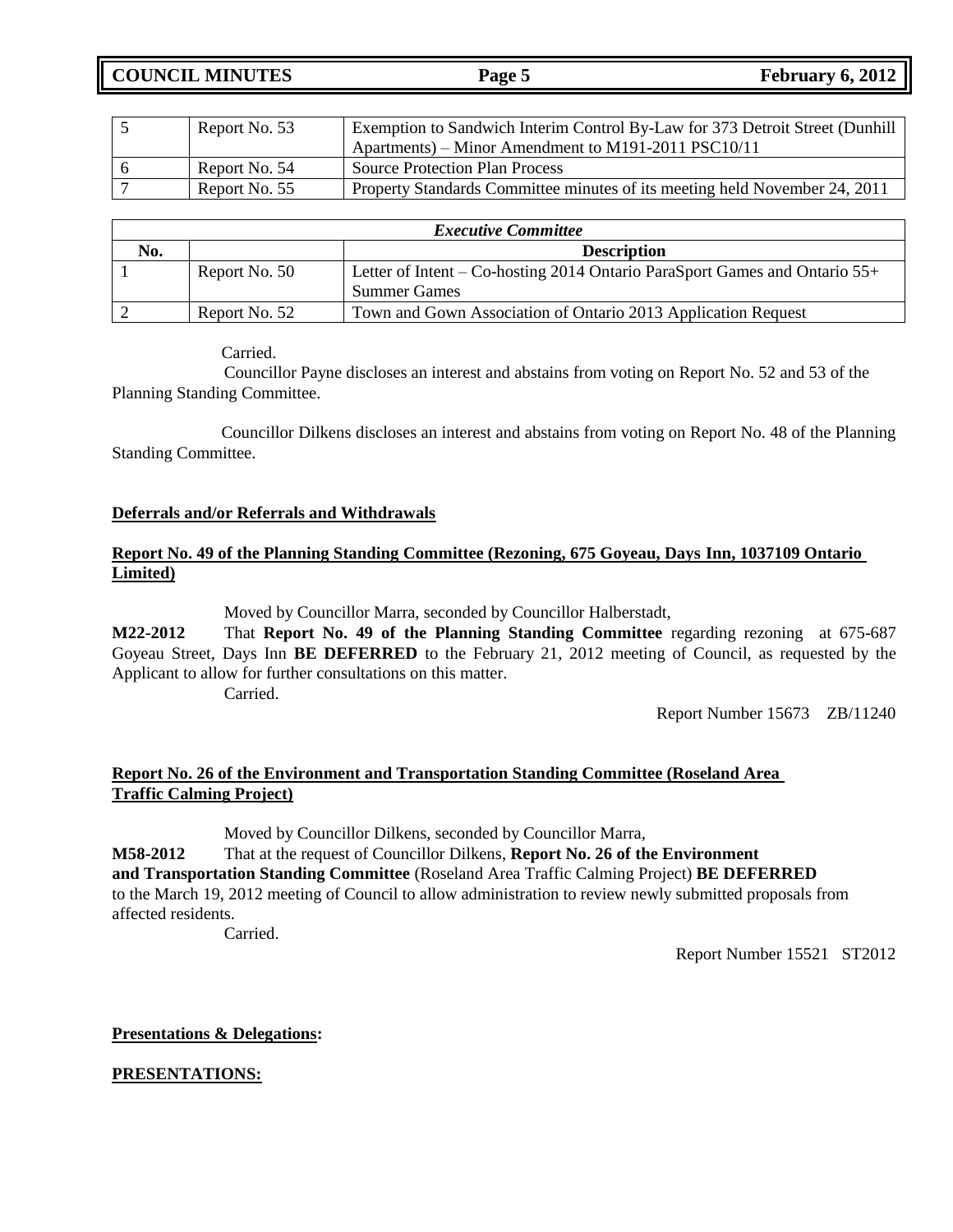### **COUNCIL MINUTES Page 6 February 6, 2012**

### **Communication No. 12 – Launch of New City of Windsor Website**

#### **Harry Turnbull, Executive Director of Information Technology**

Harry Turnbull, Executive Director of Information Technology appears before Council to provide an overview of the launch of the City of Windsor"s new website, highlighting improved technology, simpler navigation, promotional opportunities, improved access, and a design with the user in mind.

Mayor Francis leaves the meeting at 6:50 o'clock p.m. and Councillor Dilkens assumes the Chair.

Mayor Francis returns to the meeting at 6:55 o'clock p.m. and Councillor Dilkens returns to his seat at the Council table.

Moved by Councillor Gignac, seconded by Councillor Jones, **M67-2012** That the presentation by the Executive Director of Information Technology regarding the new City of Windsor website **BE RECEIVED** for information. Carried.

**SI2012**

### **Results of Research into the City of Windsor and University of Windsor, Great Lakes Institute for Environmental Research (GLIER) Partnership for Research and Development**

#### **Ernie Lamont, resident of Ward 8**

Ernie Lamont, resident of Ward 8, appears before Council to present to Council a proposal that in his estimation could create 2500 jobs, involving an aquarium being built across from the Casino, with a retired jet/plane placed on the rooftop with an Executive Dining Room and slot machines.

#### **EW/9197 1**

(For final disposition of this matter, see Clause **CR16/2012** in Schedule "A" attached hereto.)

#### **Update of Corporate Opportunities Initiatives**

#### **Michael Mueller, Consultant**

Michael Mueller, Consultant, appears before Council to provide an update on "Corporate Opportunities Step 3 Project Update", including the current project status, the Purchasing Initiative, the Facilities Initiative, the Fleet Initiative, the Technology Infrastructure Initiative, alternative Service Delivery, Next Steps, and concludes by recommending to Council that they grant him the authority to sub-contract the development of a business case for shared services.

#### **GP/9577 14**

(For final disposition of this matter, see Clauses **CR29/2012, CR30/2012 and CR31/2012** in Schedule "A" attached hereto.)

Mayor Francis leaves the meeting at 7:10 o'clock p.m.

Mayor Francis returns to the meeting at 7:12 o'clock p.m.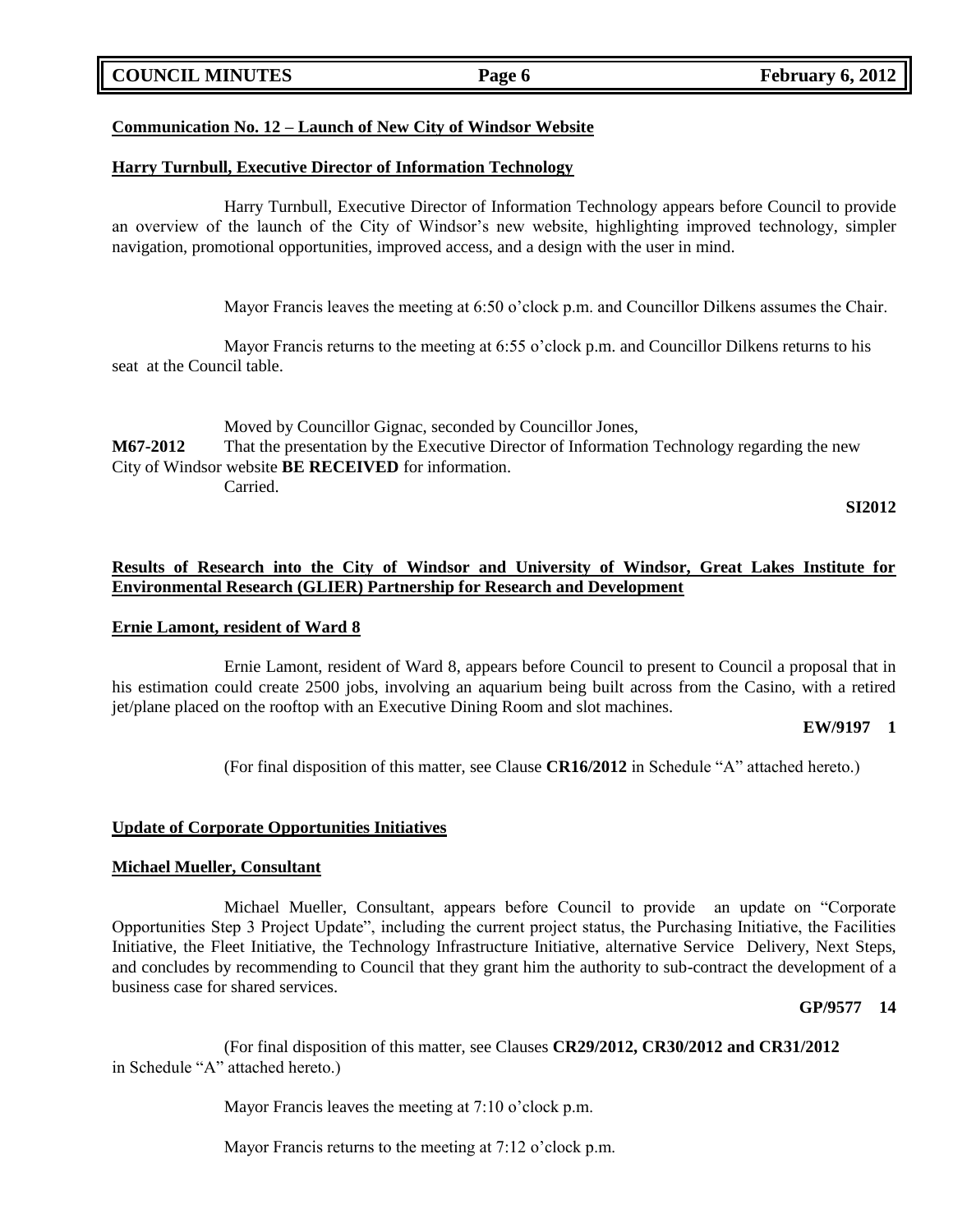|  | <b>COUNCIL MINUTES</b> |
|--|------------------------|
|--|------------------------|

Mayor Francis leaves the meeting at 7:22 o'clock p.m. and Councillor Jones assumes the Chair.

Mayor Francis returns to the meeting at 7:25 o'clock p.m. and Councillor Jones returns to his seat at the Council table.

### **DELEGATIONS**

#### **Report No. 51 of the Executive Committee (Sale of Land to St. Clair College – Woodlot)**

Moved by Councillor Dilkens, seconded by Councillor Jones,

**M68-2012** That Rule 3.3(c) of the Procedure By-law 98-2011 **BE WAIVED** to allow for a special in-camera meeting without 24 hours notice.

> Carried. Councillor Halberstadt voting nay.

> > Report Number 15718 APM2012

Moved by Councillor Dilkens, seconded by Councillor Jones, **M69-2012** That Council move in-camera for discussion of the following:

 $\blacksquare$  Legal matter – proposed or pending acquisition or disposition of land by the municipality or local boards – Section 239(c) of the *Municipal Act*, 2001 as amended.

> Carried. Councillor Halberstadt voting nay.

Council convenes in-camera at 7:48 o'clock p.m.

Council reconvenes in public session at 8:15 o"clock p.m.

#### **Gerald Trottier, Solicitor and Dr. John Strasser, President, representing St. Clair College**

Gerald Trottier, Solicitor and Dr. John Strasser, President, representing St. Clair College, appear before Council and are available for questions regarding the proposed disposition of the woodlot to St. Clair College.

Moved by Councillor Marra, seconded by Councillor Gignac,

**M70-2012** That **Report No. 51 of the Executive Committee** regarding the sale of land to St. Clair College-Woodlot **BE ADOPTED AS AMENDED**:

THAT the report of the City Solicitor regarding the disposition of the woodlot to St. Clair College **BE RECEIVED** for information.

AND THAT Administration **BE AUTHORIZED** to finalize an Agreement of Purchase and Sale with St. Clair College for the disposition of the woodlot, in accordance with the following terms:

**Purchaser:** The St. Clair College of Applied Arts and Technology ("College")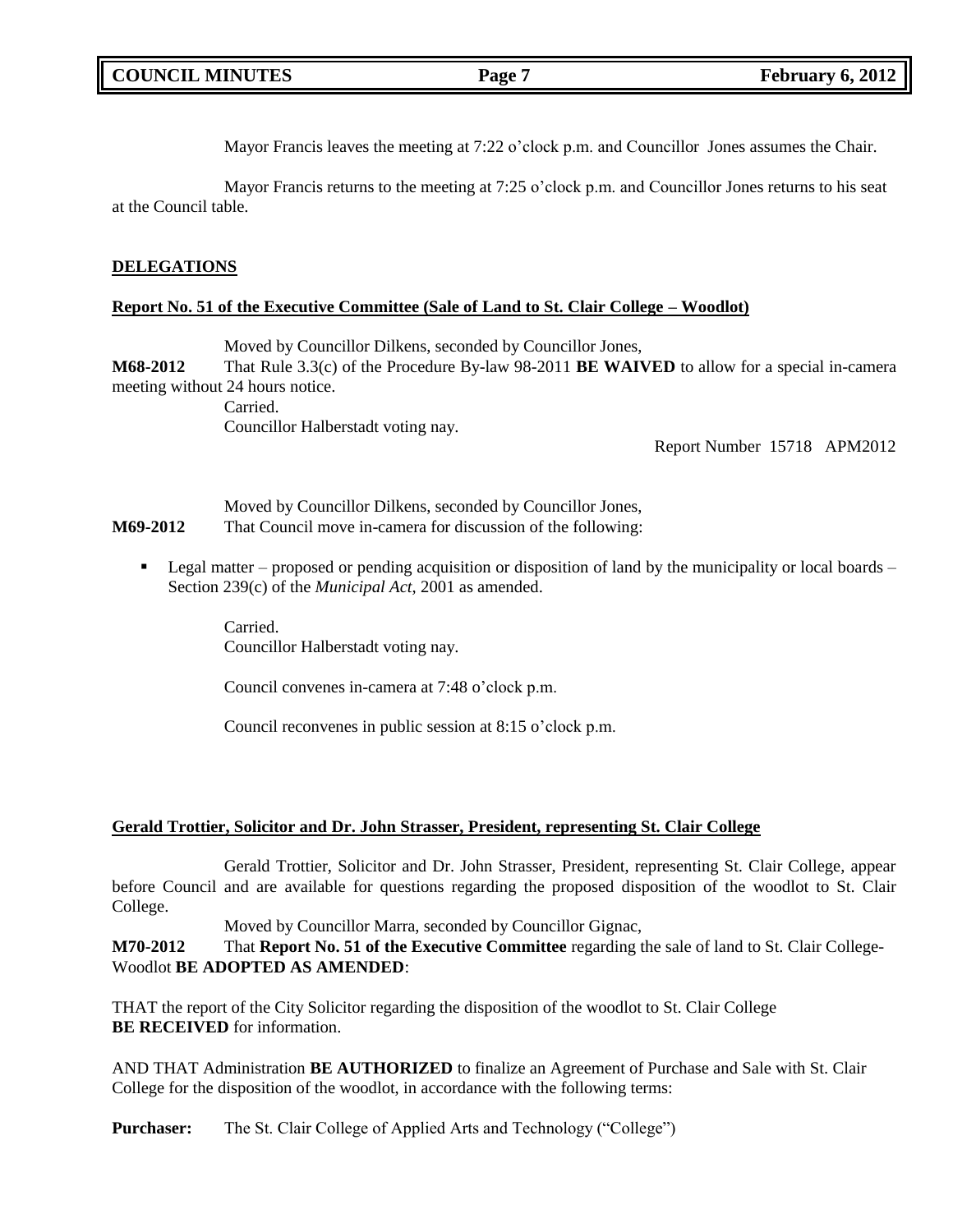| <b>COUNCIL MINUTES</b><br><b>February 6, 2012</b><br>Page 8 |  |
|-------------------------------------------------------------|--|
|-------------------------------------------------------------|--|

**Property:** 0 Janisse Street of an irregular shape, as depicted on Appendix A, subject to the following:

**A.** Vacant Lands

That the lands identified in purple on Appendix A be transferred to the Purchaser, subject to the Special Provisions and that he City proceed with closing of the applicable rights-of-way bound within the purple highlighted portion of Appendix A; Should the City not close the applicable rights-ofway such portions of the Property shall form part of the Rights-of-Way conveyance;

## **B.** Drain Lands

That the lands identified in blue on Appendix A be transferred to the Purchaser, subject to the Special Provisions and the following additional conditions:

-the City grant any easements necessary to third party utilities, as determined by the City Engineer, such easement(s) to be satisfactory in content to the City Engineer and in form to the City Solicitor; -the City reserve an easement(s) for the sewer contained within the drain lands, such easement to be satisfactory in content to the City Engineer and in form to the City Solicitor;

-the City reserve an easement(s) for the Lennon Drain for maintenance, improvements and access, such easement(s) to be satisfactory in content to the City Engineer and in form to the City Solicitor;

-the City obtain an easement(s) for the Lennon Drain for maintenance, improvements and access located on the College lands approximately as set out in the attached Appendix B, such easement(s) to be satisfactory in content to the City Engineer and in form to the City Solicitor;

## **C.** Rights-of-Way

That the lands identified in red and orange on Appendix A be subject to an Option agreement in favour of the Purchaser, such Option to be subject to the Special Provisions and the following additional conditions:

-to be exercised prior to the expiry of 25 years;

-the College must acquire all the abutting lands (save and except lands currently owned by MTO under the parkway project);

-the City grant any easements or other rights necessary to third party utilities, as determined by the City Engineer, but in any case such installations or rights (including for example, pursuant to a Franchise Agreement) to exist as of February 29, 2012, such easement(s) to be satisfactory in content to the City Engineer and in form to the City Solicitor;

-the City reserve any easements necessary for its own installations, including an easement for the Wildon Drain, as determined by the City Engineer, but in any case such installations to exist as of February 29, 2012, such easement(s) to be satisfactory to the City Engineer and in form to the City Solicitor;

-in the case of lands identified in orange on Appendix A (open rights-ofway), upon notice that the College is exercising the Option, the City proceed to close the open rights-of-way, for which this resolution shall constitute authority to proceed directly to the preparation of a bylaw, and subject only to any requirements at law.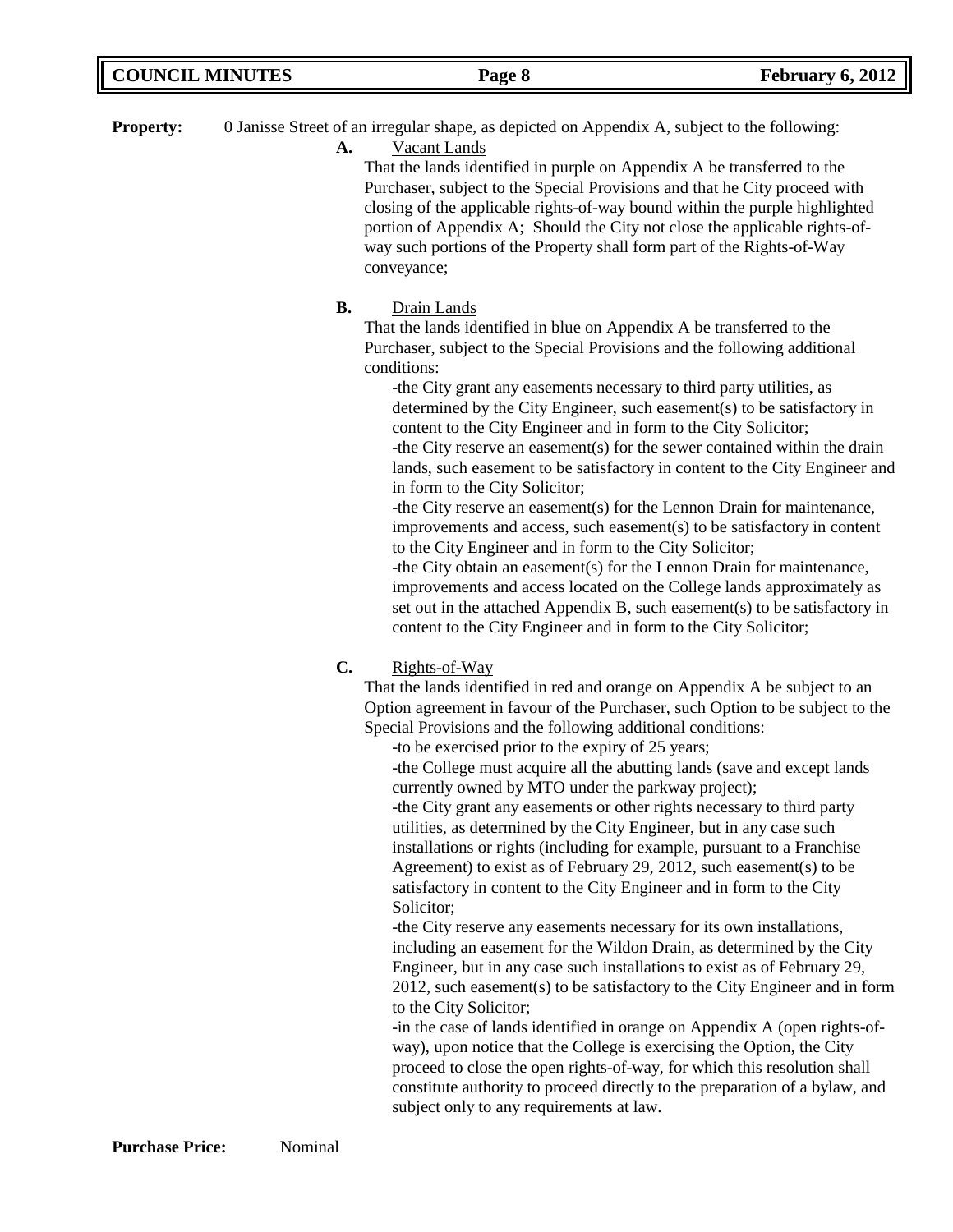| <b>Closing Date:</b>       | As mutually agreed between administration and the College, and following the closure of<br>the applicable rights-of-way and ERCA approval, if required. |                                                                                                                                                                                                                                                                                                                                                                                                                                                                                                                                                                          |
|----------------------------|---------------------------------------------------------------------------------------------------------------------------------------------------------|--------------------------------------------------------------------------------------------------------------------------------------------------------------------------------------------------------------------------------------------------------------------------------------------------------------------------------------------------------------------------------------------------------------------------------------------------------------------------------------------------------------------------------------------------------------------------|
| <b>Special Provisions:</b> | 1.                                                                                                                                                      | The Purchaser accept the property "As Is" and that the City will<br>provide no representations or warranties as to the quality of the land or its fitness<br>for use; and further that any and all due diligence be completed by the Purchaser<br>at the Purchaser's sole cost;                                                                                                                                                                                                                                                                                          |
|                            | 3.                                                                                                                                                      | Save and except for Survey Costs (as applicable) or as otherwise set out herein<br>(which costs shall be borne by the City), that all costs be borne by the Purchaser,<br>including but not limited to Land Transfer Tax, if any, (City and College would<br>need to agree on a land value for purposes of calculation of LTT), Registration<br>Costs, and legal fees and disbursements (not including City internal);                                                                                                                                                   |
|                            | 4.                                                                                                                                                      | That a Conservation Easement, satisfactory in form and content to the City<br>Solicitor, be registered over the lands to be conveyed in favour of the Essex<br>Region Conservation Authority, for a nominal sum, registration costs to be paid<br>by the City; or alternatively, if determined necessary by the City Solicitor, that a<br>conservation easement be reserved in favour of the City; and further that such<br>conservation easement contain language which ensures that the College will not<br>be required to pay monies pursuant to the Management Plan; |
|                            | 5.                                                                                                                                                      | That the City register a restrictive covenant on the property to limit the sale of the<br>property by the Purchaser, specifically that Purchaser shall not sell/transfer the<br>property and further that should the property cease to be used for educational,<br>environmental conservation and promotion that the property revert to the City's<br>ownership for the sum of \$1.00.                                                                                                                                                                                   |

**AND THAT** the Chief Administrative Officer and the City Clerk **BE AUTHORIZED** to sign a finalized Agreement of Purchase and Sale, satisfactory in technical content to the City Engineer and in form and content to the City Solicitor **AND FURTHER THAT** the Chief Administrative Officer **BE AUTHORIZED** to approve minor amendments to such Agreement of Purchase and Sale, if needed.

**AND THAT** the transaction **BE COMPLETED** electronically, for the properties where it is available, pursuant to By-Law 366-2003 and that the Chief Administrative Officer and the City Clerk **BE AUTHORIZED** to execute all documents necessary to complete the transaction, as required and that the City Solicitor or designate **BE AUTHORIZED** to execute documents standard to a real estate transaction.

**AND THAT**, pursuant to the *Planning Act*, any money received on the sale of land, less any amount spent by the municipality out of its general funds in respect of the land, be paid into the Parkland Acquisition Reserve Account and spent only for the acquisition of land to be used for park or other public recreational purposes, including the erection, improvement or repair of buildings and the acquisition of machinery for park or other public recreational purposes.

**AND THAT** Council waive the requirements of By-law 247-2007 (being the by-law for the acquisition and disposition of land) with respect to the disposition, including but not limited to the following:

- Public notice of sale
- $\bullet$ Adoption in open session
- Appraisal(s) obtained
- Sold at Current Market Value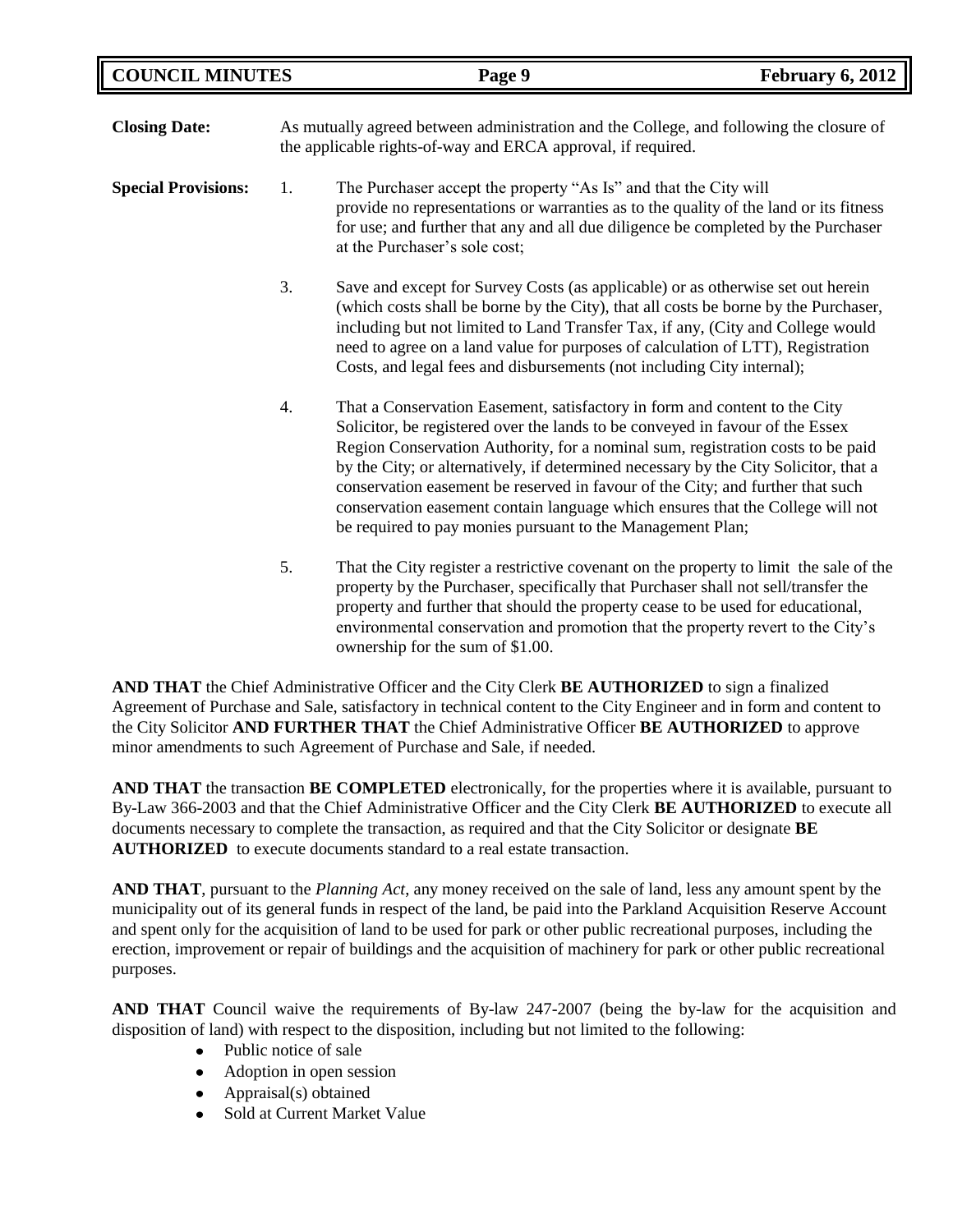- Listed on MLS, unless (a) non-viable property, in which case it may be sold directly to the  $\bullet$ abutting property owner at a cost-recovery basis; or (b) land sale to governmental or quasigovernmental agencies; or (c) as directed by Council
- Marketed for minimum of 10 days
- Minimum deposit of \$1,000.00  $\bullet$
- Environmental audit obtained  $\bullet$

**AND THAT** Council waive the requirements of CR106/2003 (being the Street & Alley Policy), as amended, with respect to the disposition, including but not limited to the following:

- $\bullet$ Closures go through Street & Alley Committee
- $\bullet$  . Streets offered at Market Value for building lots where possible, regardless of zoning

Carried.

At the request of Mayor Francis a **recorded vote** is taken:

| In.<br>Favour | Councillors Gignac, Sleiman, Payne, Maghnieh,<br>Hatfield, Marra, Jones, Dilkens<br>and Mayor Francis |
|---------------|-------------------------------------------------------------------------------------------------------|
| Opposed       | Councillors Halberstadt                                                                               |
| Abstain       | Councillor Valentinis                                                                                 |
| Absent        | None                                                                                                  |

### **RESULTS OF RECORDED VOTE:**

## **Report No. 17 of the Economic Development Standing Committee (Report No. 5 of the Small Business Advisory panel of its meeting held October 18, 2011)**

### **Jim Williams, a member of the Small Business Advisory Panel**

Jim Williams, a member of the Small Business Advisory Panel, appears before Council to provide an overview of the recommendations of the Small Business Advisory Panel in term of their Progress report to Council.

Mayor Francis leaves the meeting at 9:22 o'clock p.m. and Councillor Jones assumes the Chair.

Moved by Councillor Halberstadt, seconded by Councillor Hatfield,

**M71-2012** That Report No. 17 of the Economic Development Standing committee of its meeting held December 7, 2011 **BE ADOPTED** as presented, save and except the following recommendation which is to BE REFERRED to the 2012 Budget Meeting of Council: "That a Small Business Coordinator" position be implemented to be the internal champion to assist with the issues for small business owners when dealing with City Hall"; and further,

That the City Planner **BE REQUESTED** to determine if there are funds available up to \$2,500 through the Planning Department for facility rental and promotion for a town hall meeting to be hosted by the Small Business Advisory Panel.

**Carried** 

Councillors Marra, Maghnieh and Mayor Francis were absent from the meeting when the vote was taken on this matter.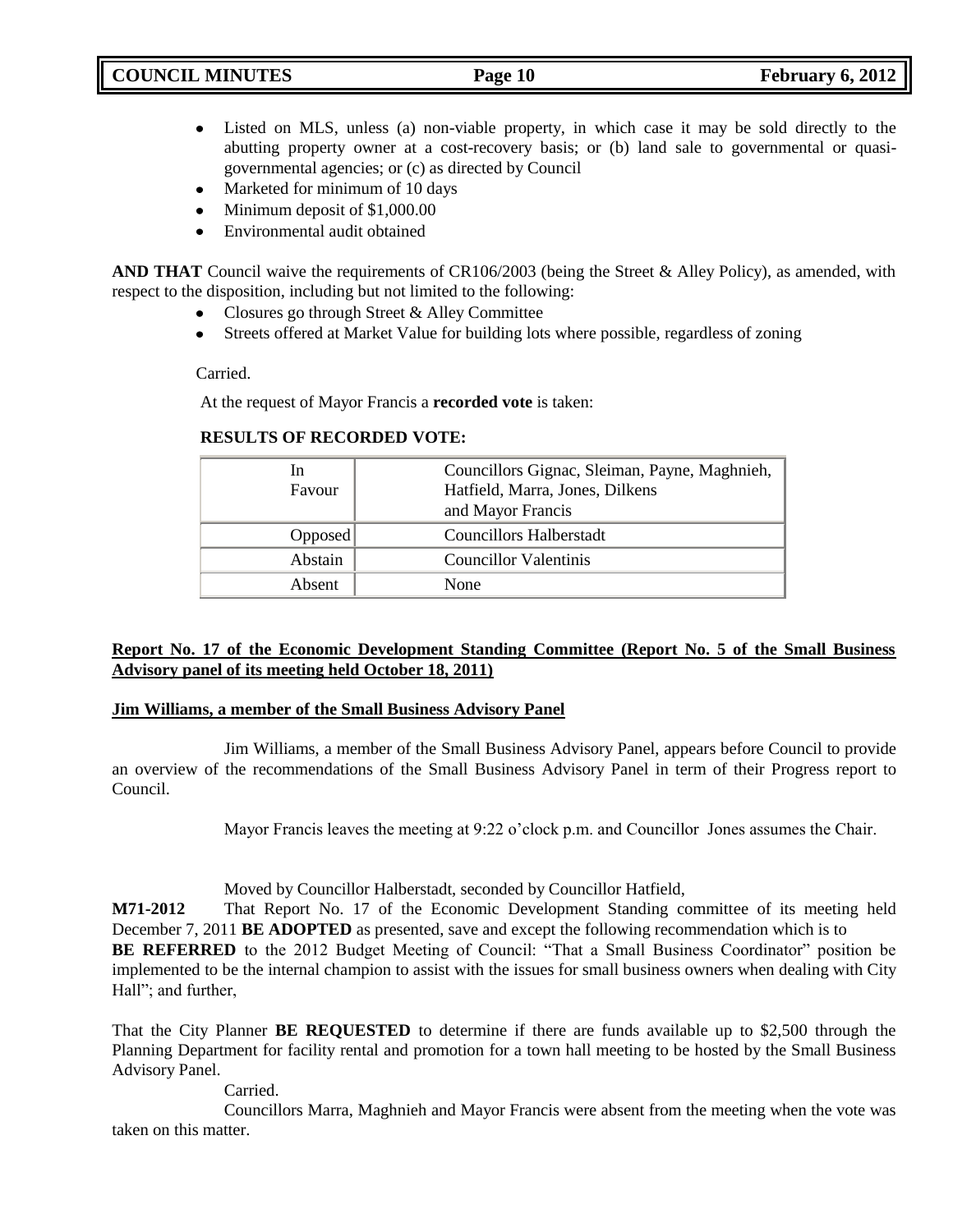### **COUNCIL MINUTES Page 11 February 6, 2012**

### **2011 Annual Report Card on the Community Strategic Plan**

#### **Carol Easton, resident of Ward 5**

Carol Easton, resident of Ward 5, appears before Council to provide comments regarding the 2011 Annual Report Card on the Community Strategic Plan, suggesting that some additional indicators need to be included, such as a measurement of road traffic accidents in the areas: vehicle to vehicle, vehicle to pedestrian and vehicle to cyclist.

#### **GM/7387** 5

(For final disposition of this matter, see Clause **CR20/2012** in Schedule "A" attached hereto.)

Mayor Francis returns to the meeting at 9:50 o'clock p.m. and Councillor Jones returns to his seat at the Council table.

#### **Regular Business Items (for final disposition of these matters see Schedule "A" attached)**

None.

### **Consideration of Committee Reports**

Moved by Councillor Halberstadt, seconded by Councillor Hatfield, **M72-2012** That the **Report of the special In-camera** meeting held February 6, 2012, **BE ADOPTED** as presented. Carried.

ACO2012

#### **By-laws**

Moved by Councillor Jones, seconded by Councillor Maghnieh,

That the following By-laws No. 18-2012 through 19-2012 (inclusive), be introduced and read a first and second time:

- 18-2012 "A BY-LAW TO FURTHER AMEND BY-LAW NUMBER 9023 BEING A BY-LAW TO REGULATE VEHICULAR PARKING WITHIN THE LIMITS OF THE CITY OF WINDSOR ON MUNICIPAL STREETS, MUNICIPAL PARKING LOTS AND PRIVATE PROPERTIES"
- 19-2012 "A BY-LAW TO CONFIRM THE PROCEEDINGS OF THE COUNCIL OF THE CORPORATION OF THE CITY OF WINDSOR AT ITS MEETING HELD ON THE SIXTH DAY OF FEBRUARY, 2012"

Carried.

Moved by Councillor Marra, seconded by Councillor Payne,

That the Committee of the Whole does now rise and report to Council respecting the business items considered by the Committee: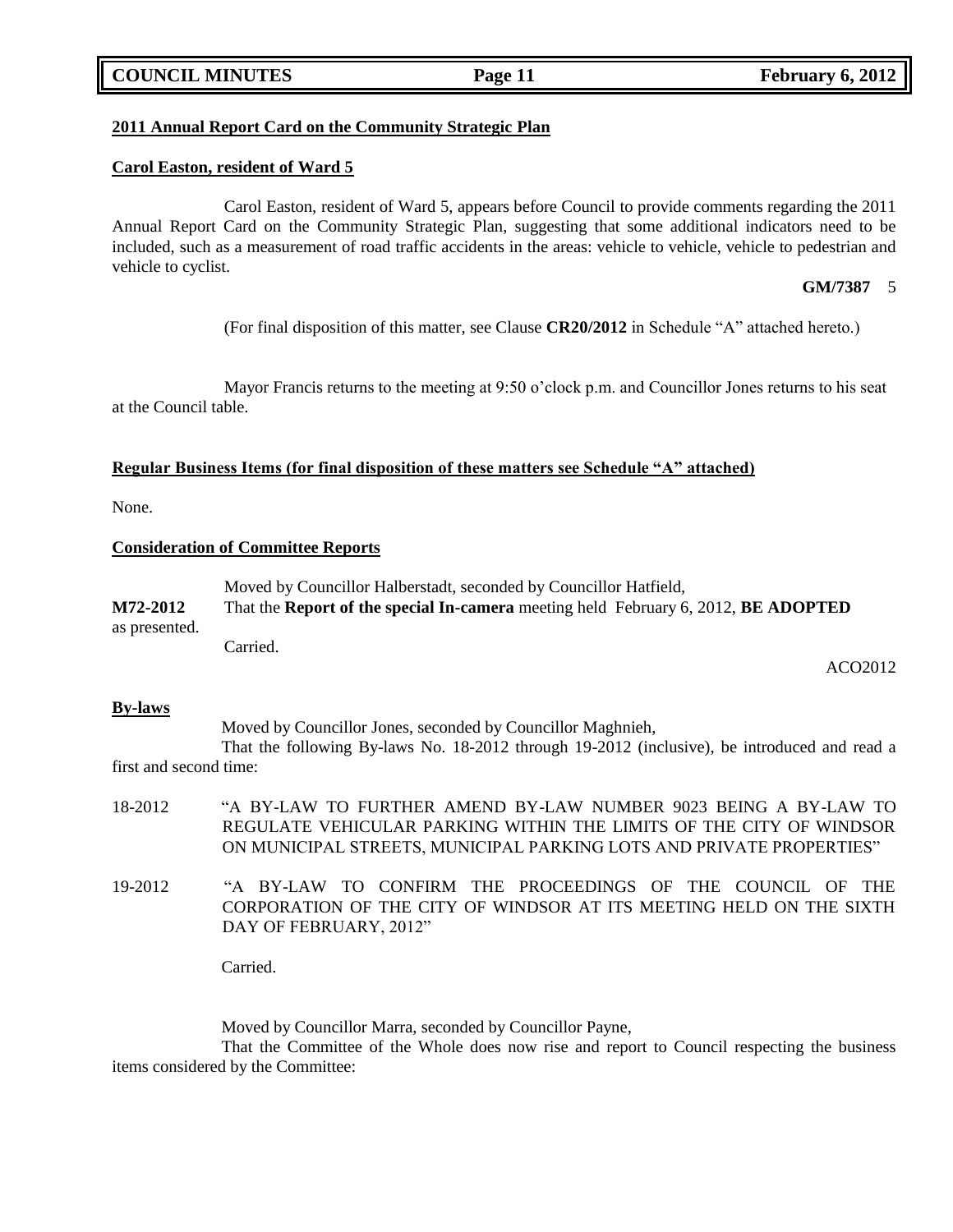- **1) Communication Items (as amended)**
- **2) Consent Agenda (as amended)**
- **3) Items Deferred**
- **Items Referred**
- **4) Consideration of the Balance of Business Items (see Schedule "A")**
- **5) Committee Reports (as amended)**
- **6) By-laws given first and second readings (as presented)**

Carried.

## **Notices of Motion**

None presented.

## **Third Reading of By-laws**

Moved by Councillor Sleiman, seconded by Councillor Valentinis,

That the following By-laws No. 18-2012 through 19-2012 (inclusive), having been read a first and second time be now read a third time and finally passed and that the Mayor and Clerk **BE AUTHORIZED** to sign and seal the same notwithstanding any contrary provision of the Council.

Carried.

## **Petitions**

Moved by Councillor Dilkens, seconded by Councillor Gignac,

**M35-2012** That the petition presented by Councillor Hatfield from the residents of the Blue Heron Twin Villas, petitioning the City of Windsor to remove the "jersey barriers" on Leathorne Dr. and facing Blue Heron Dr. and Kirkland Dr. **BE RECEIVED** by the Clerk and the Clerk **BE DIRECTED** to forward the petition to the Chief Building Official for the purpose of an examination of the requested works or undertakings; and further that a report **BE PROVIDED** consistent with the direction provided.

Carried.

ACO/11248

## **Council Questions**

Moved by Councillor Halberstadt, seconded by Councillor Jones,

**M73-2012** That the following Council Question by Councillor Halberstadt **BE APPROVED**, and that Administration **BE DIRECTED** to proceed with the necessary actions to respond to the Council Question in the form of a written report, consistent with Council"s instructions, and in accordance with Section 17.1 of the Procedure By-law 98-2011:

## **CQ7-2012**

Asks Traffic Engineering to report on the level of lifecycle or "pavement management" planning or analysis in existence at the City of Windsor, whereby full reconstruction of a deteriorated road can cost up to five times the amount of simple repaving or mill and pave that extends the life of our road network.

**Carried**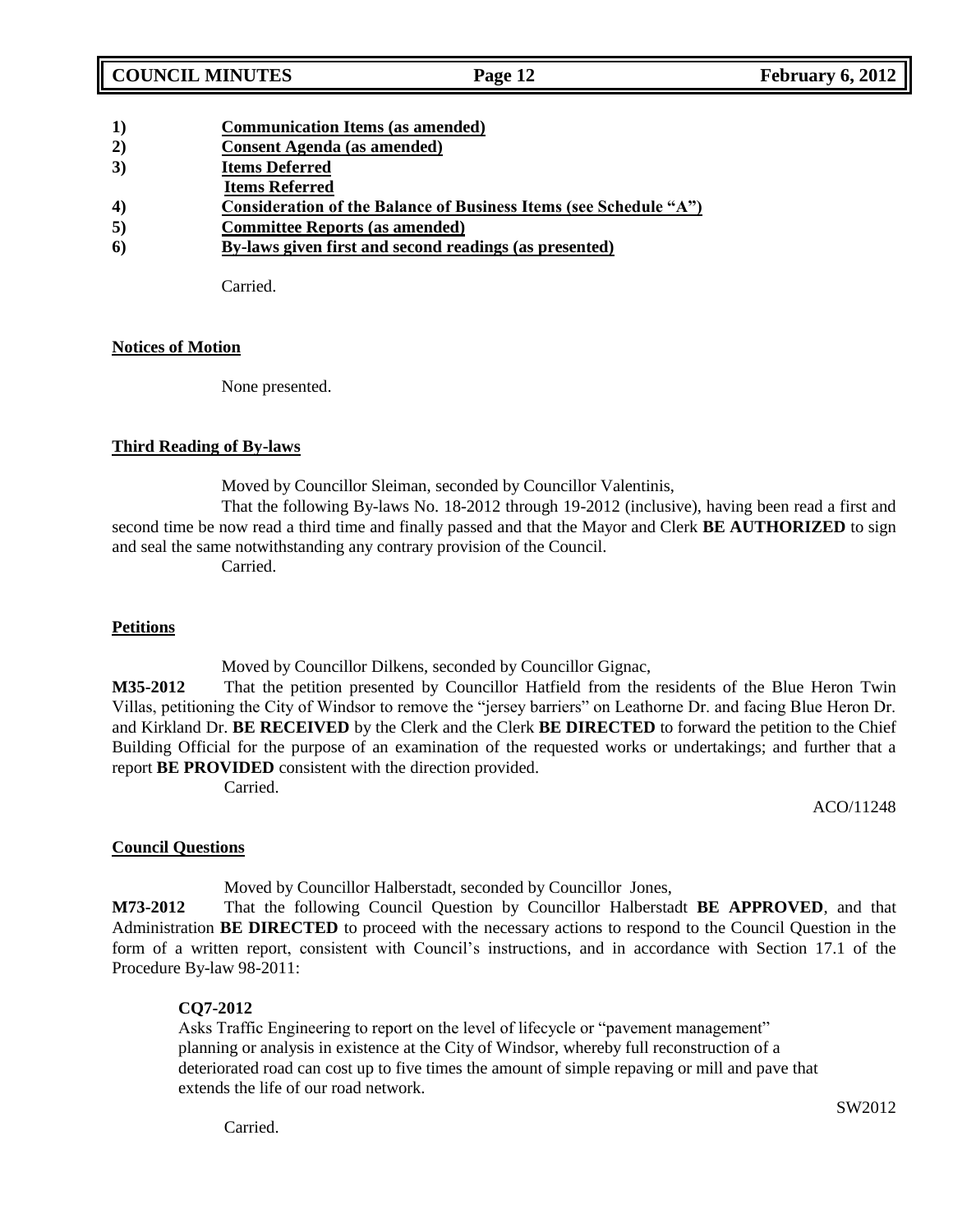### **Adjournment**

Moved by Councillor Jones, seconded by Councillor Maghnieh, That this Council meeting stand adjourned until the next regular meeting of Council or at the call of the Mayor.

Carried.

Accordingly, the meeting is adjourned at 9:59 o'clock p.m.

**MAYOR**

**CITY CLERK**

### **THIS IS A DRAFT COPY**

## **DEPUTY CITY CLERK/SENIOR MANAGER OF COUNCIL SERVICES**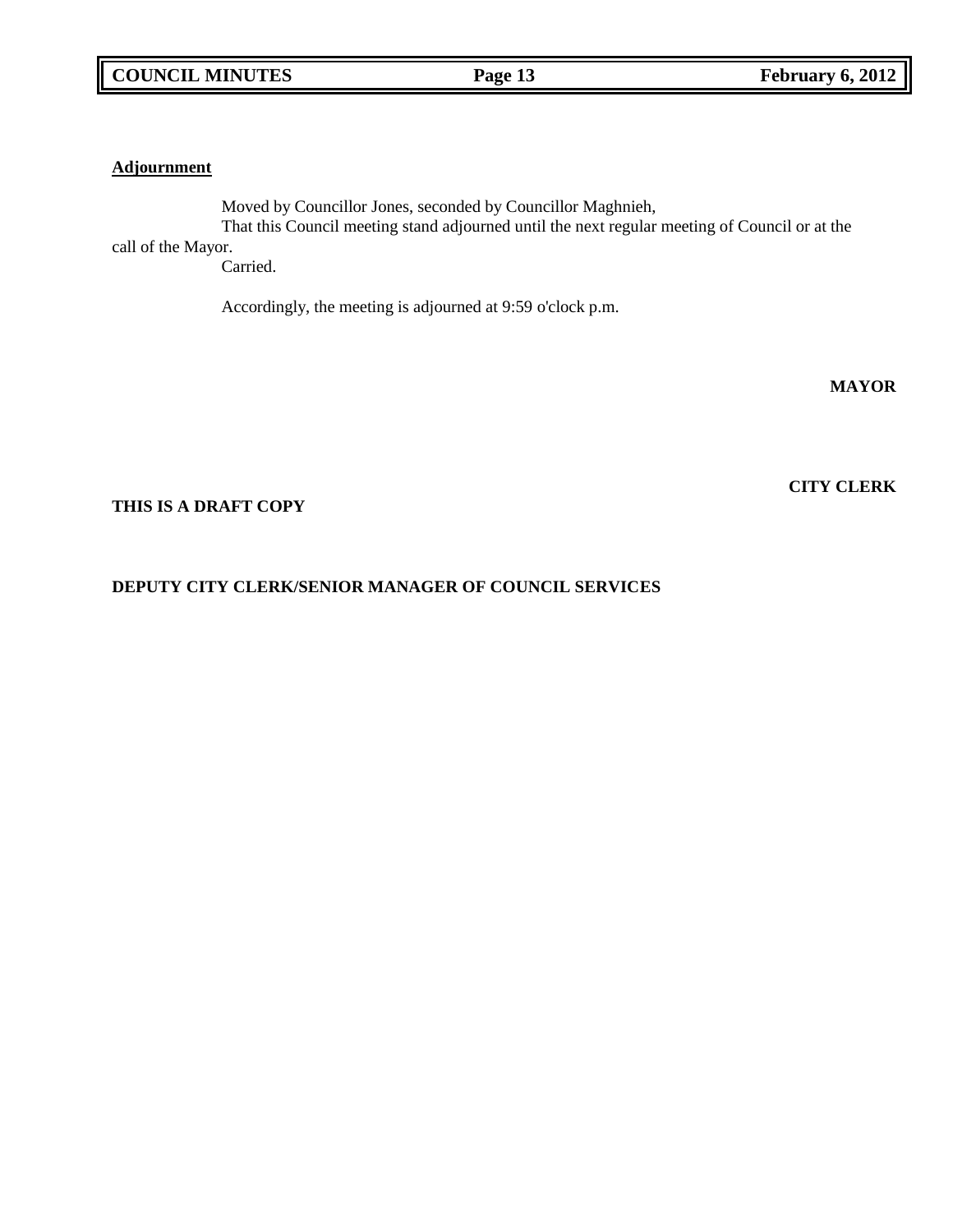## **COUNCIL MINUTES Page 14 February 6, 2012**

Marra Valentinis

#### CR16/2012

That the City of Windsor **NOT PURSUE** an aquarium at this time as the market is limited, particularly after a new aquarium in Toronto is currently under construction.

Carried.

Report Number **15686 EW/9197 1**

Sleiman Valentinis

#### CR17/2012

THAT the report of the City Solicitor regarding Shareholder"s Resolutions for Your Quick Gateway (Windsor) Inc. ("YQG") **BE RECEIVED** for information; and further

THAT the Chief Administrative Officer **BE AUTHORIZED** to sign the Special Resolution of the Sole Shareholder, dated May  $25<sup>th</sup>$ , 2011 and the Shareholder's Resolution, dated May  $25<sup>th</sup>$ , 2011, to be in form and content satisfactory to the City Solicitor.

Carried.

Report Number **15594 APM/9795 C2**

Sleiman Valentinis

#### CR18/2012

That an exemption to the prohibition of operation of any equipment in connection with construction activities, excluding pile driving operations under By-Law 6716 (as amended) **BE GRANTED** between the hours of 8:00 p.m. and 11:00 p.m. for construction activities related to City of Windsor Contract 130-10 until June 1, 2012.

Carried.

Report Number **15699 SW/10929 C3**

Sleiman Valentinis

#### CR19/2012

- I. That Council **APPROVE** that The Corporation of the City of Windsor enter into an amending agreement to amend certain insurance related provisions of the Agreement between The Corporation of the City of Windsor, Your Quick Gateway (Windsor) Inc., and Premier Aviation Windsor Inc. regarding the Airport Hangar.
- II. That the CAO and City Clerk **BE AUTHORIZED** to execute the amending agreement, satisfactory in form and content to the City Solicitor.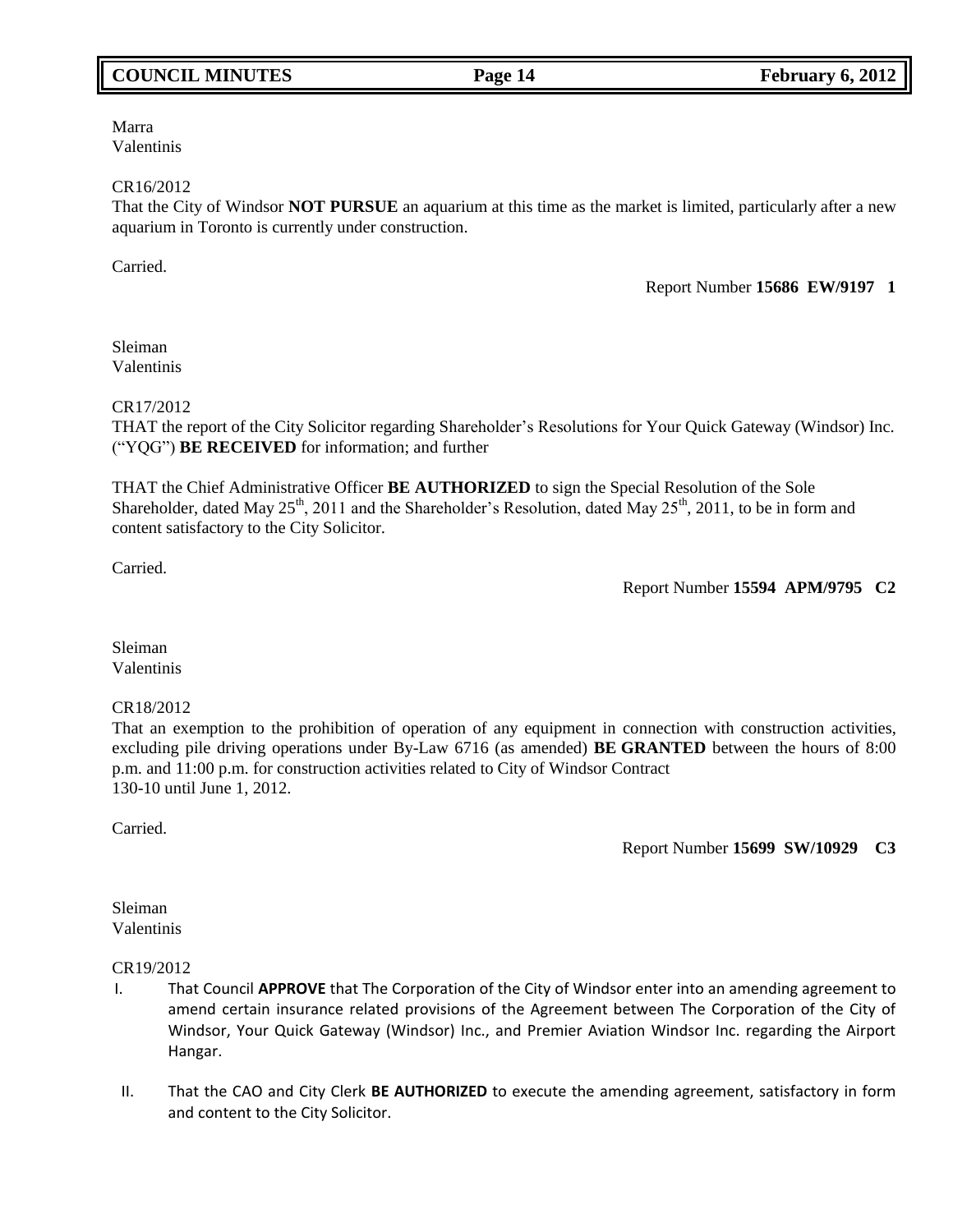## **COUNCIL MINUTES Page 15 February 6, 2012**

Carried.

## Report Number **15710 APM/10883 C4**

#### Halberstadt Valentinis

### CR20/2012

I. THAT the 2011 Report Card (enclosed) on the Community Strategic Plan **BE RECEIVED**, and

- II. THAT the CAO, with the assistance of the Performance Management Reporting Executive Committee **BE AUTHORIZED** on an on-going basis, to prepare recommendations for City Council which include the:
	- i) creation of new indicators and modification to existing;
	- ii) development of a system to evaluate the success of an indicator in meeting the objectives of the Community Strategic Plan; and
	- iii) establishment of targets for performance in consultation with reporting departments and agencies; and further,

That Administration **REVIEW** the recommendations brought forward by Ms. Carol Easton, resident of Ward 5, regarding potential safety measurements that can be explored (attached).

#### Carried.

Mayor Francis was absent from the meeting when the vote was taken on this matter.

Report Number **15700 GM/7387 5**

Appendices Recommendations

Sleiman Valentinis

### CR21/2012

**WHEREAS** in the opinion of the Treasurer and the Council the proposed lease will not materially impact the debt and financial obligation of the City of Windsor, and its risks, in combination with all other leases of that category entered into or proposed to be entered into this year by the City of Windsor and will not result in a material impact for the community; therefore

### **BE IT RESOLVED THAT** Council **APPROVE** the new addition of:

• One photocopier for Recreation & Culture (Adie Knox Herman Pool & Community Centre).

Carried.

Report Number **15707 AE2012 C6**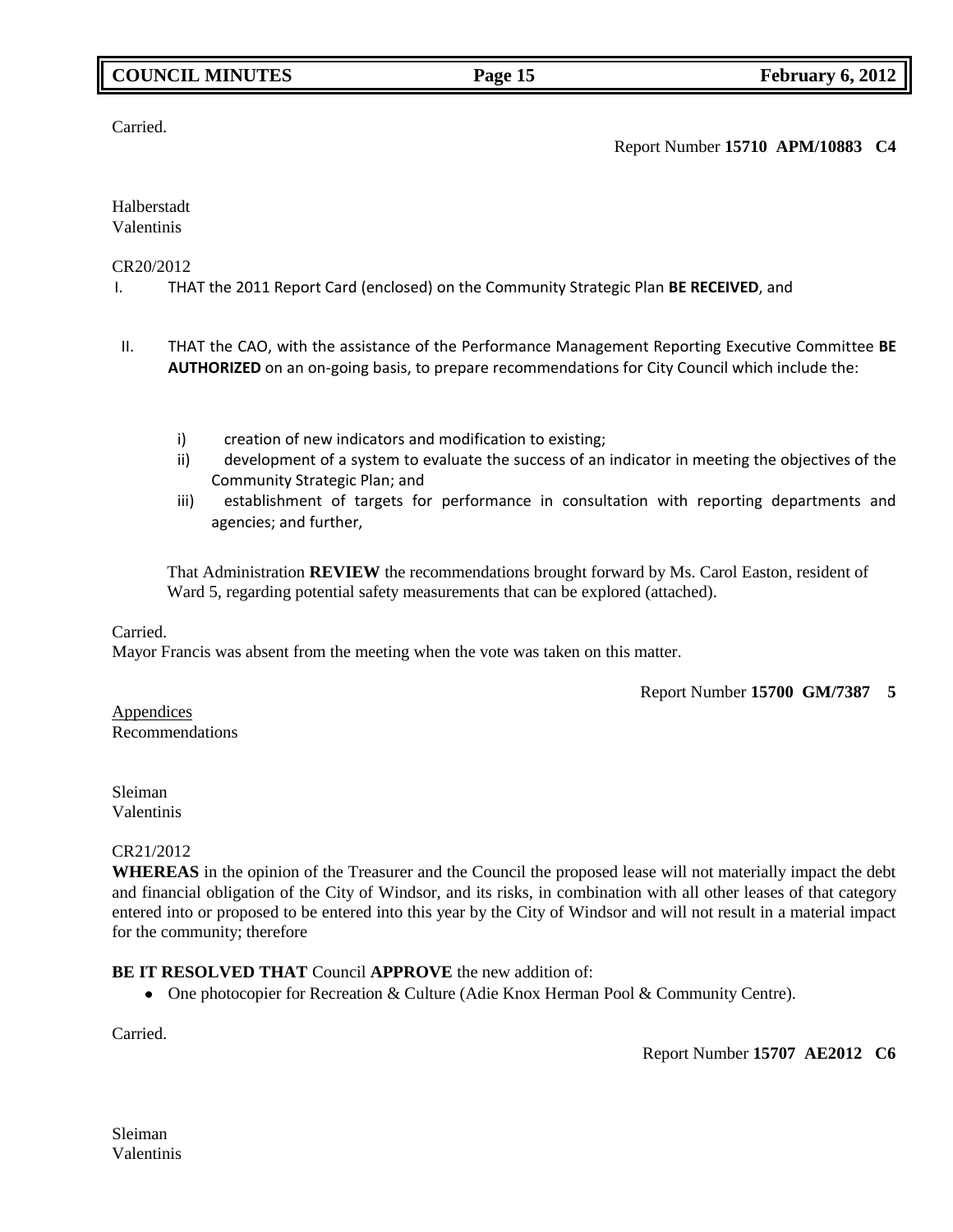CR22/2012

- 1. THAT City Council **AUTHORIZE** the signing of the 2012 Services Contracts and subsequent Service Agreements for the three year period covered by the Service Contracts, to be signed as follows:
	- 2012 MCSS/MCYS Service Contract CAO and City Clerk subject to review of technical content  $\bullet$ by the Community Development & Health Commissioner, review of legal content by the City Solicitor, and financial review by the Chief Financial Officer or designate; and
	- $\bullet$ 2012, 2013, 2014 Ontario Works Service Agreements and/or amendments – Executive Director of Employment & Social Services and Chief Financial Officer or designate; and
	- $\bullet$ 2012, 2013, 2014 Transfer Payment Service Agreement and/or amendments – Executive Director of Housing Services & Children"s Services, Executive Director of Employment & Social Services and Chief Financial Officer or designate subject to a report to City Council summarizing significant program changes, additions and deletions; and
	- 2. THAT the City **ENTER** into agreements with qualified Employer/Purchase of Service agencies as determined by the Community Development & Health Commissioner; and
	- 3. THAT the Community Development & Health Commissioner **BE AUTHORIZED** to sign, amend, or terminate agreements with Employer/Purchase of Service agencies on behalf of the City in accordance with the criteria established by the 2012-2014 MCSS\MCYS Service Agreement where the net city contribution does not exceed \$150,000 or \$1,000,000 gross. For Employer/Purchase of Service agreements that exceed a \$150,000 net city contribution or a \$1,000,000 gross contribution, that in addition to the Community Development & Health Commissioner that the Chief Administrative Officer **BE REQUIRED** to sign as a secondary authority; and
	- 4. THAT Employer/Purchase of Service agreements **BE APPROVED** as to technical content by the Executive Director of Employment & Social Services or Executive Director of Housing Services & Children's Services, as to legal form by the City Solicitor and as to financial content by the City Treasurer and Chief Financial Officer, or designate. As long as the agreements conform to the standard format reviewed and preapproved by the City Solicitor, the City Solicitor is not required to approve each individual as to form, and
	- 5. THAT the Community Development & Health Commissioner **HAVE THE DISCRETION** to terminate any Employer/Purchase of Service agreement upon the grounds as set out in the agreement and without the need to obtain Council approval, except as provided herein.

Carried.

Report Number **15692 SS2012 C7**

Sleiman Valentinis

CR23/2012

1. THAT the City **ENTER** into an agreement with the Ministry of Education for the delivery of child care programs for 2012 (the 2012 MEDU Service Agreement) in accordance with the City's legislated obligations under the *Day Nurseries Act*, R.S.O. 1990, c. D.2; and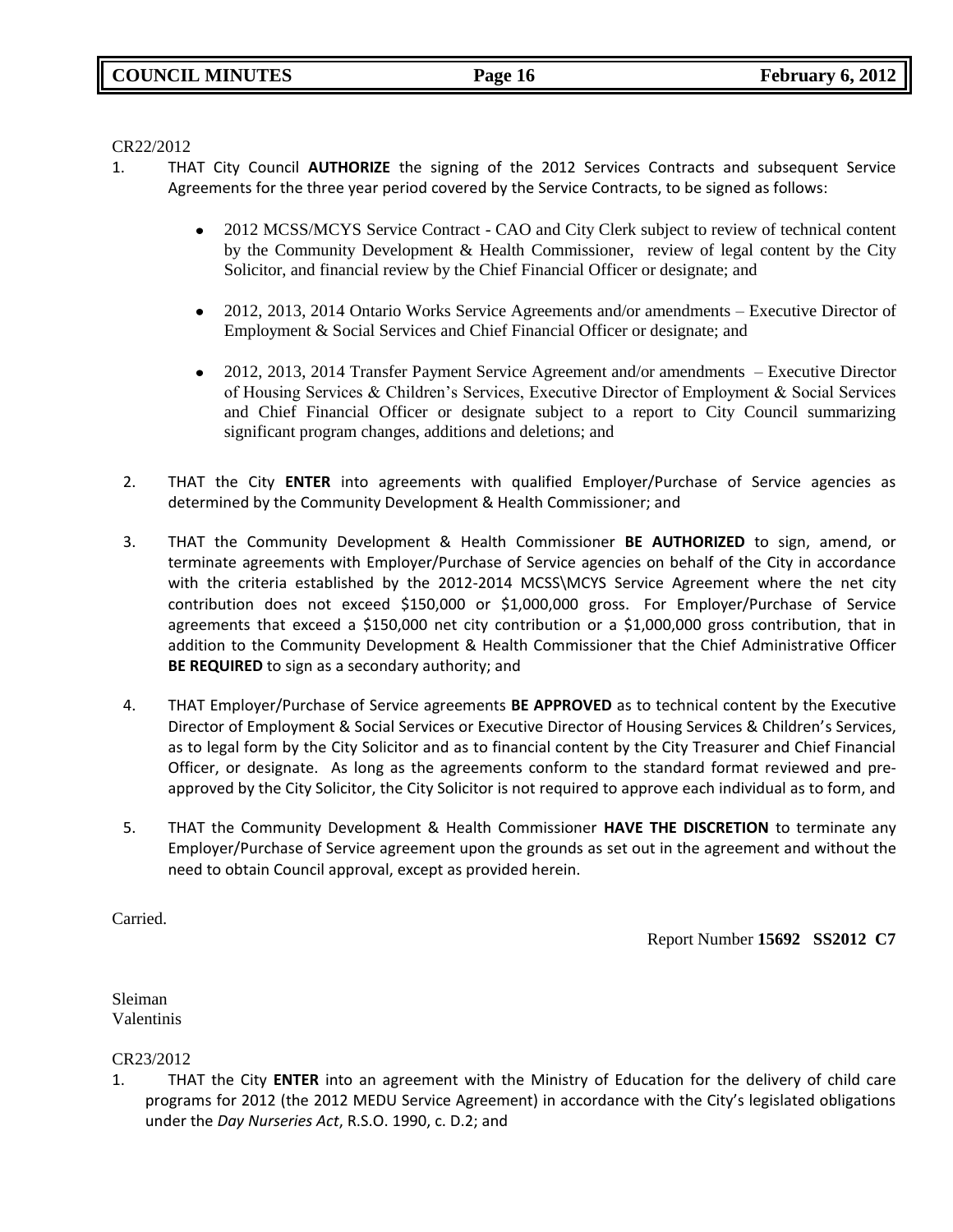**COUNCIL MINUTES Page 17 February 6, 2012**

- 2. THAT the City Clerk and the Chief Administrative Officer **BE AUTHORIZED** to execute the 2012 MEDU Service Agreement on behalf of the City subject to **APPROVAL** as to technical content by the Community Development & Health Commissioner, as to legal form by the City Solicitor and as to financial content by the City Treasurer and Chief Financial Officer; and
- 3. THAT the following schedules to the 2012 MEDU Service Agreement, namely, 2012 Service Description Schedules, Budget Schedules, Contractual Service Target Schedules, Reporting Schedules, and/or amendments **BE APPROVED** as to technical content by the Executive Director of Housing Services & Children's Services, as to legal form by the City Solicitor and as to financial content by the City Treasurer and Chief Financial Officer; and
- 4. THAT the City **ENTER** into Purchase of Service agreements with qualified agencies as determined by the Community Development & Health Commissioner; and
- 5. THAT the Community Development & Health Commissioner **BE AUTHORIZED** to sign, amend, or terminate agreements with Purchase of Service agencies on behalf of the City in accordance with the criteria established by the 2012 MEDU Service Agreement where the net city contribution does not exceed \$150,000 or \$1,000,000 gross. For Purchase of Service agreements that exceed a \$150,000 net city contribution or a \$1,000,000 gross contribution, that in addition to the Community Development & Health Commissioner that the Chief Administrative Officer **BE REQUIRED** to sign as a secondary authority; and
- 6. THAT Purchase of Service agreements **BE APPROVED** as to technical content by the Executive Director of Housing Services & Children's Services, as to legal form by the City Solicitor and as to financial content by the City Treasurer and Chief Financial Officer, or designate. As long as the agreements conform to the standard format reviewed and pre-approved by the City Solicitor, the City Solicitor is not required to approve each individual as to form, and
- 7. THAT the Community Development & Health Commissioner **HAVE THE DISCRETION** to terminate any Purchase of Service agreement upon the grounds as set out in the agreement and without the need to obtain Council approval, except as provided herein.

Carried.

Report Number **15676 SS/11256 C8**

Sleiman Valentinis

## CR24/2012

THAT, in accordance with the requirements of Purchasing By-Law 400-2004, the Purchasing Supervisor **SET UP**  contract purchase orders for the supply of the following chemicals:

## (1) CHEMICALS FOR PHOSPHORUS REMOVAL – LRWRP & LRPCP - APPENDIX "A" & "E"

That the tender dated November 21, 2011 of General Chemical Corporation, 90 East Halsey Road, Parsippany, NJ, USA, 07054 **BE ACCEPTED** to supply 3,575 tonnes (more or less) of aluminum sulphate at the tendered price of \$267.00(CDN)/tonne to the Lou Romano Water Reclamation Plant and to the Little River Pollution Control Plant as and when required, the estimated expenditure of \$1,078,613.25 to be charged to Chart Field 001-2130-1790- 02942-0174201 [LRWRP] and 001-2130-1790-02942-0174301 [LRPCP].

### (2) ANIONIC POLYMER - LRWRP - APPENDIX "B"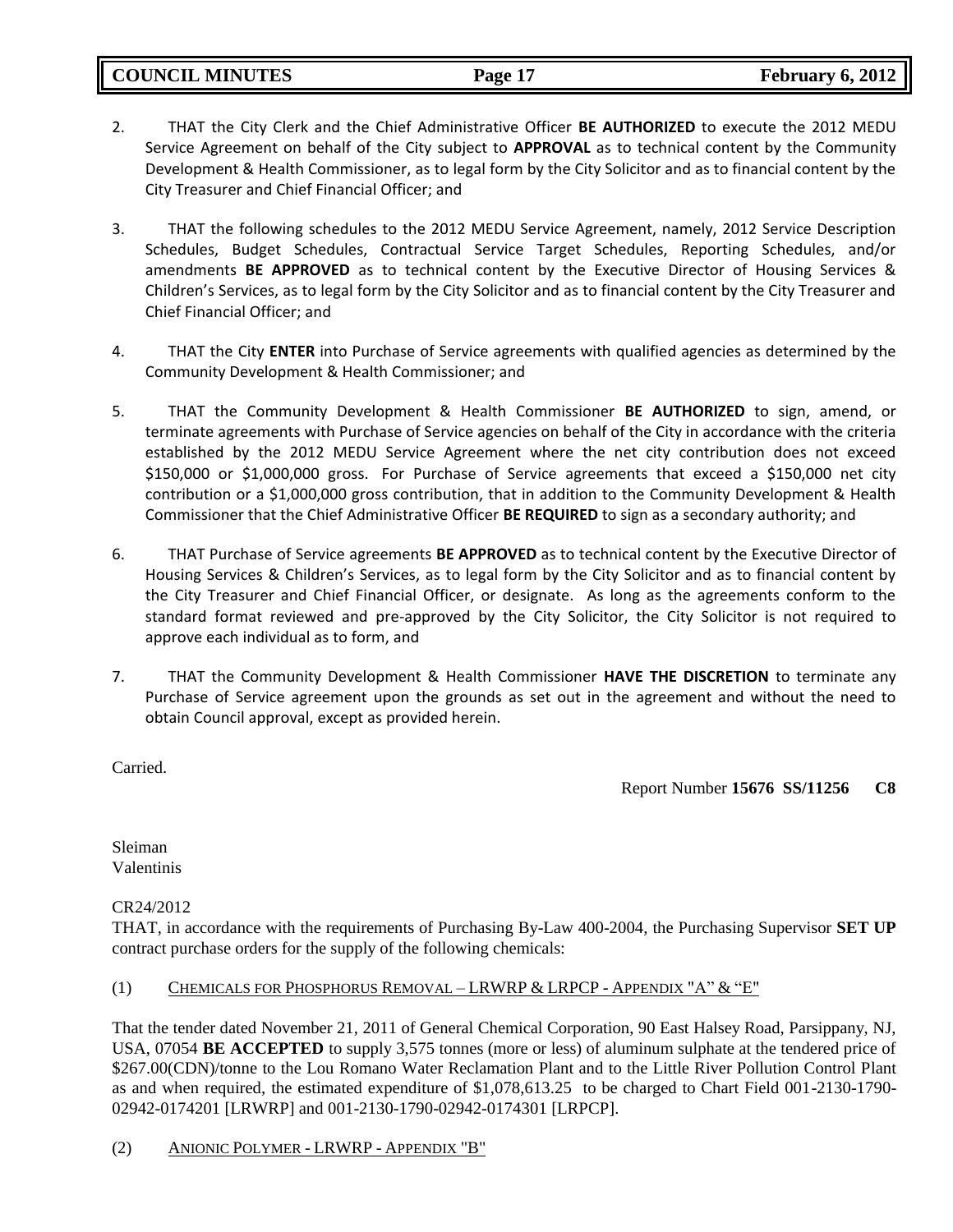That the tender dated November 21, 2011 of Polydyne Inc., P.O. Box 279, 1 Chemical Plant Road, Riceboro, Georgia, USA, 31323 **BE ACCEPTED** to supply 21,000 kg. (more or less) of Clarifloc A-3330, at the tendered price of \$3.17 (CDN)/kg to the Lou Romano Water Reclamation Plant as and when required, the estimated expenditure of \$75,224.10 to be charged to Chart Field 001-2140-1790-02942-0174201.

## (3) CATIONIC POLYMER - LRWRP - APPENDIX "C"

That the tender dated November 21, 2011 of Jes-Chem Limited, 3 Berkeley Place, Guelph, ON, M1E 1E5 **BE ACCEPTED** to supply 40,000 kg. (more or less) of Pam C-453, at the tendered price of \$3.39 (CDN)/kg to the Lou Romano Water Reclamation Plant as and when required, the estimated expenditure of \$153,228.00 to be charged to Chart Field 001-2135-1790-02942-0174201.

### (4) PHOSPHORIC ACID - LRWRP - APPENDIX "D"

That the tender dated November 21, 2011 of Anchem, 120 Stronach Crescent, London, ON, N5V 3A1 **BE ACCEPTED** to supply 60,000 kg (more or less) of phosporic acid at the tendered price of \$1.14(CDN)/kg to the Lou Romano Water Reclamation Plant as and when required, the estimated expenditure of \$77,292.00 to be charged to Chart Field 001-2140-1790-02942-0174201.

## (5) SLUDGE CONDITIONING - LRPCP - APPENDIX "F"

That the tender dated November 21, 2011 of Polydyne Inc., P.O. Box 279, 1 Chemical Plant Road, Riceboro, Georgia, USA, 31323 **BE ACCEPTED** to supply 23,000 kg. (more or less) of Clarifloc C-3275 at the tendered price of of \$3.61 (CDN)/kg to the Little River Pollution Control Plant as and when required, the estimated expenditure of \$93,823.90 be charged to Chart Field 001-2135-1790-02942-0174301.

### (6) DISINFECTION – LRWRP & LRPCP - APPENDIX "G"

That the tender dated November 21, 2011 of Anchem, 120 Stronach Crescent, London, ON, N5V **3A1 BE ACCEPTED** to supply 90,000 litres (more or less) of sodium hypochlorite at the tendered price of \$0.1887(CDN)/L to the Lou Romano Water Reclamation Plant and Little River Pollution Control Plant as and when required, the estimated expenditure of \$19,190.79 be charged to Chart Field 001-2140-1790-02942-0174201 [LRWRP] and 001-2140-1790-02942-0174301 [LRPCP].

(7) POTASSIUM PERMANGANATE - APPENDIX "H"

That the tender dated November 21, 2011 of Univar Canada Ltd., 64 Arrow Road, North York, ON, M9M 2L8 **BE ACCEPTED** to supply 13,000 kg. (more or less) of potassium permanganate at the tendered price of \$4.40/kg to the Little River Pollution Control Plant as and when required, the estimated expenditure of \$60,060.00 be charged to Chart Field 001-2135-1790-02942-0174301.

### (8) POLYALUMINIUM CHLORIDE – LRPCP – APPENDIX "I"

That the tender dated November 21, 2011 of Kemira Water Solutions, 3405 Marie-Victorin Blvd, Varennes, Quebec, J3X 1T6, **BE ACCEPTED** to supply 80,000 litres (more or less) of polyaluminum chloride at the tendered price of \$0.430/L to the Little River Pollution Control Plant as and when required, the estimated expenditure of \$38,872.00 be charged to Chart Field 001-2140-1790-02942-0174301.

Carried.

**Appendices**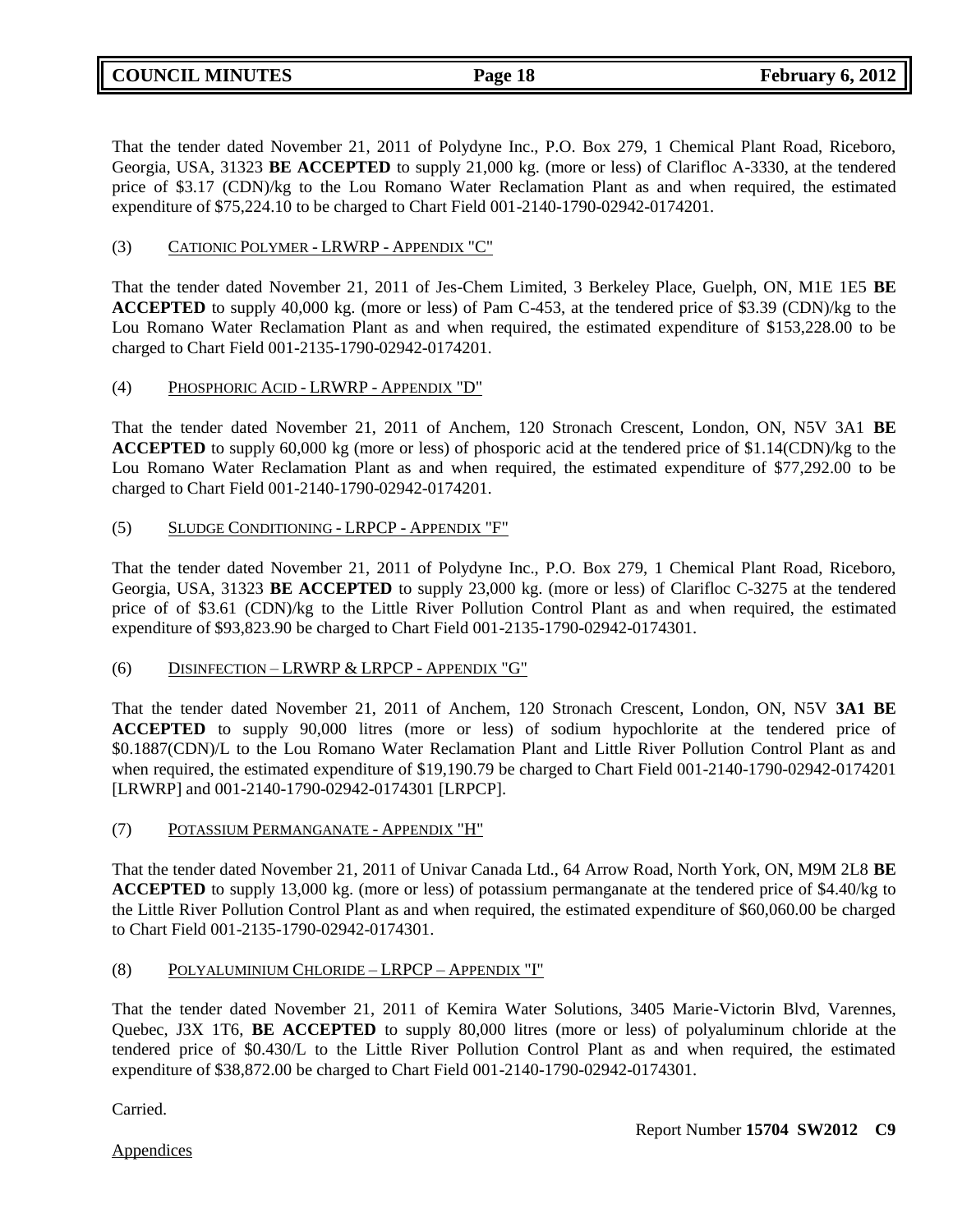Chemical Requirements

Sleiman Valentinis

### CR25/2012

That the City of Windsor **APPROVE** entering into an agreement with the Province of Ontario (Majesty of the Queen in right of Ontario) represented by the Ministry of Transportation for the Province of Ontario and the City of Windsor, to receive \$8,549,000 in Provincial funding from the Building Together Fund for local road design and improvements in the City of Windsor, and that the agreement

**BE SIGNED** by the City Clerk and the Chief Administrative Officer, subject to approval as to technical content to the City Engineer, in form to the City Solicitor and in financial content to the Chief Financial Officer and City Treasurer.

Carried.

Report Number **15711 SW/11257 C10**

Sleiman Valentinis

### CR26/2012

That City Council **APPROVE** the purchase of two (2) Rear Mount Pumper/Rescue from ResQTech Systems Inc. at a cost of \$908,000 CAD plus hst and that, the Purchasing Supervisor,

**BE AUTHORIZED** to issue a purchase order for this purchase. Equipment required to make the vehicles operational will be an additional cost of \$80,000 CAD plus hst per truck. The total expenditure will be \$1,068,000 CAD plus hst, to **BE FUNDED** from Project 7101014.

Carried.

Report Number **15709 SF2012 C11**

Sleiman Valentinis

CR27/2012

That the report from the Recreation and Culture Department on the Bequest made through the Estate of

L. Odette **BE RECEIVED** and further, that the City Solicitor **BE AUTHORIZED** to accept this bequest and further, that the City Solicitor **BE AUTHORIZED** to negotiate with the Executor of the Estate regarding wording of the conditions and terms as provided in the Will Extract and further that the \$250,000 in matching funds from the City **BE APPROVED** as a pre-commitment to the 2012 Capital Budget.

Carried.

Report Number **15708 SR/7573 C12**

Sleiman Valentinis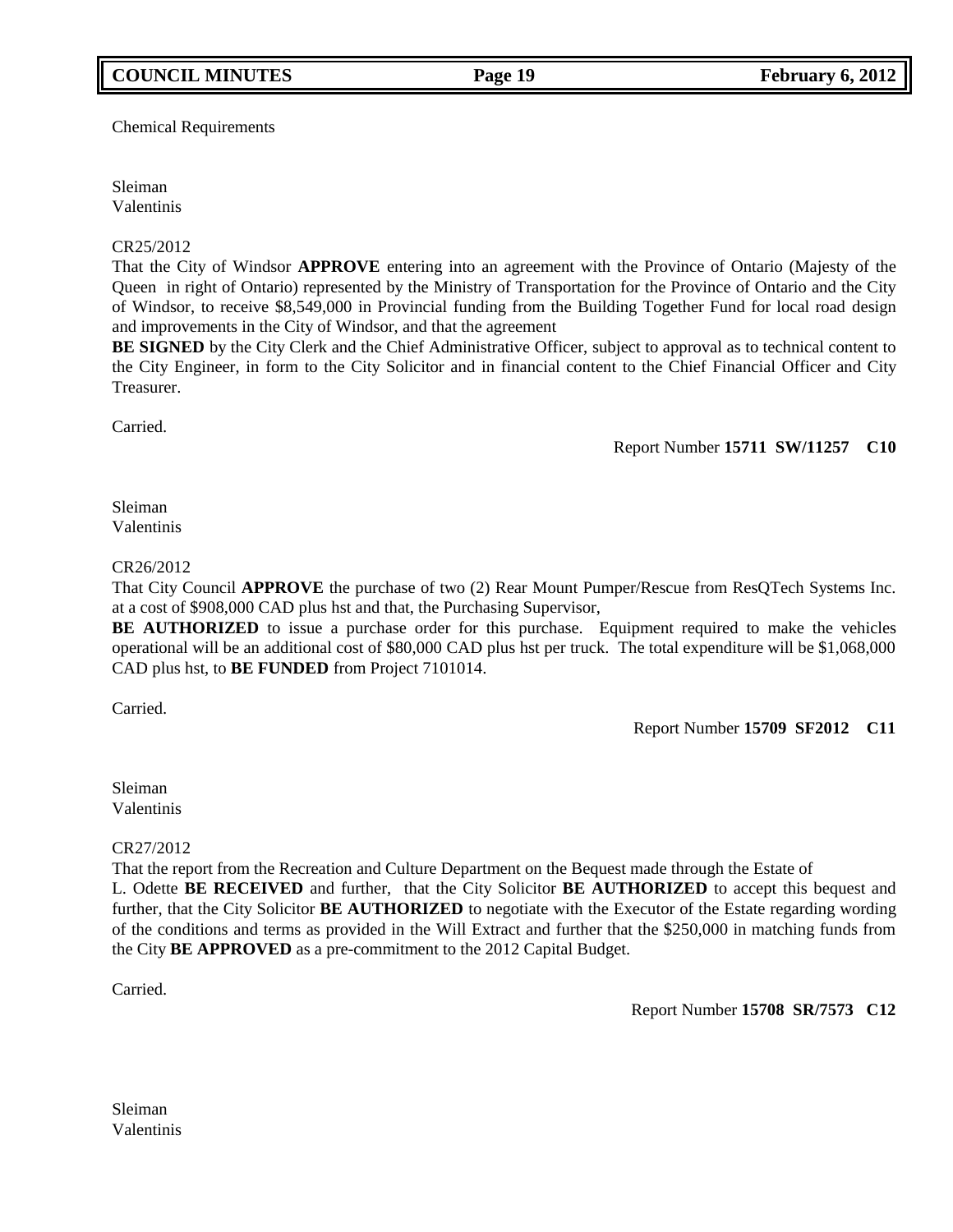CR28/2012

a. That the following tender **BE ACCEPTED** to supply all labour, materials and equipment to maintain weed and grass cutting/cleaning of EC ROW, in accordance with the Purchasing By-Law:

| TENDERER:                  | Siefker Inc.<br>212 Oak Dr.<br>Essex, On N8M 3C6                                                                 |
|----------------------------|------------------------------------------------------------------------------------------------------------------|
| <b>TENDER NO:</b>          | $120 - 11$                                                                                                       |
| <b>TOTAL TENDER PRICE:</b> | \$600,000.00 (excluding HST)<br>Total cost for 3 year contract                                                   |
| <b>ACCOUNT CHARGED:</b>    | 001-2980-0606-03378-0280353                                                                                      |
|                            | When this 3 year total is annualized, it falls materially<br>within <i>proposed</i> annual budgetary parameters. |

And that the CAO and the City Clerk **BE AUTHORIZED** to sign a three year contract with Siefker Inc.

b. That the following tender **BE ACCEPTED** to supply all labour, materials and equipment to maintain weed and grass cutting of Vacant Lots, in accordance with the Purchasing By-Law.

| TENDERER:                  | Bellaire Landscape Inc.<br>2025 Ellis Sideroad<br>Maidstone, On N0R 1K0 |
|----------------------------|-------------------------------------------------------------------------|
| <b>TENDER NO:</b>          | 121-11                                                                  |
| <b>TOTAL TENDER PRICE:</b> | \$42,570.00 (excluding HST)                                             |
|                            | Total cost for 3 year contract (One                                     |
|                            | cut per year)                                                           |
| <b>ACCOUNT CHARGED:</b>    | 001-2980-1057-03378-0280354                                             |
|                            | When this 3 year total is annualized, it falls within                   |
|                            | annual budgetary parameters.                                            |

And that the CAO and the City Clerk **BE AUTHORIZED** to sign a three year contract with Bellaire Landscape Inc.

c. That the following tender **BE ACCEPTED** to supply all labour, materials and equipment to maintain weed and grass cutting Roadside Ditches, in accordance with the Purchasing By-Law.

| TENDERER:                  | Bellaire Landscape Inc.<br>2025 Ellis Sideroad<br>Maidstone, On N0R 1K0             |
|----------------------------|-------------------------------------------------------------------------------------|
| <b>TENDER NO:</b>          | 119-11                                                                              |
| <b>TOTAL TENDER PRICE:</b> | \$52,790.40 (excluding HST)<br>Total cost for 3 year contract (One<br>cut per year) |
| <b>ACCOUNT CHARGED:</b>    | 001-2980-1594-03378-0280354                                                         |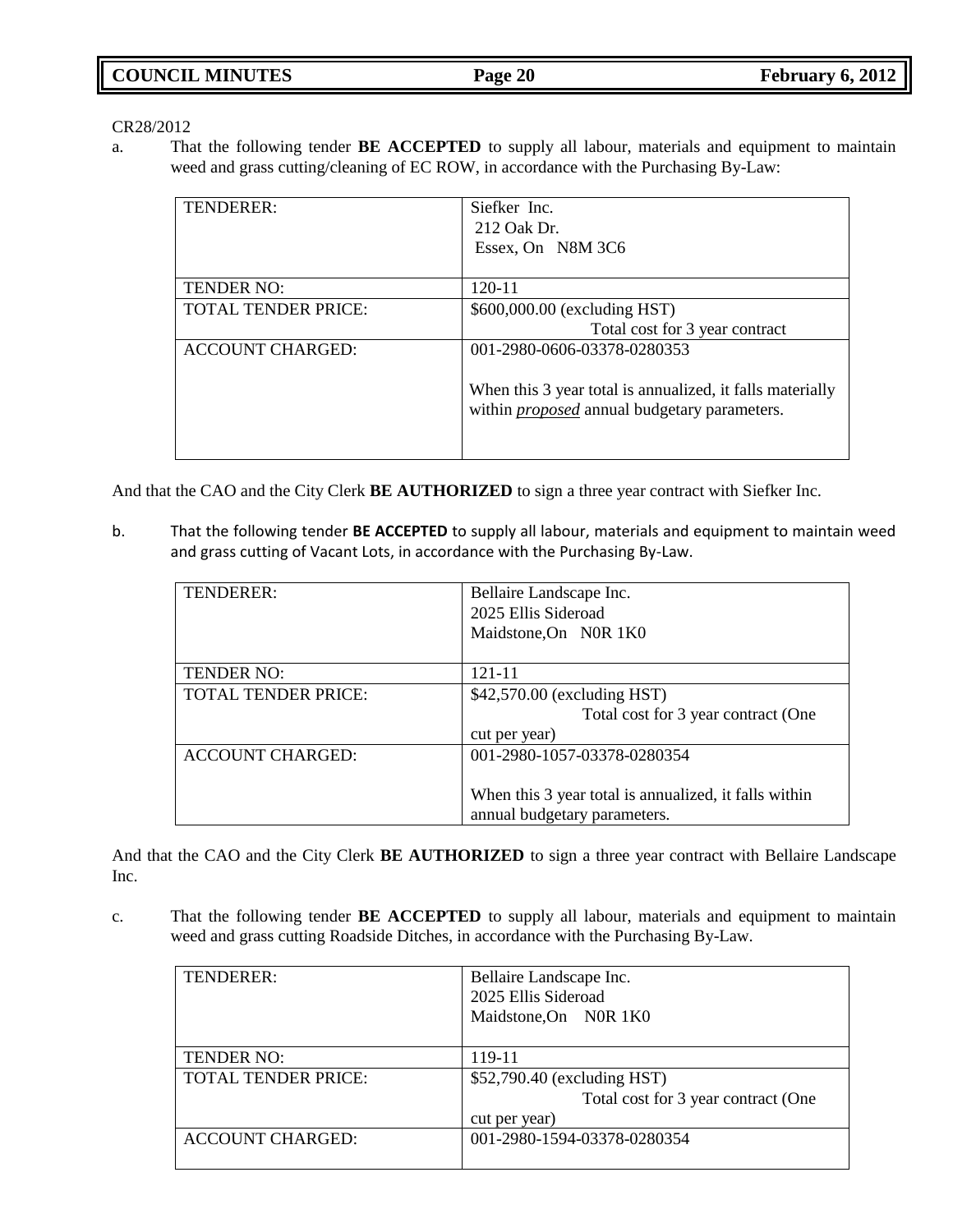**COUNCIL MINUTES Page 21 February 6, 2012**

| When this 3 year total is annualized, it falls within |
|-------------------------------------------------------|
| annual budgetary parameters.                          |

And that the CAO and the City Clerk **BE AUTHORIZED** to sign a three year contract Bellaire Landscape Inc. and Siefker Inc. and that, all three (3) contracts are to be satisfactory in form to the City Solicitor, Corporate Leader Economic Development and Public Safety, in technical content to the City

Engineer and Corporate Leader Environmental Protection and Transportation, and in financial content to Chief Financial Officer/City Treasurer and Corporate Leader Finance and Technology.

Carried.

Report Number **15702 SR/11259 C13**

Jones Hatfield

## **CR29/2012**

That the portion of the report of the Chief Administrative Officer dated January 6, 2012 entitled "Update of Corporate Opportunities Initiatives", regarding the 311/211 Call Centre **BE DEFERRED**.

Carried.

At the request of Councillor Gignac **a recorded vote** is taken.

## **RESULTS OF RECORDED VOTE:**

| In Favour | Councillors Sleiman, Payne, Hatfield, Marra, Valentinis, Jones,<br>Dilkens and Mayor Francis |
|-----------|----------------------------------------------------------------------------------------------|
| Opposed   | Councillors Gignac, Halberstadt and Maghnieh.                                                |
| Abstain   | <b>None</b>                                                                                  |
| Absent    | None                                                                                         |

Report Number **15719 GP/9577 14**

Hatfield Jones

### **CR30/2012**

That with regards to the report of the Chief Administrative Officer dated January 6, 2012 entitled "Update of Corporate Opportunities Initiatives", that it **BE CONFIRMED** that there will be no offshore options considered as part of any proposed initiatives for shared services.

Carried.

Report Number **15719 GP/9577 14**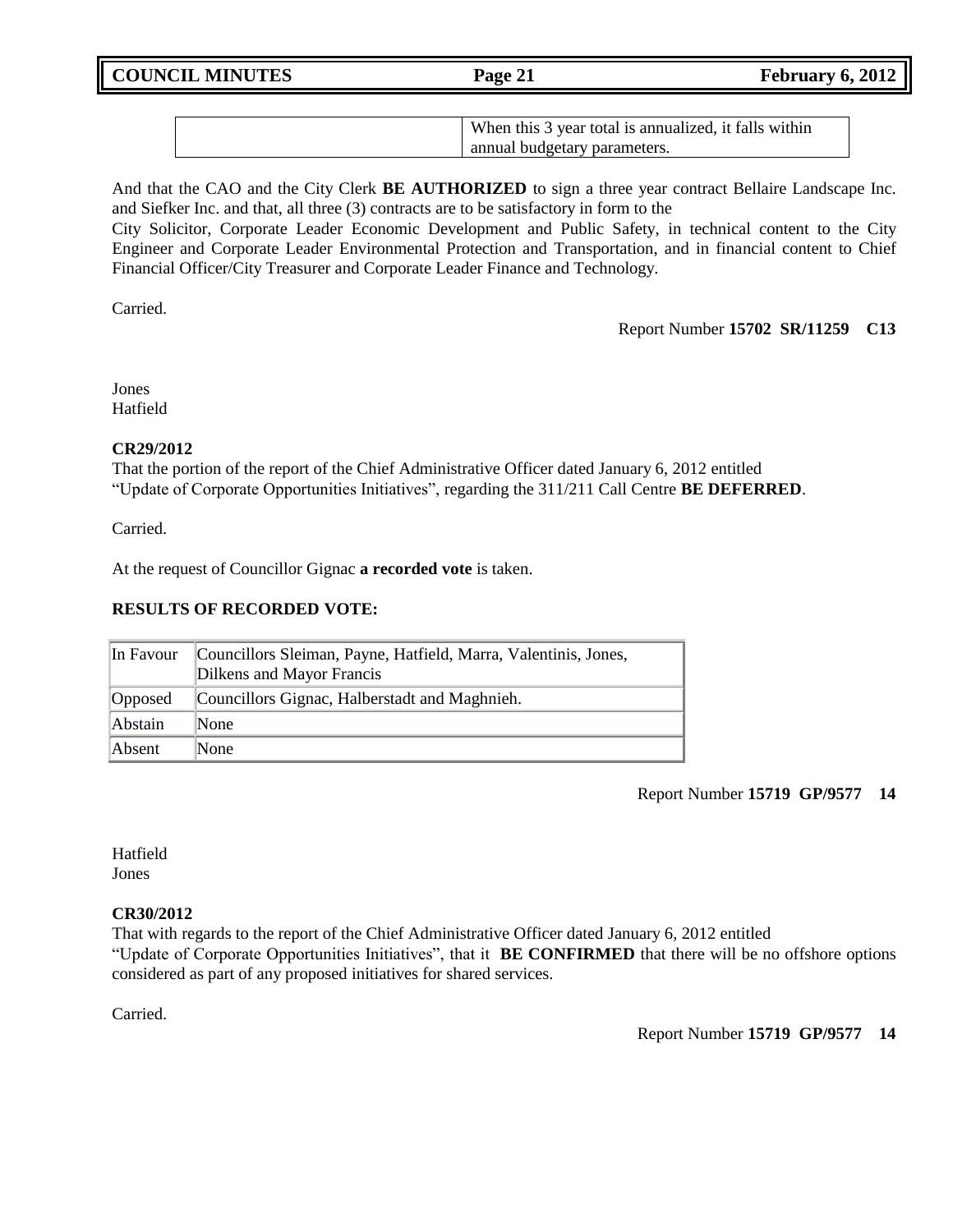## **COUNCIL MINUTES Page 22 February 6, 2012**

**Gignac** Valentinis

### **CR31/2012**

That the report of the Chief Administrative Officer dated January 6, 2012 entitled "Update of Corporate Opportunities Initiatives" (save and except the portion regarding the 311/211 Call Centre, which has been deferred), and Mr. Mueller"s February 6, 2012 presentation detailing progress in the Corporate Opportunities Initiatives **BE RECEIVED**; and further,

That City Council **ACKNOWLEDGES** an extension of the timelines of Mr. Mueller"s assignment with the understanding that the upset limit of the contract in the amount of \$100,000 is not to be exceeded; and

That Mr. Mueller **BE GRANTED** the authority to sub contract the development of the Business Case for shared services and that this sub-contract work not exceed \$75,000 (which is in addition to the amount already authorized).

Carried.

Report Number **15719 GP/9577 14**

Sleiman Valentinis

### CR32/2012

That the tender, as submitted by Forest Glade Tree Experts Ltd. **BE ACCEPTED** for the trimming of 1,500 trees (more or less) at various locations throughout the City of Windsor for a term of one year at a total tender price of \$112,485.00 plus H.S.T. to **BE CHARGED** to account 001 2980 0464 02942 0280314; and further

That the CAO and City Clerk **BE AUTHORIZED** to sign an agreement satisfactory in form to the City Solicitor in technical content to the Executive Director of Parks and Facilities, and in financial content to the City Treasurer; and

That upon the expiration of the one year term set out in the agreement, the Executive Director of Parks and Facilities **BE AUTHORIZED** to extend the contract for one additional one year term as identified in the tender documents upon mutual consent based on the same conditions and price of the original tender.

Carried.

Report Number **15685 SR/11260 C15**

### **STANDING COMMITTEE RESOLUTIONS**

Moved by Councillor Sleiman, seconded by Councillor Valentinis,

**M74-2012** That **Report No. 48 the Planning Standing Committee** of its meeting held January 16, 2012 respecting Hiatus House, Official Plan & Zoning By-Law Amendments (for vacant lands formerly known as 237, 245-249, & 259-26 Louis Avenue, at the southwest corner of Louis Avenue and Chatham Street East intersection), **BE ADOPTED** as presented.

Carried.

Report Number 15670 ZO/11242 ZB/11241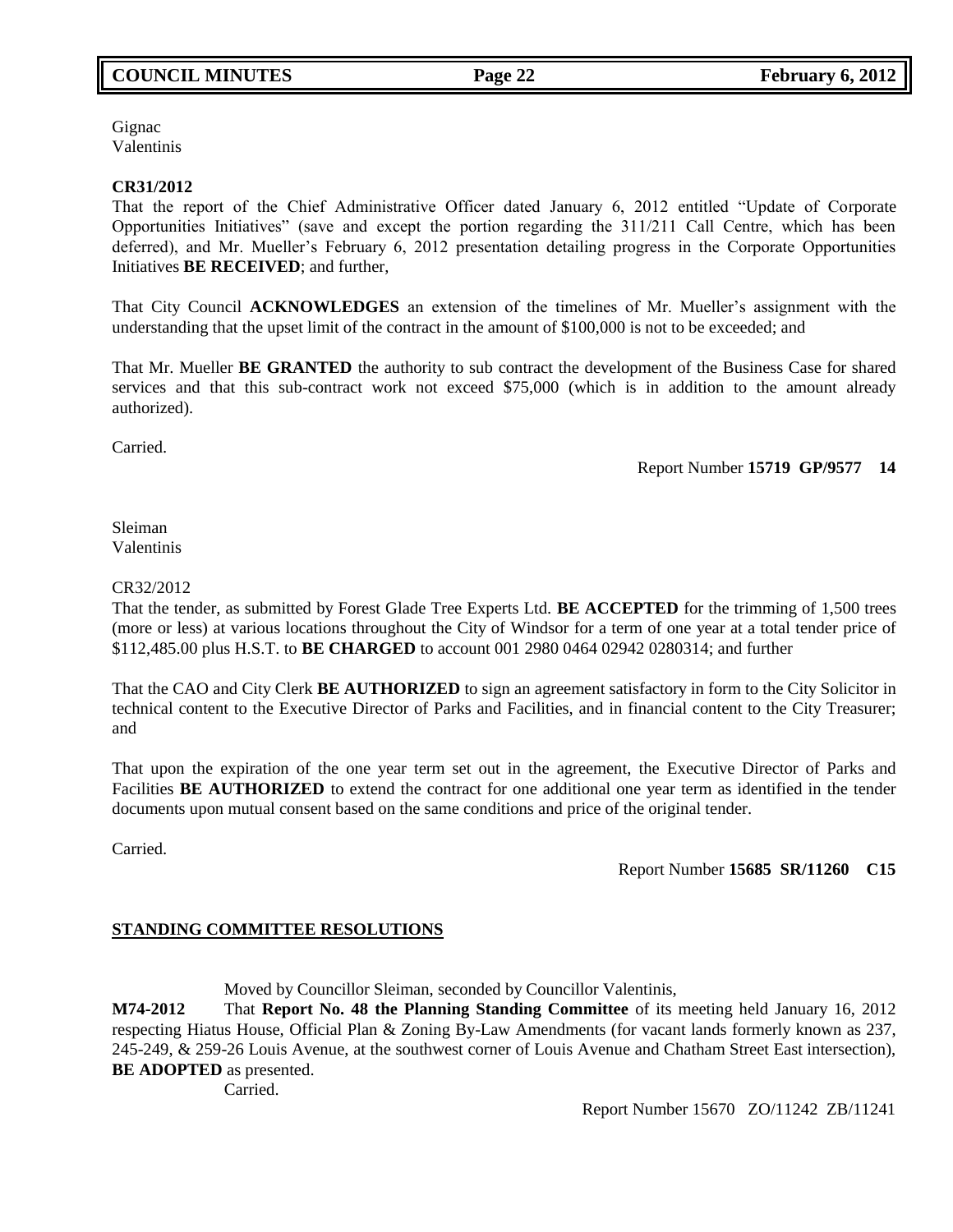Moved by Councillor Sleiman, seconded by Councillor Valentinis,

**M75-2012** That **Report No. 50 the Planning Standing Committee** of its meeting held January 16, 2012 respecting request to close the north/south alley between Thompson Boulevard and Ford Boulevard from Ontario Street southerly to Raymond Avenue, **BE ADOPTED** as presented.

Carried.

Report Number 15663 SAA2012

## *M76-2012 RESCINDED BY CR71/2012 ADOPTED APRIL 2, 2012*

Moved by Councillor Sleiman, seconded by Councillor Valentinis,

**M76-2012** That **Report No. 51 the Planning Standing Committee** of its meeting held January 16, 2012 respecting request to close the east/west and north/south alleys between Edward Avenue and Isabelle Place, south of Edgar Street, **BE ADOPTED** as presented.

Carried.

Report Number 15669 SAA2012

Moved by Councillor Sleiman, seconded by Councillor Valentinis,

**M77-2012** That **Report No. 52 the Planning Standing Committee** of its meeting held January 16, 2012 respecting request to Demolish Residential Dwelling at 1155 McDougall Street, **BE ADOPTED** as presented. Carried.

Report Number 15661 SB2012

Moved by Councillor Sleiman, seconded by Councillor Valentinis,

**M78-2012** That **Report No. 53 the Planning Standing Committee** of its meeting held January 16, 2012 respecting exemption to Sandwich Interim Control By-Law for 373 Detroit Street (Dunhill Apartments) – Minor Amendment to M191-2011 PSC10/11, **BE ADOPTED** as presented. Carried.

Report Number 15329 ZP/11068

Moved by Councillor Sleiman, seconded by Councillor Valentinis, **M79-2012** That **Report No. 54 the Planning Standing Committee** of its meeting held January 16, 2012 respecting Source Protection Plan Process, **BE ADOPTED** as presented. Carried.

EI/10108

Moved by Councillor Sleiman, seconded by Councillor Valentinis, **M80-2012** That **Report No. 55 the Planning Standing Committee** of its meeting held January 16, 2012 respecting Property Standards Committee minutes of its meeting held November 24, 2011, **BE ADOPTED** as presented. Carried.

MB2012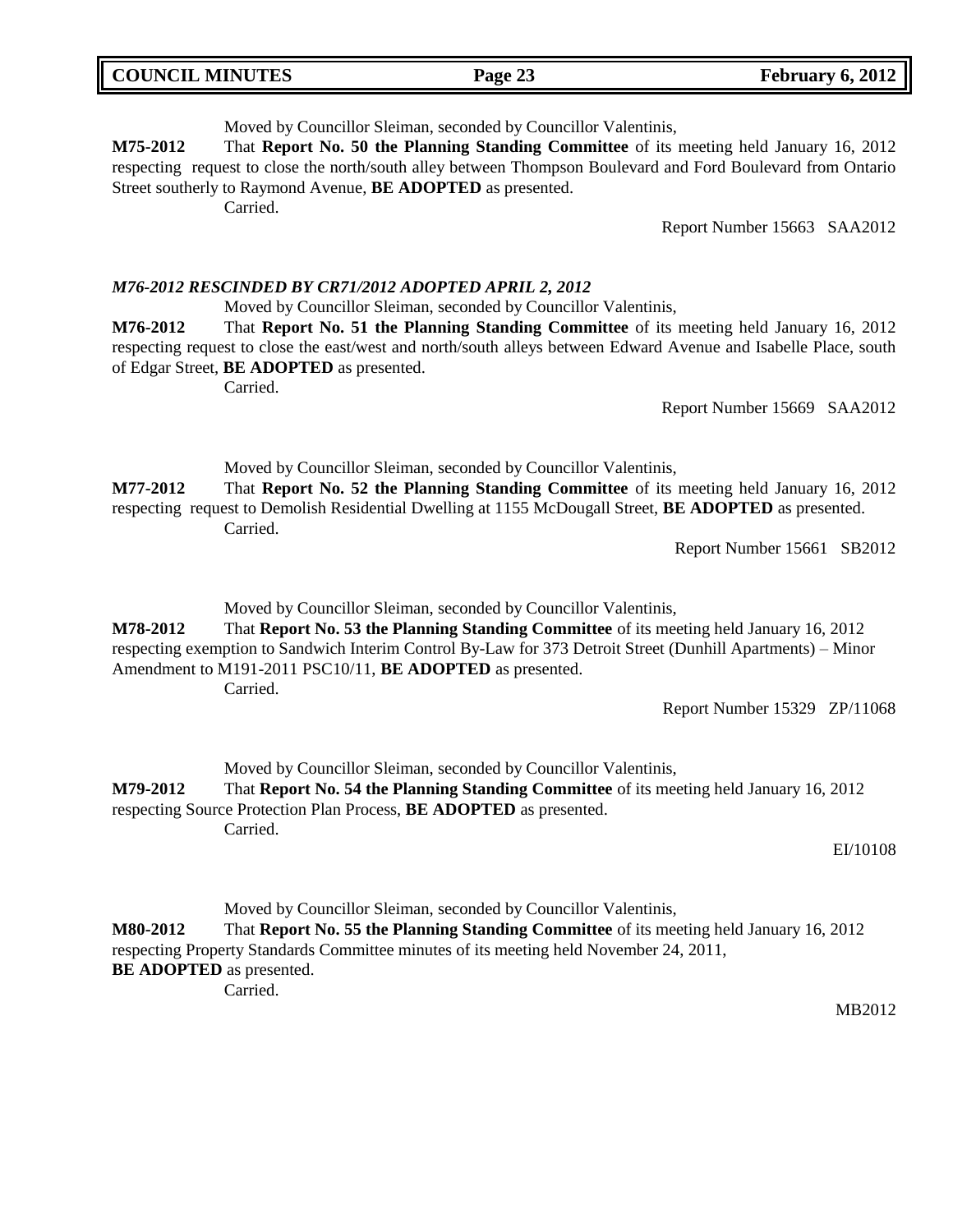| <b>COUNCIL MINUTES</b> | Page 24 | <b>February 6, 2012</b> |
|------------------------|---------|-------------------------|
|                        |         |                         |

Moved by Councillor Sleiman, seconded by Councillor Valentinis,

**M81-2012** That **Report No. 50 of the Executive Committee** of its meeting held January 30, 2012 respecting Letter of Intent – Co-hosting 2014 Ontario ParaSport Games and Ontario 55+ Summer Games, **BE ADOPTED** as presented.

Carried.

Carried.

Report Number 15717 SR/11258

√Clerk's Note√ *OC/VC*

Moved by Councillor Sleiman, seconded by Councillor Valentinis,

**M82-2012** That **Report No. 52 of the Executive Committee** of its meeting held January 30, 2012 respecting Town and Gown Association of Ontario 2013 Application Request, **BE ADOPTED** as presented,

√and further, that the funding in the amount up to \$22,100.00 for costs related to hosting the 2013 Town & Gown Symposium if the City of Windsor is the successful applicant **BE APPROVED** from the Budget Stabilization Reserve Fund.√

Carried.

Report Number 15722 GH/10286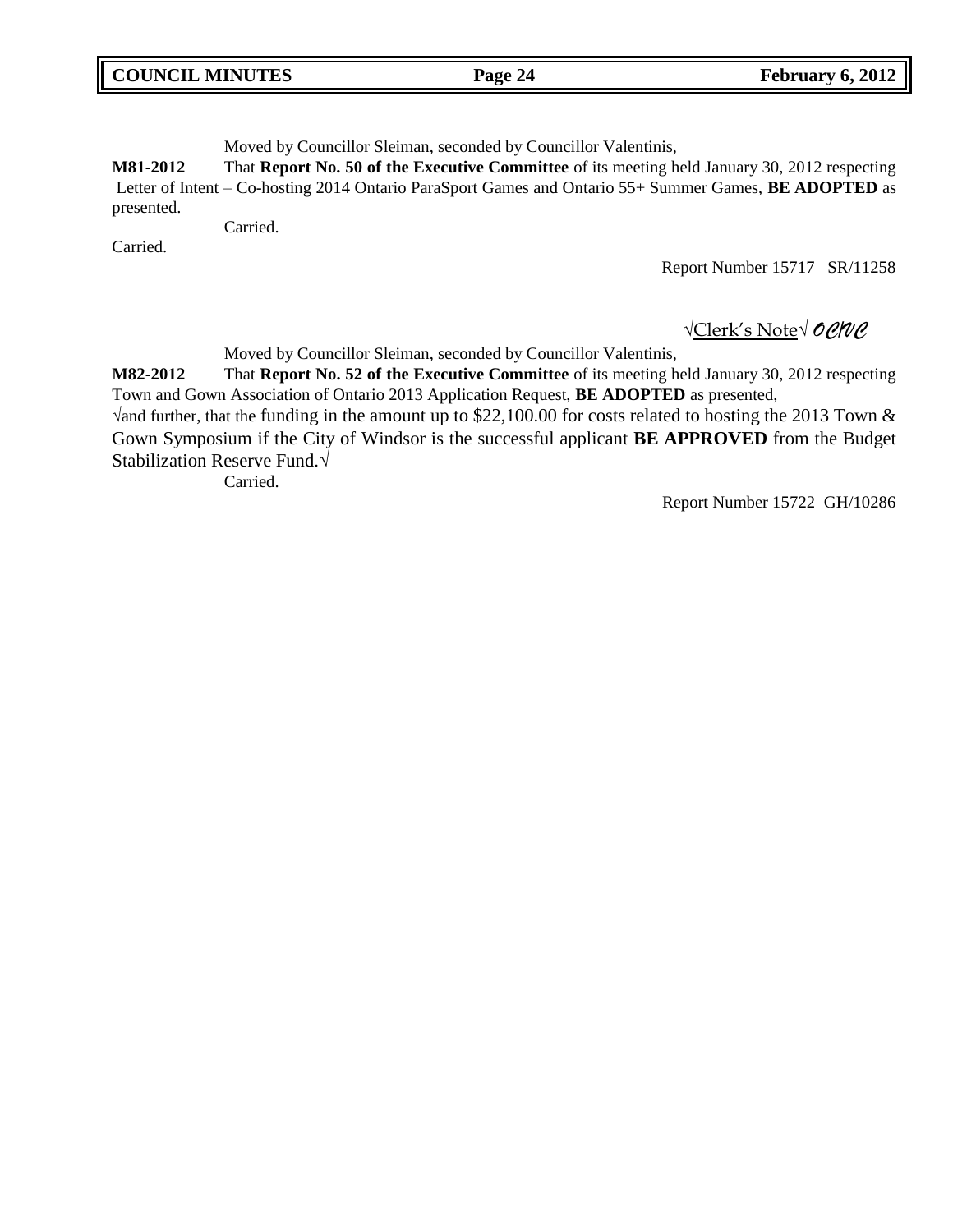**COUNCIL MINUTES Page 25 February 6, 2012** 

**ADOPTED** by Council at its meeting held January 23, 2012 **[M72-2012]** VC/bm

# **SPECIAL MEETING OF COUNCIL – IN CAMERA February 6, 2012**

## **Meeting called to order at: 4:00 p.m.**

## **Members in Attendance:**

Mayor E. Francis Councillor D. Dilkens Councillor R. Jones Councillor A. Halberstadt Councillor F. Valentinis Councillor B. Marra Councillor P. Hatfield Councillor J. Gignac Councillor A. Maghnieh Councillor H. Payne Councillor E. Sleiman

## **Also in attendance:**

H. Reidel, Chief Administrative Officer

R. Warsh, Community Development and Health Commissioner and Corporate Leader Social Development, Health, Recreation and Culture

- M. Sonego, City Engineer and Corporate Leader Environmental Protection and Transportation
- G. Wilkki, City Solicitor and Corporate Leader Economic Development and Public Safety
- V. Critchley, City Clerk/Licence Commissioner and Corporate Leader Public Engagement and Human Resources
- O. Colucci, Chief Financial Officer/City Treasurer and Corporate Leader Finance and Technology
- N. Coleman, Mayor"s Chief of Staff (arrives at 4:05 p.m.)
- P. Brode, Senior Legal Counsel (Item 1)

**Verbal Motion is presented by Councillor Jones, seconded by Councillor Halberstadt,**

**that Rule 3.3 (c) of the** *Procedure By-law, 98-2011,* **BE WAIVED to add the following Agenda items:**

**5. Personal Matter – Labour Relations Issues re public report – Corporate Opportunities, Item #14, Open Agenda, February 6, 2012.**

**Motion Carried.**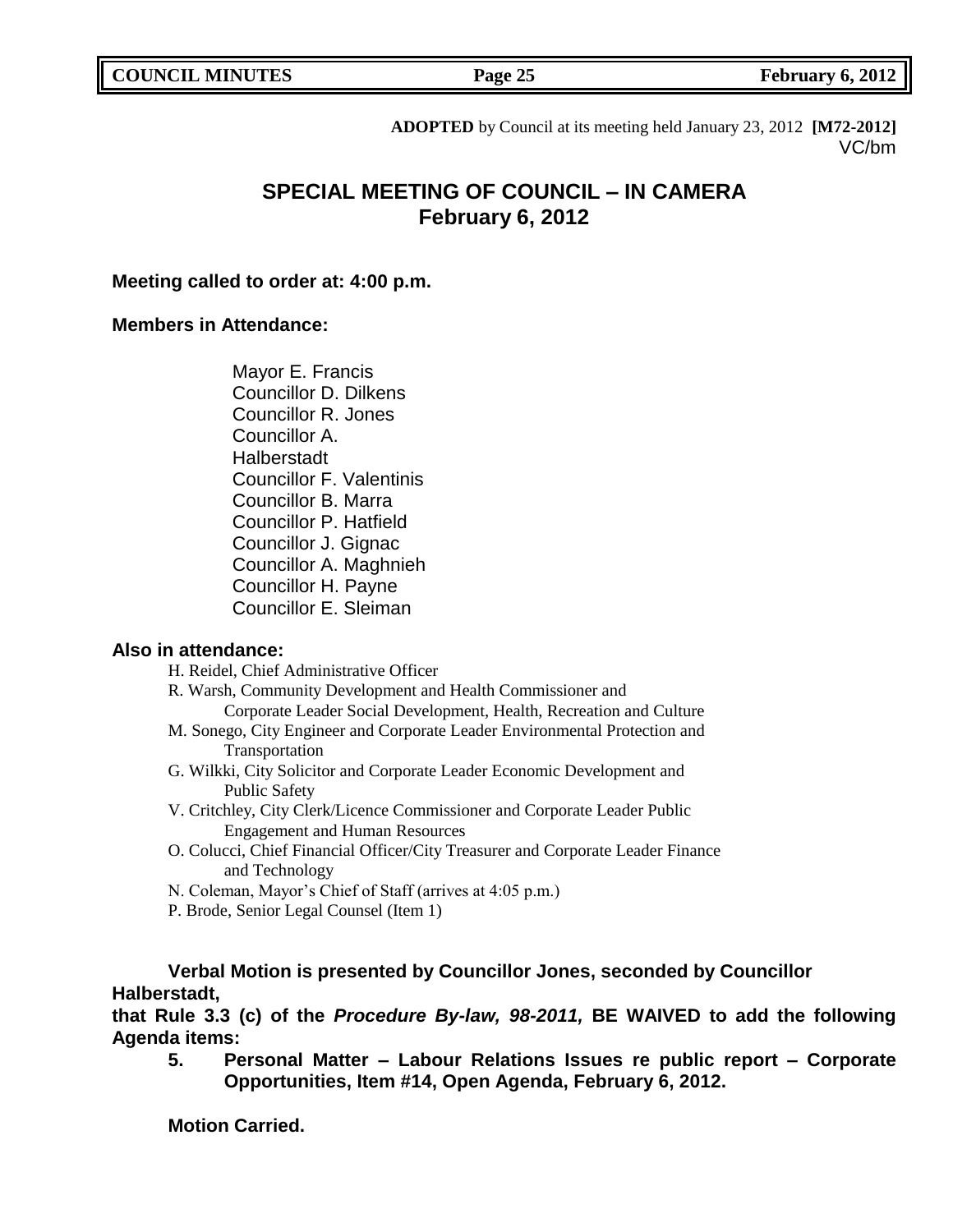**COUNCIL MINUTES Page 26 February 6, 2012**

## **Verbal Motion is presented by Councillor Dilkens, seconded by Councillor Jones, to move in Camera for discussion of the following item(s), adding Item 5**

| Item No. | <b>Subject</b>                                                                                                                              | – Pursuant<br>Section<br>to<br><b>Municipal Act, 2001,</b><br>as<br>amended |
|----------|---------------------------------------------------------------------------------------------------------------------------------------------|-----------------------------------------------------------------------------|
| 1.       | Legal/Property matter – proposed settlement                                                                                                 | 239(2)(e)(f)                                                                |
| 2.       | <b>Property matter – lease</b>                                                                                                              | 239(2)(c)                                                                   |
| 3.       | Personal matter – Human Rights settlement                                                                                                   | 239(2)(b)(e)(f)                                                             |
| 4.       | Personal matter – about an identifiable<br>individual - REPORT TO BE DISTRIBUTED<br><b>AT MEETING</b>                                       | 239(2)(b)                                                                   |
| 5.       | Personal matter – labour relations issues re<br>public report – Corporate Opportunities, Item<br>#14, Open Agenda, February 6, 2012 - ADDED | 239(2)(d)                                                                   |

**Motion Carried.**

## **Declarations of Pecuniary Interest:**

None declared

**Discussion on the items of business. (Items 1, 2 , 3, 5 and 4)**

**Verbal Motion is presented by Councillor Hatfield, seconded by Councillor Gignac,**

**to move back into public session.**

**Motion Carried.**

**Moved by Councillor Gignac, seconded by Councillor Marra,**

**THAT the Clerk BE DIRECTED to transmit the recommendation(s) contained in the report(s) discussed at the In-Camera Council Meeting held February 6, 2012 directly to Council for consideration at the next Regular Meeting.**

1. That the recommendation contained in the in-camera report from Senior Legal Counsel, City Solicitor and Corporate Leader Economic Development and Public Safety and Chief Financial Officer/City Treasurer and Corporate Leader Finance and Technology respecting a legal/property matter – proposed settlement **BE APPROVED**.

**Councillors Halberstadt, Maghnieh and Payne voting nay.**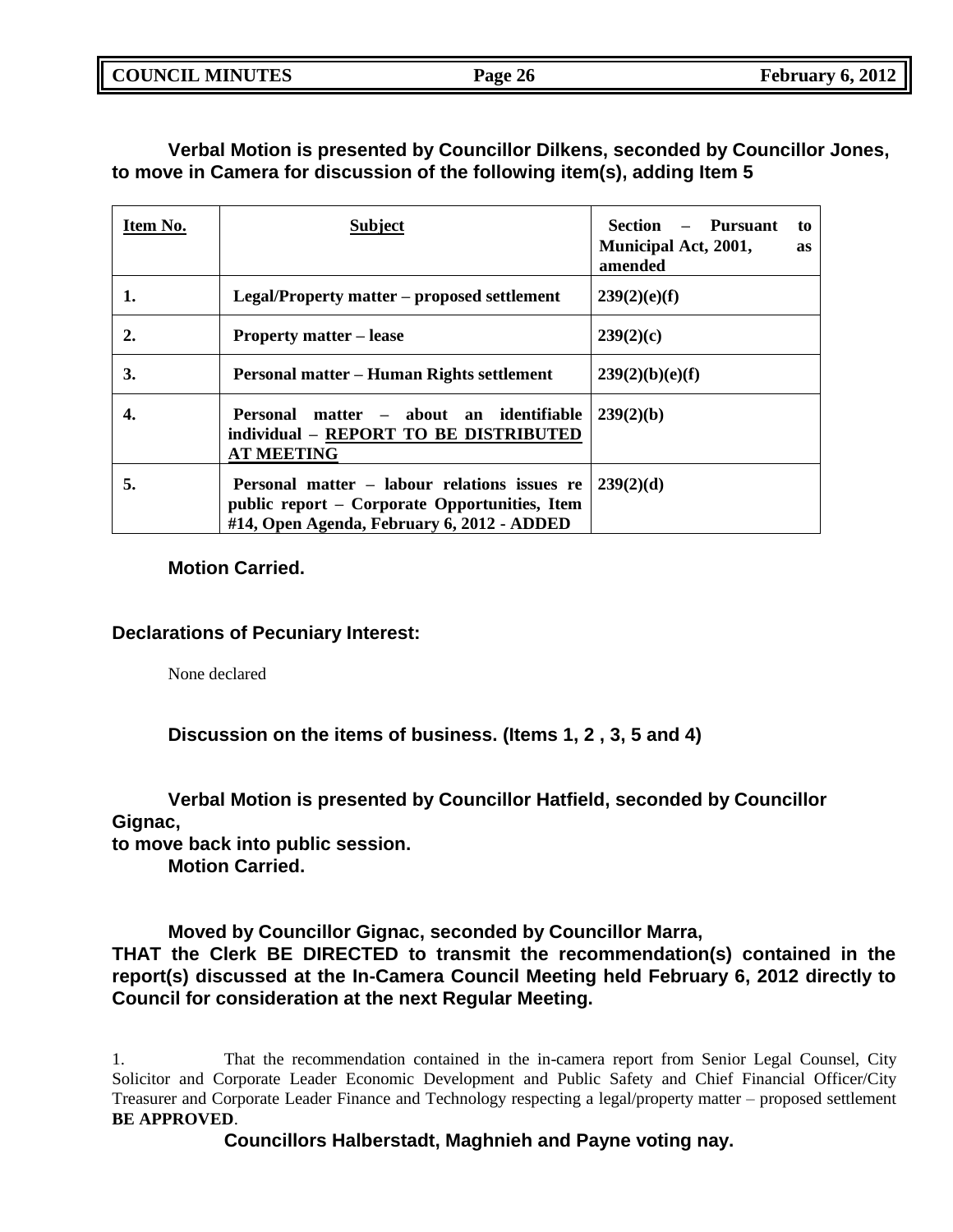2. That the recommendation contained in the in-camera report from the Property Supervisor, City Solicitor and Corporate Leader Economic Development and Public Safety, Community Development and Health Commissioner and Corporate Leader Social Development, Health, Recreation and Culture and Chief Financial Officer/City Treasurer and Corporate Leader Finance and Technology respecting a property matter - lease **BE DEFERRED**.

3. That the recommendation contained in the in-camera report from the City Clerk/Licence Commissioner and Corporate Leader Public Engagement and Human Services, Manager of Employee Relations and City Solicitor and Corporate Leader Economic Development and Public Safety respecting a personal matter – human rights settlement **BE APPROVED**.

4. That the recommendation contained in the in-camera report from the Chief Administrative Officer respecting a personal matter about an identifiable individual **BE APPROVED**.

5. That the confidential verbal report from the Chief Administrative Officer and City Clerk respecting a personal matter – labour relations issue re public report – Corporate Opportunities, Item #14, Open Agenda, February 6, 2012 **BE RECEIVED**.

## **Motion Carried.**

**Moved by Councillor Jones, seconded by Councillor Sleiman, That the special meeting of council held February 6, 2012 BE ADJOURNED. (Time: 4:56 p.m.)**

**Motion Carried.**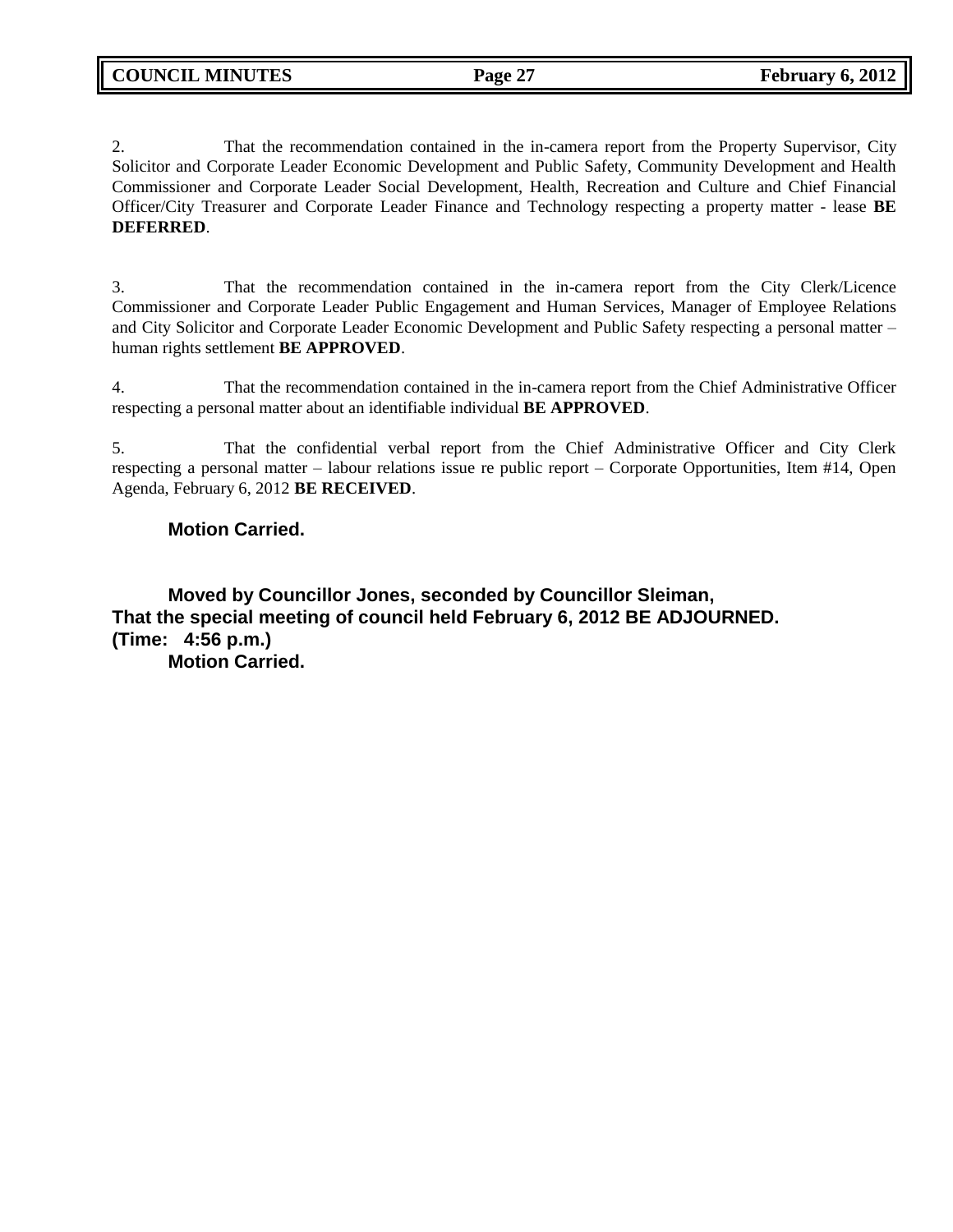**ADOPTED by Council at the February 6, 2012 meeting REFERRING paragraph two to 2012 Budget [M71-2012] /AA Windsor, Ontario, February 6, 2012**

## **REPORT NO. 17** of the **ECONOMIC DEVELOPMENT STANDING COMMITTEE** of its meeting held December 7, 2011

| <b>Present:</b>     | <b>Councillor Payne (Vice-Chair)</b>                     |
|---------------------|----------------------------------------------------------|
|                     | <b>Councillor Valentinis</b>                             |
|                     | <b>Councillor Sleiman</b>                                |
|                     | <b>Councillor Marra</b>                                  |
| <b>Regrets:</b>     | <b>Councillor Dilkens</b>                                |
| <b>Referencing:</b> | <b>Report No. 5 of the Small Business Advisory Panel</b> |

That the following recommendation of the Economic Development Standing Committee **BE APPROVED** as follows**:** 

Moved by Councillor Sleiman, seconded by Councillor Valentinis, **THAT** the *revised* "Windsor Small Business Advisory Panel Progress Report to City Council" dated October 18, 2011 **BE APPROVED**; and

**THAT** a "Small Business Coordinator" position **BE IMPLEMENTED** to be the internal champion to assist with the issues for small business owners when dealing with City Hall; and

**THAT** the City Planner **BE DIRECTED** to prepare a report to City Council presenting possible financial incentive programs for small businesses in the hospitality, service and retail sectors; and

**THAT** the City continue to lower the Small Business Tax Rates in the Commercial and Small Industrial sectors to compare with the average of like sized communities across the Province of Ontario; and

**THAT** the Panel **SEEK SUPPORT** of the Mayor and Council in reaffirming its mission to keep the small business sector as a major job creation/retention engine and a major contributor to its tax base. To that extent, the Panel recommends the following:

- That the Panel's Terms of Reference **BE PUBLICIZED** among City staffers so they can consult with the Panel on matters pertaining to small business.
- That the Panel **BE CONSULTED** in the development of a Small Business Panel Website as part of the City's website redesign.

Carried.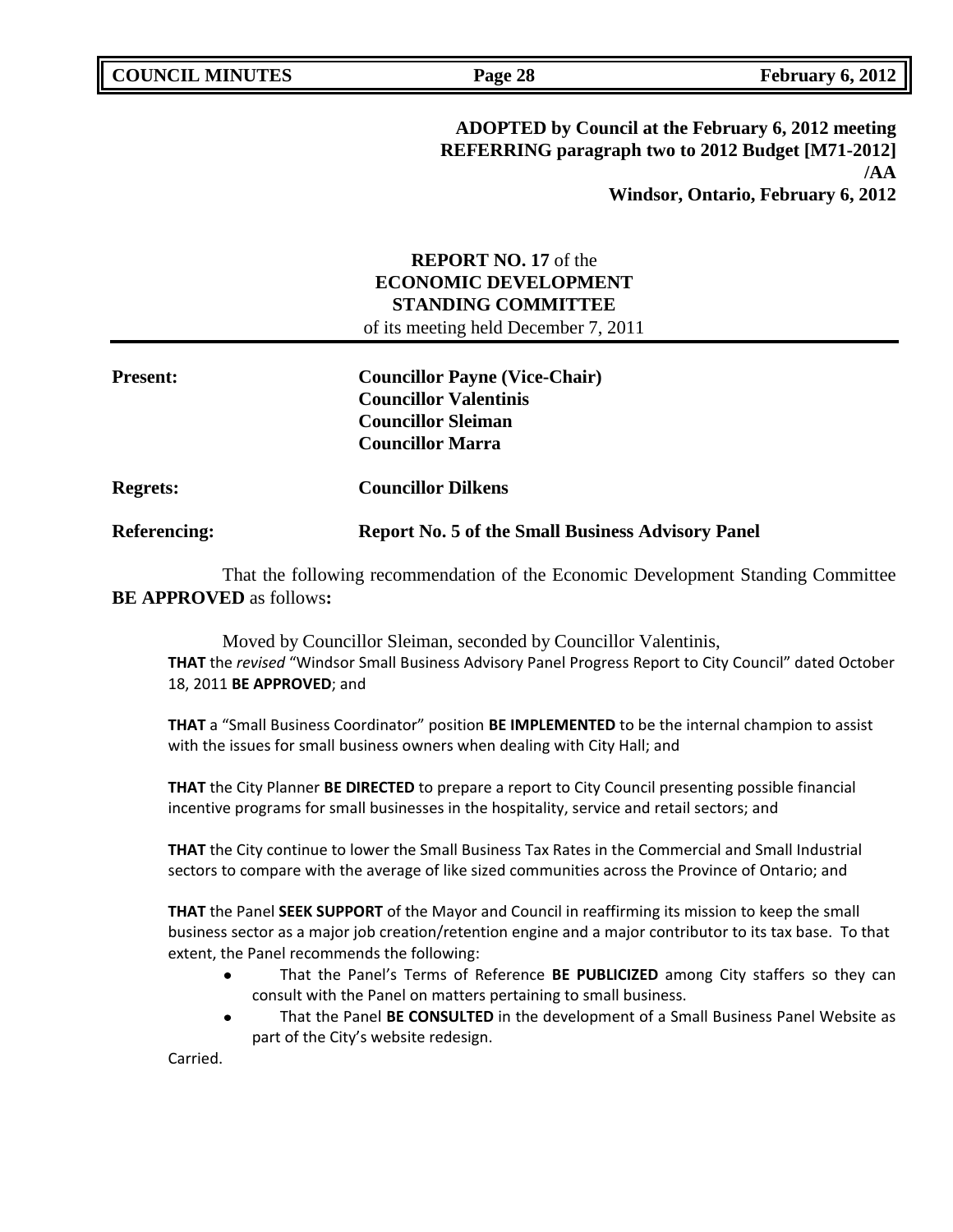Clerk"s Note: Report No. 5 of the Small Business Advisory Panel of its meeting held October 18, 2011 is *attached* as background information.

**CHAIRPERSON** 

DEPUTY CITY CLERK

\_\_\_\_\_\_\_\_\_\_\_\_\_\_\_\_\_\_\_\_\_\_\_

\_\_\_\_\_\_\_\_\_\_\_\_\_\_\_\_\_\_\_\_\_\_\_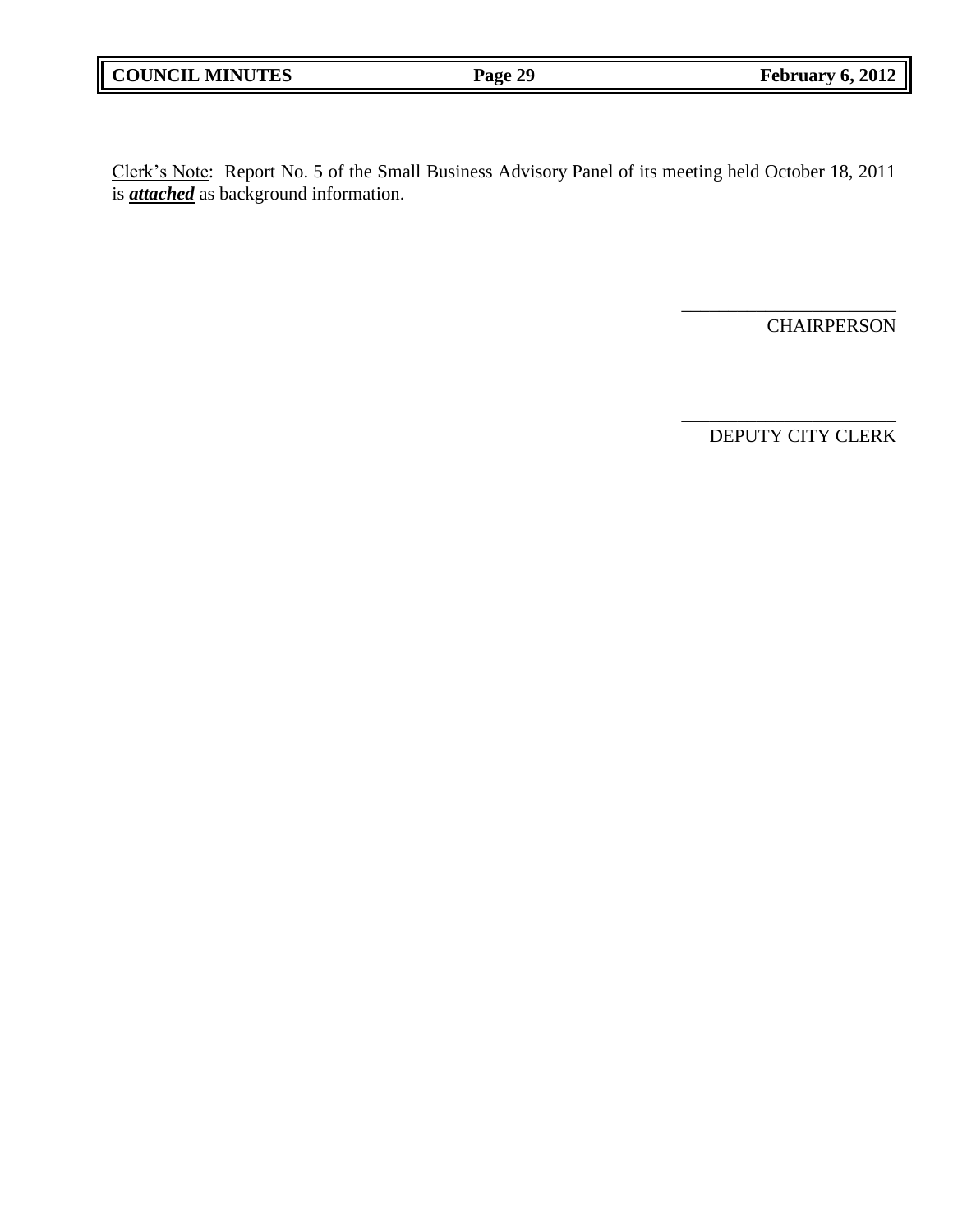| <b>COUNCIL MINUTES</b> |  |
|------------------------|--|
|                        |  |

## **DEFERRED to the March 19, 2012 meeting of Council as ADOPTED by Council at its meeting held February 6, 2012 [M58-2012] /AA Windsor, Ontario February 6, 2012**

## **REPORT NO. 26** of the **ENVIRONMENT & TRANSPORTATION STANDING COMMITTEE** of its meeting held October 26, 2011

| <b>Present:</b> | <b>Councillor Hatfield, Chair</b> |
|-----------------|-----------------------------------|
|                 | <b>Councillor Payne</b>           |
|                 | <b>Councillor Sleiman</b>         |
|                 | <b>Councillor Halberstadt</b>     |
|                 |                                   |

**Regrets: Councillor Valentinis**

That the following recommendations of the Environment and Transportation Standing Committee **BE APPROVED:** 

Moved by Councillor Halberstadt, seconded by Councillor Sleiman,

That a six (6) month pilot project for traffic calming in the Roseland area

**BE APPROVED** with the following features:

- I. That Mansfield Drive be converted to a northbound One Way Street; and
- II. That a pork chop island be installed at the intersection Neal Blvd. and Bartlet Drive; and
- III. That a pork chop island be installed at the intersection of Cousineau Road and Casgrain Drive; and

That Administration cost out the proposed six month pilot project, and provides comment for Council; and further

That Administration circulates the proposed pilot project to all the area residents.

Carried.

Livelink 15521, ST2011

**\_\_\_\_\_\_\_\_\_\_\_\_\_\_\_\_\_\_\_\_\_\_\_\_\_\_\_\_\_\_\_\_\_\_**

\_\_\_\_\_\_\_\_\_\_\_\_\_\_\_\_\_\_\_\_\_\_\_\_\_\_\_\_\_\_\_\_\_\_

*Clerk's Note:* **The report of the Policy Analyst dated September 16, 2011 titled "Roseland Area Traffic Calming Project" is** *attached* **for information.**

**CHAIRPERSON**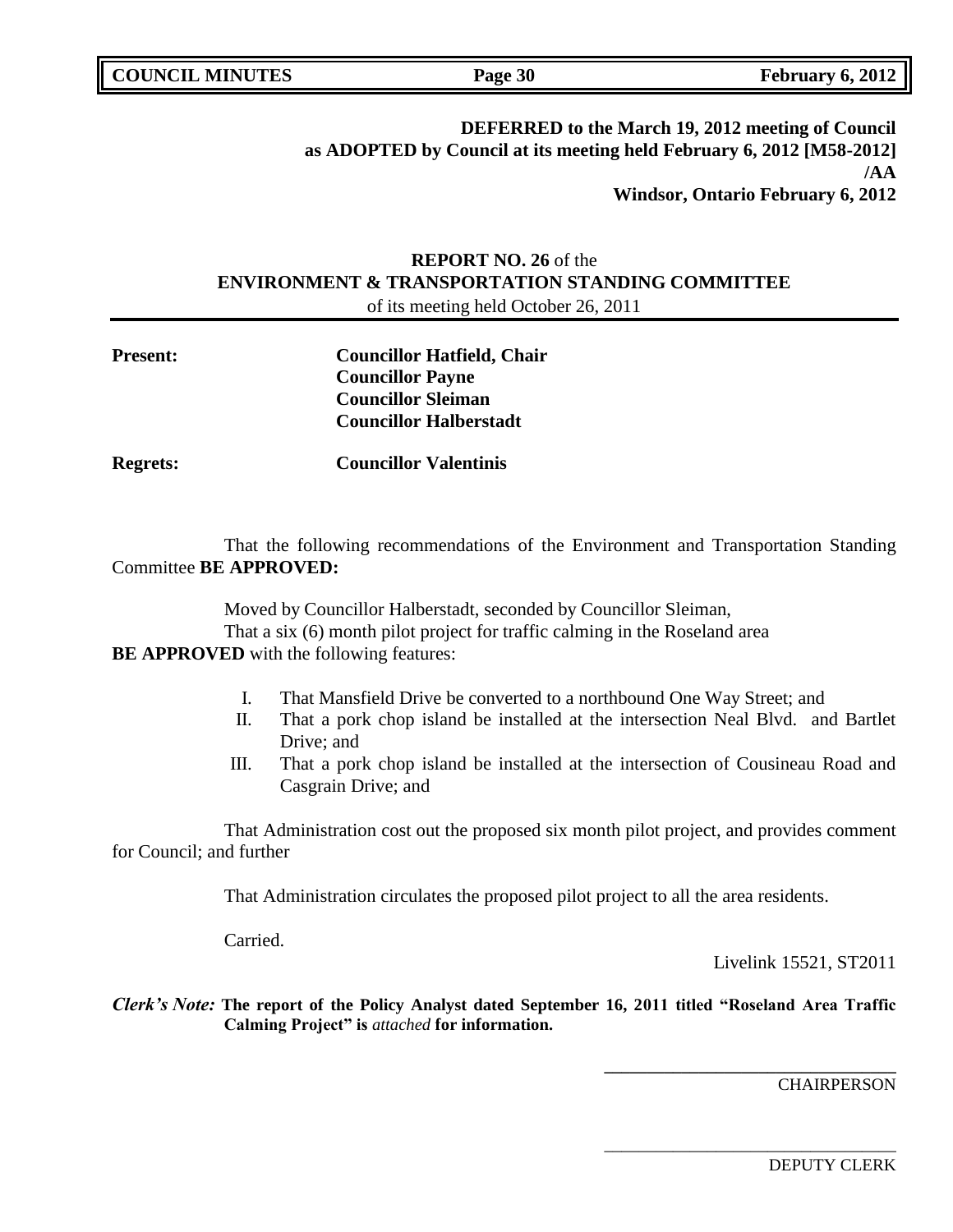**Page 31 February 6, 2012** 

# **ADOPTED by Council at its meeting held February 6, 2012 [M81-2012]**

**/AA** Windsor, Ontario February 6, 2012

## **REPORT NO. 50** of the **EXECUTIVE COMMITTEE** of its meeting held January 30, 2012

| <b>Members Present:</b> | <b>Mayor E. Francis</b>          |  |
|-------------------------|----------------------------------|--|
|                         | <b>Councillor D. Dilkens</b>     |  |
|                         | <b>Councillor J. Gignac</b>      |  |
|                         | <b>Councillor A. Halberstadt</b> |  |
|                         | <b>Councillor P. Hatfield</b>    |  |
|                         | <b>Councillor R. Jones</b>       |  |
|                         | <b>Councillor A. Maghnieh</b>    |  |
|                         | <b>Councillor B. Marra</b>       |  |
|                         | <b>Councillor H. Payne</b>       |  |
|                         | <b>Councillor E. Sleiman</b>     |  |
|                         | <b>Councillor F. Valentinis</b>  |  |

The following recommendation of the Executive Committee **BE APPROVED** as

follows:

Moved by Councillor Dilkens, seconded by Councillor Marra,

**THAT** Administration **BE DIRECTED** to submit a Letter of Intent to co-host the 2014 Ontario ParaSport Games and the 2014 Ontario 55+ Summer Games in conjunction with other participating local municipalities.

Carried.

*Clerk's Note:* **The report authored by the Acting Manager of Leisure Outreach Services dated January 20, 2012 entitled "Letter of Intent – Co-hosting 2014 Ontario ParaSport Games and Ontario 55+ Summer Games" is** *attached* **as background information.**

**Livelink 15717, SR/11258**

**\_\_\_\_\_\_\_\_\_\_\_\_\_\_\_\_\_\_\_\_\_\_\_\_\_\_\_\_\_\_\_\_\_**

\_\_\_\_\_\_\_\_\_\_\_\_\_\_\_\_\_\_\_\_\_\_\_\_\_\_\_\_\_\_\_\_\_\_

**CHAIRPERSON**

**CITY CLERK**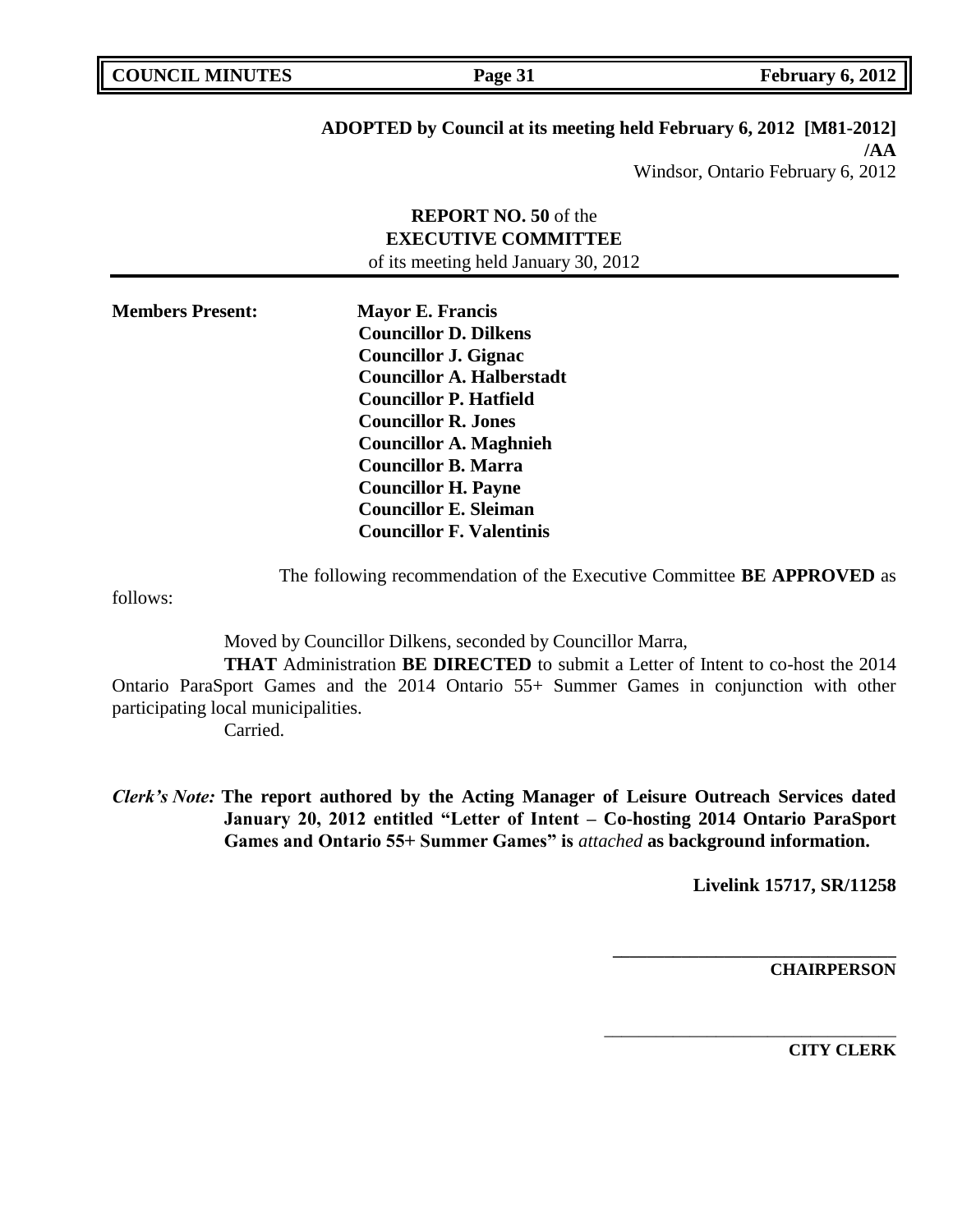**ADOPTED AS AMENDED by Council at its meeting held February 6, 2012 [M70-2012] /AA** Windsor, Ontario February 6, 2012

## **REPORT NO. 51** of the **EXECUTIVE COMMITTEE** of its meeting held January 30, 2012

**Members Present: Mayor E. Francis Councillor D. Dilkens Councillor J. Gignac Councillor A. Halberstadt Councillor P. Hatfield Councillor R. Jones Councillor A. Maghnieh Councillor B. Marra Councillor H. Payne Councillor E. Sleiman Councillor F. Valentinis**

The following recommendation of the Executive Committee **BE APPROVED** as

follows:

Moved by Councillor Dilkens, seconded by Councillor Hatfield, **THAT** St. Clair College of Applied Arts and Technology **BE OFFERED** a 99-year lease for \$1.00 for the vacant lands identified in Appendix "A" (Sketch of City Lands) to the report of the City Solicitor dated January 25, 2012 entitled "Sale of Land to St. Clair College – Woodlot"; and further, **THAT** NO destruction to the lands or woodlot be permitted. Carried. Councillors Payne, Gignac and Sleiman voting nay. Councillor Valentinis discloses an interest and abstains from voting on this matter.

*Clerk's Note:* **The report authored by the Legal Counsel dated January 25, 2012 entitled "Sale of Land to St. Clair College - Woodlot" is** *attached* **as background information.**

**Livelink 15718, APM2012**

**\_\_\_\_\_\_\_\_\_\_\_\_\_\_\_\_\_\_\_\_\_\_\_\_\_\_\_\_\_\_\_\_\_**

\_\_\_\_\_\_\_\_\_\_\_\_\_\_\_\_\_\_\_\_\_\_\_\_\_\_\_\_\_\_\_\_\_\_

**CHAIRPERSON**

**CITY CLERK**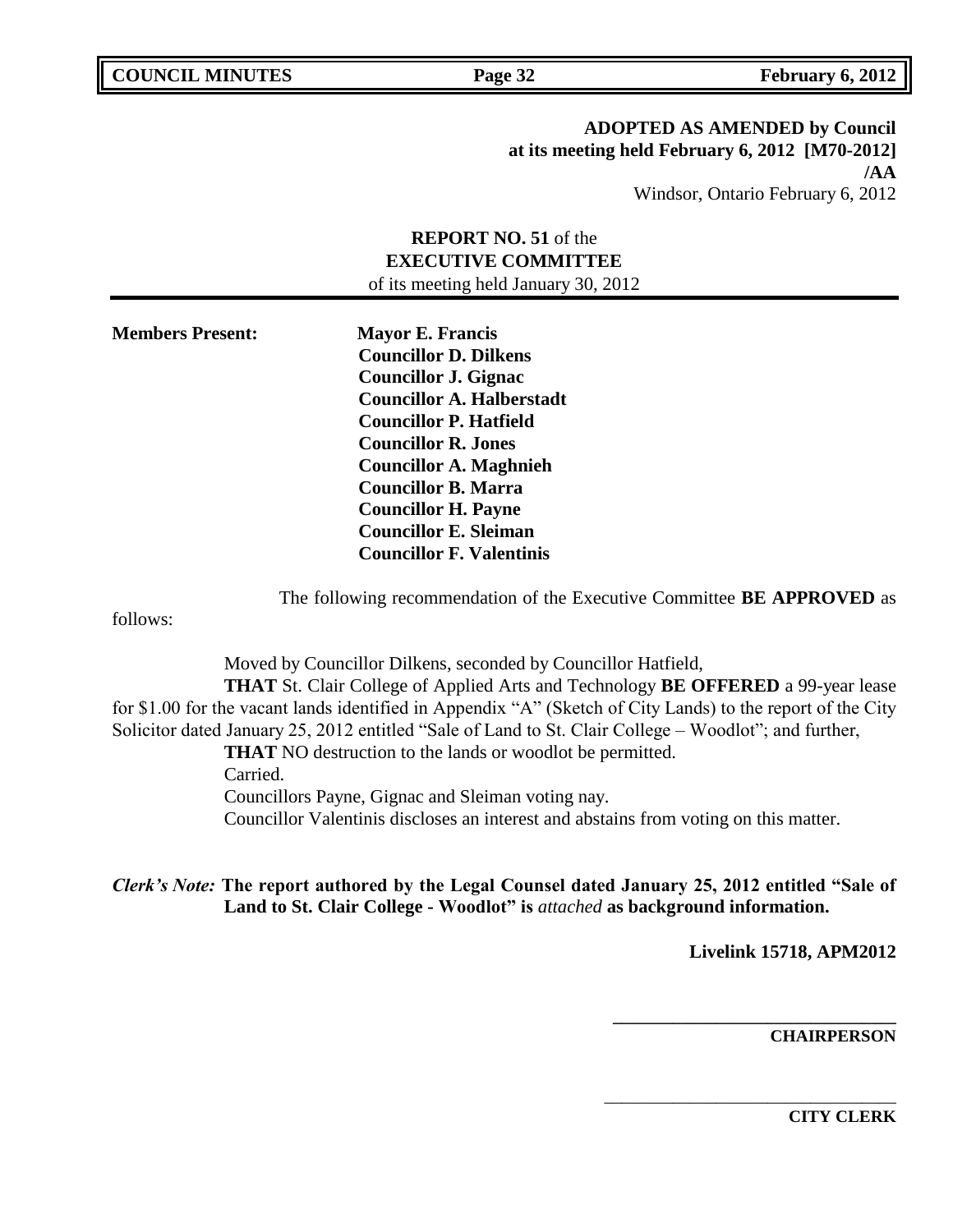| <b>COUNCIL MINUTES</b>  | Page 33                                                                                                                                                                                                                                                                                                                | <b>February 6, 2012</b>                                                                  |
|-------------------------|------------------------------------------------------------------------------------------------------------------------------------------------------------------------------------------------------------------------------------------------------------------------------------------------------------------------|------------------------------------------------------------------------------------------|
|                         | <b>ADOPTED</b> as presented, $\sqrt{$ and further, that the funding in the amount up<br>to \$22,100.00 for costs related to hosting the 2013 Town & Gown<br>Symposium if the City of Windsor is the successful applicant BE                                                                                            | <b>APPROVED</b> from the Budget Stabilization Reserve Fund, $\sqrt{}$<br>$\sqrt{10}$ ene |
|                         | by Council at its meeting held February 6, 2012 [M82-2012]                                                                                                                                                                                                                                                             | /AA                                                                                      |
|                         |                                                                                                                                                                                                                                                                                                                        | Windsor, Ontario February 6, 2012                                                        |
|                         | <b>REPORT NO. 52 of the</b><br><b>EXECUTIVE COMMITTEE</b><br>of its meeting held January 30, 2012                                                                                                                                                                                                                      |                                                                                          |
| <b>Members Present:</b> | <b>Mayor E. Francis</b><br><b>Councillor D. Dilkens</b><br><b>Councillor J. Gignac</b><br><b>Councillor A. Halberstadt</b><br><b>Councillor P. Hatfield</b><br><b>Councillor R. Jones</b><br><b>Councillor A. Maghnieh</b><br><b>Councillor B. Marra</b><br><b>Councillor H. Payne</b><br><b>Councillor E. Sleiman</b> |                                                                                          |

The following recommendation of the Executive Committee **BE APPROVED** as

follows:

Moved by Councillor Hatfield, seconded by Councillor Jones,

**Councillor F. Valentinis**

**THAT** City Council **APPROVE** the creation of a Host Committee to assist in the preparation of the Town & Gown Association of Ontario (TGAO) Symposium Expressions of Interest to the Town & Gown Association of Ontario, and further,

**THAT** City Council **APPROVE** funding in the amount up to \$22,100.00 for costs related to hosting the 2013 Town & Gown Symposium if the City of Windsor is the successful applicant; and

**THAT** funds collected by way of delegate registration fees or partnership agreements to co-host the Symposium **BE RETURNED** to the City of Windsor to help offset the costs of the Symposium.

Carried.

## *Clerk's Note:* **The report authored by the Council Secretariat dated January 18, 2012 entitled "Town and Gown Association of Ontario 2013 Application Request" is** *attached* **as background information.**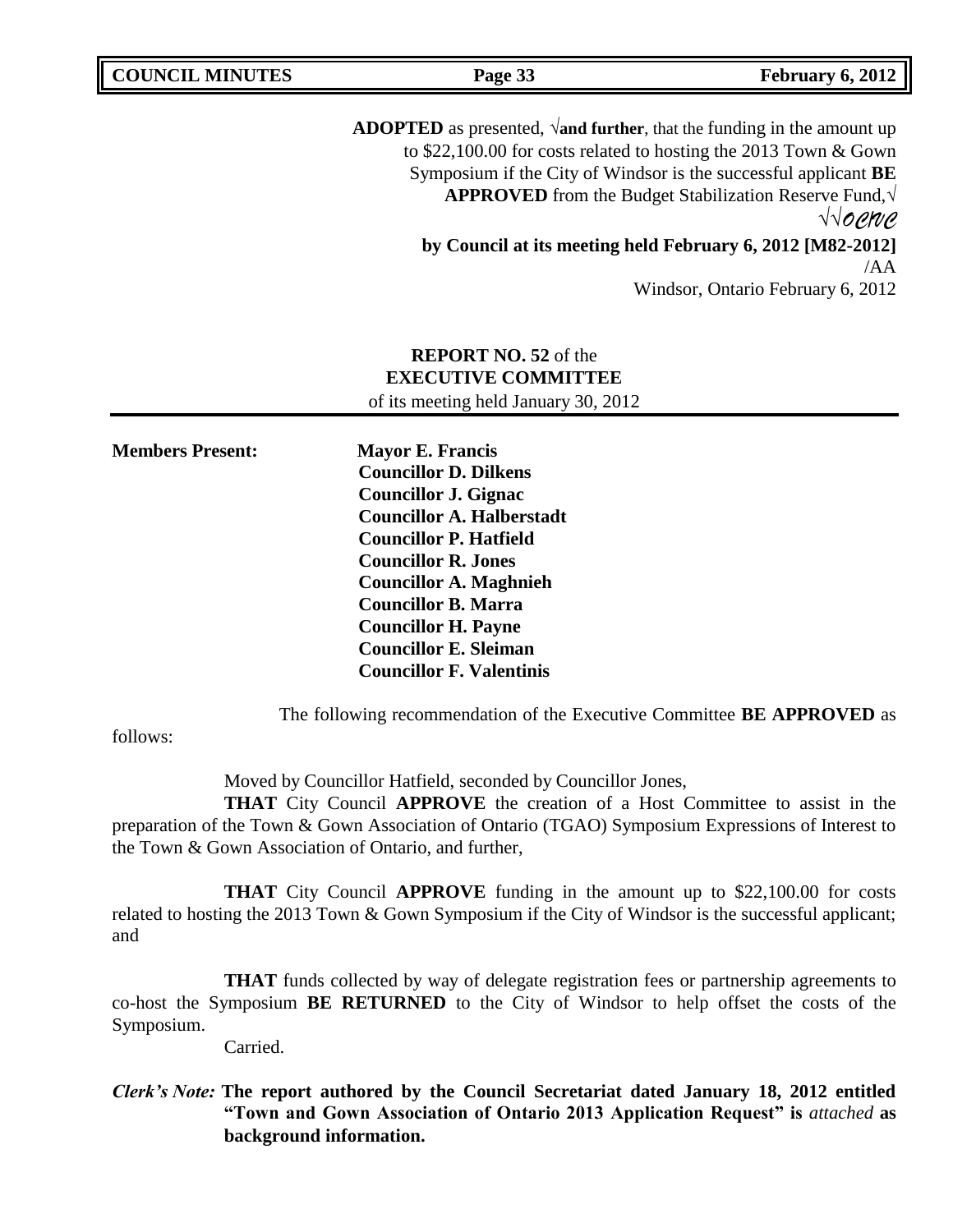# **Livelink 15722, GH/10286**

**\_\_\_\_\_\_\_\_\_\_\_\_\_\_\_\_\_\_\_\_\_\_\_\_\_\_\_\_\_\_\_\_\_**

\_\_\_\_\_\_\_\_\_\_\_\_\_\_\_\_\_\_\_\_\_\_\_\_\_\_\_\_\_\_\_\_\_\_

*CHAIRPERSON*

*CITY CLERK*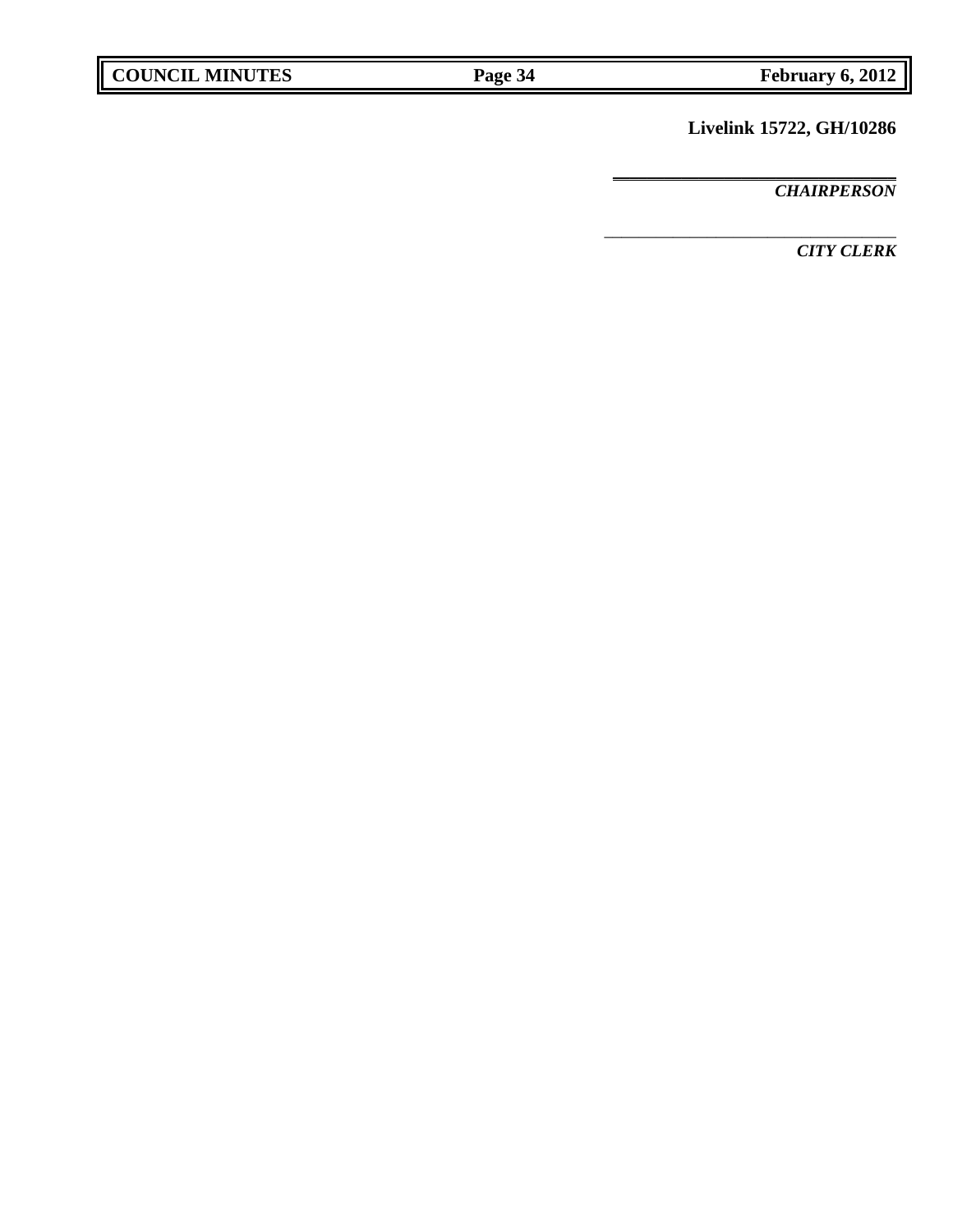**Page 35 February 6, 2012** 

# **ADOPTED by Council at its meeting held February 6, 2012 [M74-2012]**

/AA Windsor, Ontario February 6, 2012

## **REPORT NO. 48** of the **PLANNING STANDING COMMITTEE** of its meeting held January 16, 2012

**Present: Councillor Bill Marra Councillor Ed Sleiman Councillor Joanne Gignac Councillor Al Maghnieh Merrill Baker Barbara Bjarneson Cheryl Cross-Leal**

**Regrets: Councillor Percy Hatfield**

That the following recommendations of the Planning Standing Committee **BE APPROVED** as follows**:** 

Moved by Councillor Gignac, seconded by Councillor Maghnieh,

I **THAT** the City of Windsor Official Plan, Volume II, Part 1 – Special Policy Areas, **BE AMENDED** by adding site specific policies as follows:

- (1) The property described as Lots 10 to 12, Part Lots 7 to 9, and Part Block "A", PLAN 136, on the southwest corner of Louis Avenue and Chatham Street East intersection is designated on Schedule A: Planning Districts and Policy Areas in Volume I – The Primary Plan
- (2) Notwithstanding the "Residential" designation of these lands on Schedule E: City Centre Planning District in Volume I – The Primary Plan, "a business office and other facilities of a non-profit organization" may be an additional permitted use

II **THAT** an amendment to the Zoning By-law 8600 for the property located at the southwest corner of Louis Avenue and Chatham Street East, described as Lots 10 to 12, Part Lots 7 to 9, and Part Block "A", Plan 136, (Roll No. 030-070-03200) **BE APPROVED** by deleting Section 20(1)250 of the By-law, and replacing with the following Site Specific provision:

> "A lodging house, a business office and other facilities of a non-profit organization, and a combined use building shall be additional permitted uses, and the following regulations shall apply:

- (i) Minimum front yard depth and rear yard depth requirements of the RD2.2 zoning district
- (ii) Minimum side yard width 2.5 metres on each side
- (iii) Minimum lot area and lot width as existing on the effective date of this clause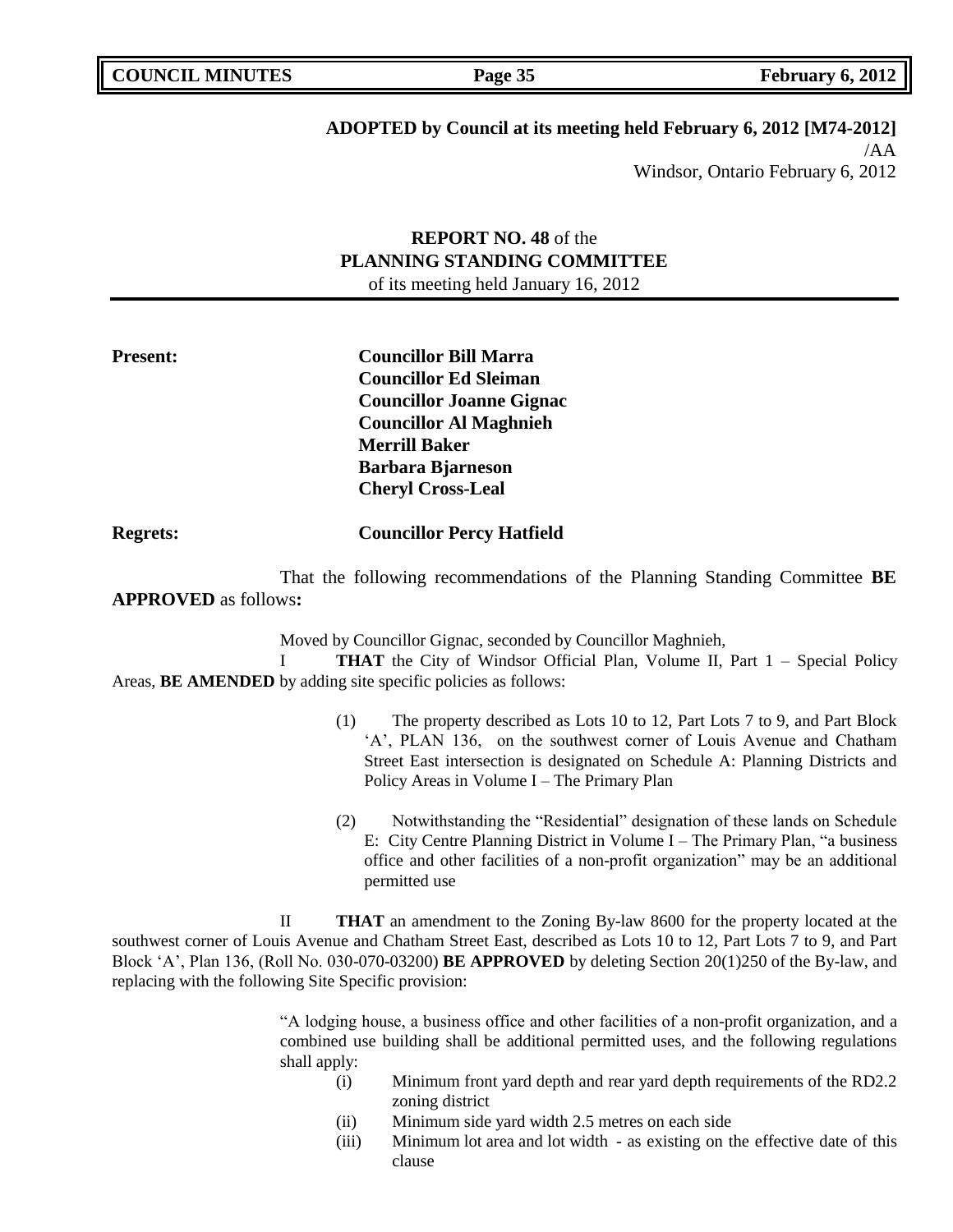- (iv) Minimum landscape open space yard 20% of the lot area
- (v) Maximum building height-6 storeys"

Carried.

*Clerk's Note:* The report authored by the Planner II – Development Review dated December 21, 2011 entitled "Hiatus House, Official Plan & Zoning By-law Amendments (for vacant lands formerly known as 237, 245-249, & 259-261 Louis Avenue, at the southwest corner of Louis Avenue and Chatham Street East intersection)" is *attached* as background information.

Livelink #15670, ZO/11242 ZB/11241

**\_\_\_\_\_\_\_\_\_\_\_\_\_\_\_\_\_\_\_\_\_\_\_\_\_\_\_\_\_\_\_\_\_\_**

\_\_\_\_\_\_\_\_\_\_\_\_\_\_\_\_\_\_\_\_\_\_\_\_\_\_\_\_\_\_\_\_\_\_

*CHAIRPERSON*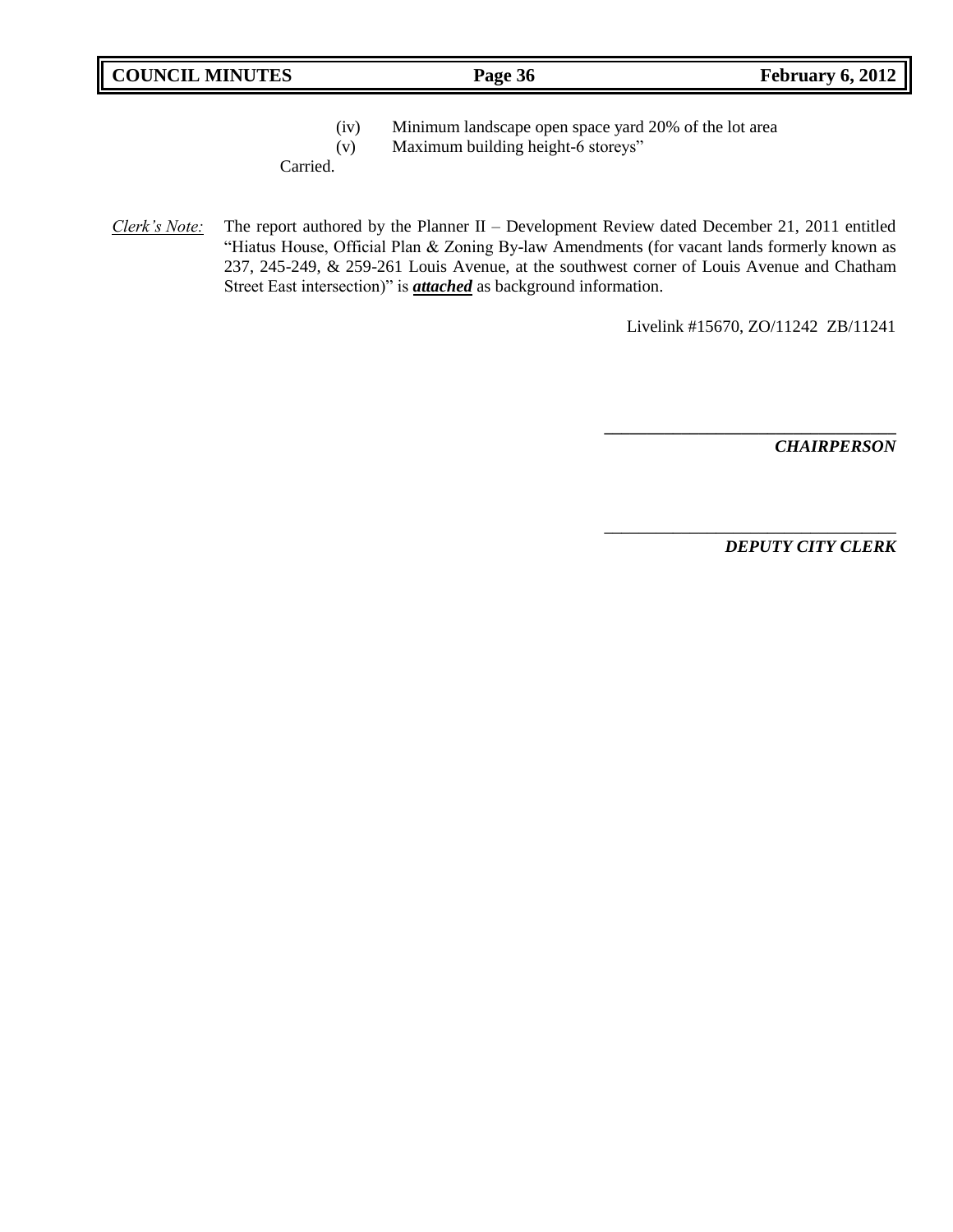## **DEFERRED to the February 21, 2012 meeting of Council as ADOPTED by Council at its meeting held February 6, 2012 [M22-2012] /AA** Windsor, Ontario February 6, 2012

**REPORT NO. 49** of the **PLANNING STANDING COMMITTEE**

of its meeting held January 16, 2012

**Present: Councillor Bill Marra Councillor Ed Sleiman Councillor Joanne Gignac Councillor Al Maghnieh Merrill Baker Barbara Bjarneson Cheryl Cross-Leal**

**Regrets: Councillor Percy Hatfield**

That the following recommendations of the Planning Standing Committee **BE APPROVED** as follows**:** 

Moved by Councillor Gignac, seconded by Councillor Sleiman,

1) **THAT** an amendment to Zoning By-law 8600 **BE APPROVED** changing the zoning of 675-687 Goyeau Street; Lots 125, 128, 129, Part of Lots 124 and 132, Plan 1303, located on the northwest corner of the intersection of Goyeau Street and Tuscarora Street; from CD3.1 to CD3.1, with site specific provision as follows:

- (a) A lodging house, multiple dwelling and residential care facility as additional permitted uses;
- (b) Ground floor dwelling units in a lodging house, multiple dwelling and/or residential care facility are permitted;
- (c) A maximum of 100 beds in a lodging home or a residential care facility.

Carried.

Council Marra voting nay. Merrill Baker voting nay.

*Clerk's Note:* The report authored by the Senior Planner dated December 19, 2011 entitled "Rezoning – 675 Goyeau (Days Inn, 1037109 Ontario Limited" is *attached* as background information.

Livelink #15673, ZB/11240

**\_\_\_\_\_\_\_\_\_\_\_\_\_\_\_\_\_\_\_\_\_\_\_\_\_\_\_\_\_\_\_\_\_\_**

\_\_\_\_\_\_\_\_\_\_\_\_\_\_\_\_\_\_\_\_\_\_\_\_\_\_\_\_\_\_\_\_\_\_

*CHAIRPERSON*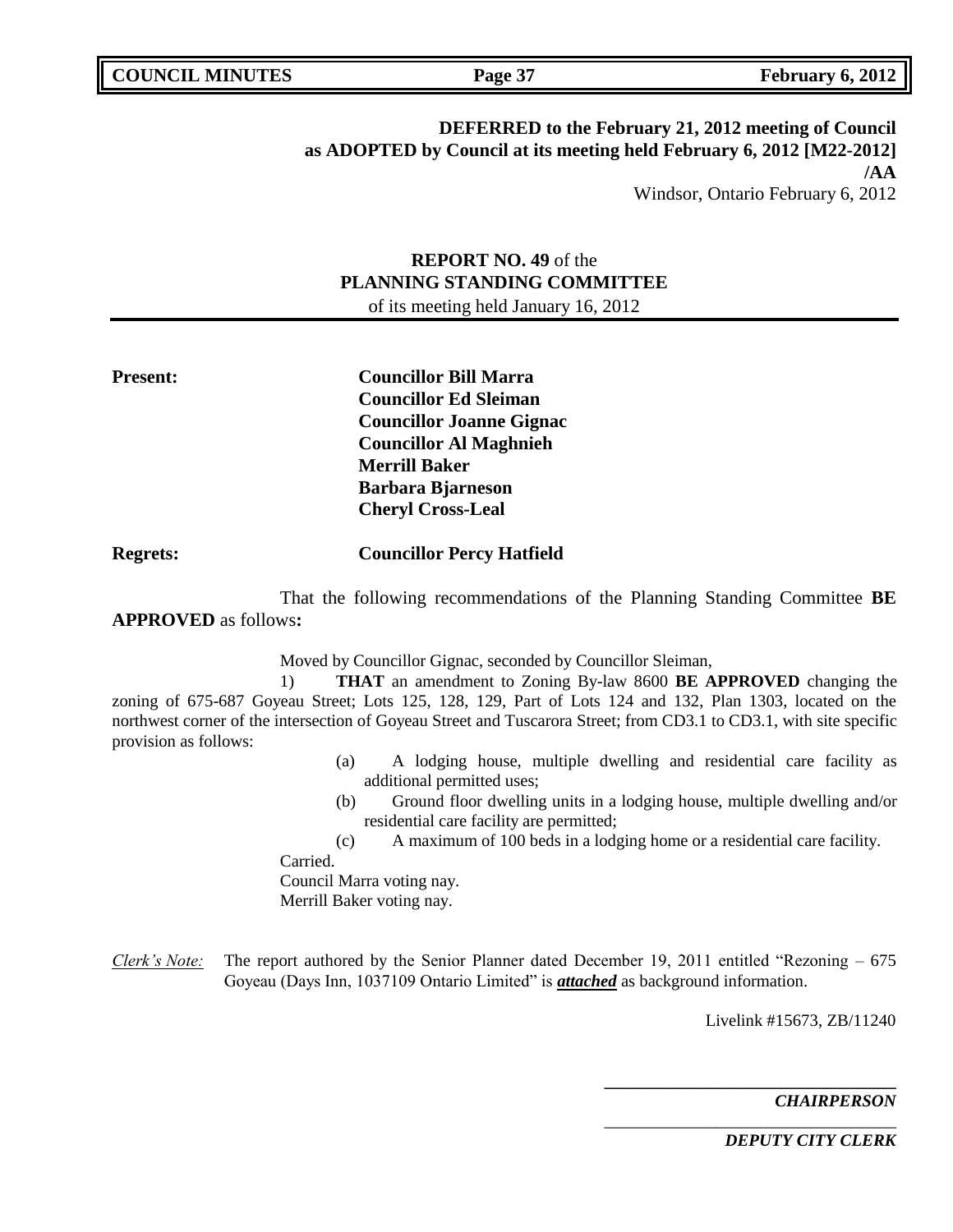# **ADOPTED by Council at its meeting held February 6, 2012 [M75-2012]**

/AA Windsor, Ontario February 6, 2012

## **REPORT NO. 50** of the **PLANNING STANDING COMMITTEE** of its meeting held January 16, 2012

## **Present: Councillor Bill Marra Councillor Ed Sleiman Councillor Joanne Gignac Councillor Al Maghnieh**

**Regrets: Councillor Percy Hatfield**

That the following recommendations of the Planning Standing Committee **BE APPROVED** as follows**:** 

Moved by Councillor Gignac, seconded by Councillor Sleiman,

I **THAT** the 6.1 metre (20 feet) wide north/south alley between Thompson Boulevard and Ford Boulevard from Ontario Street southerly to Raymond Avenue as shown on Drawing Number CC-1621 *attached* hereto as Appendix "A" **BE ASSUMED** for subsequent closure and conveyance to the abutting property owners and further the City Solicitor **BE REQUESTED** to prepare the necessary by-law.

II **THAT** the 6.1 metre (20 feet) wide north/south alley between Thompson Boulevard and Ford Boulevard from Ontario Street southerly to Raymond Avenue as shown on Drawing Number CC-1621 *attached* hereto as Appendix "A" **BE CLOSED AND CONVEYED** to the abutting property owners subject to the following:

- Easements are required for the full width and length of the subject alley in favour of:
	- EnWin Utilities Ltd.
	- Bell Canada
	- Cogeco Cable Systems
- Conveyance cost to each owner
- \$1.00 plus the deed preparation and registration fees and proportionate share of the cost of the 12R Plan as invoiced to the City of Windsor by an Ontario Land Surveyor for land abutting properties zoned RD1.2

and further:

- the City Engineer **BE REQUESTED** to supply the appropriate legal description, in accordance with Drawing Number CC-1621, *attached* hereto as Appendix "A"
- the City Planner, or designate, **BE AUTHORIZED** to publish the required legal notice,
- the City Solicitor **BE REQUESTED** to prepare the by-law to close
- the Chief Administrative Officer and City Clerk **BE AUTHORIZED** to sign all necessary documents approved as to form and content satisfactory to the City Solicitor,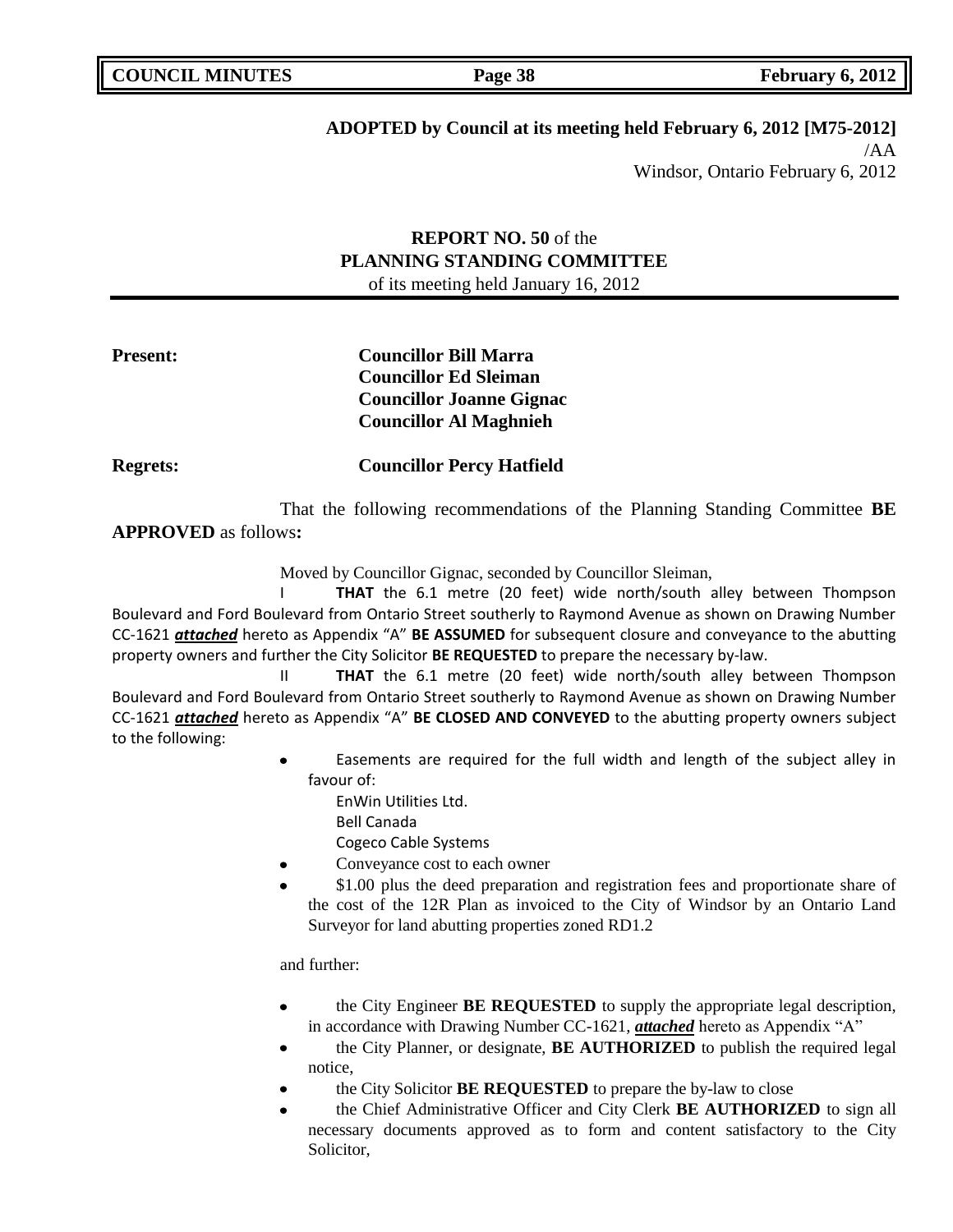the transaction **BE COMPLETED** electronically pursuant to By-law Number  $\bullet$ 366-2003.

Carried.

*Clerk's Note:* The report authored by the Planner II – Development Review dated December 13, 2011 entitled "Request to close the north/south alley between Thompson Boulevard and Ford Boulevard from Ontario Street southerly to Raymond Avenue" is *attached* as background information.

Livelink #15663, SAA2012

**\_\_\_\_\_\_\_\_\_\_\_\_\_\_\_\_\_\_\_\_\_\_\_\_\_\_\_\_\_\_\_\_\_\_**

\_\_\_\_\_\_\_\_\_\_\_\_\_\_\_\_\_\_\_\_\_\_\_\_\_\_\_\_\_\_\_\_\_\_

*CHAIRPERSON*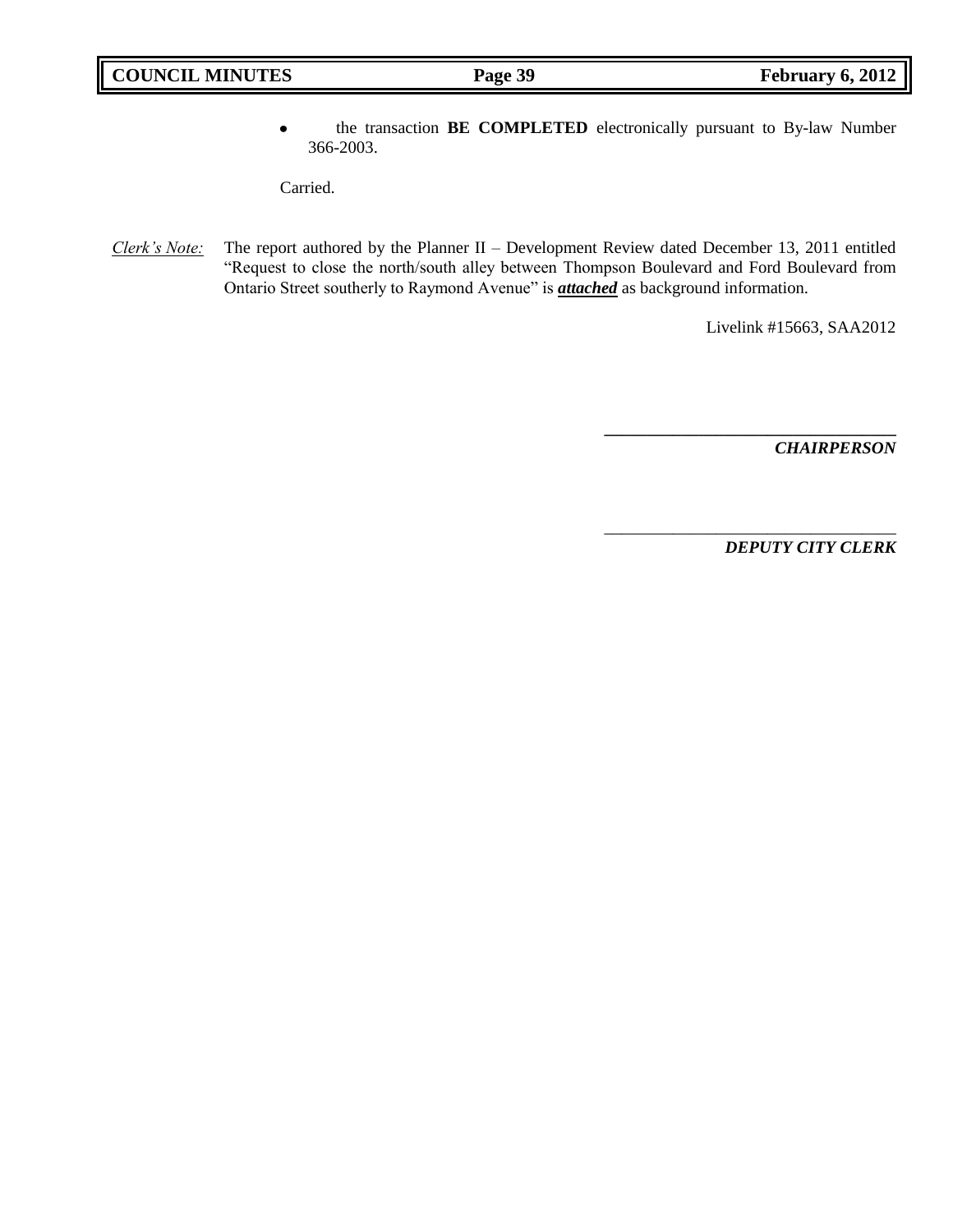# **ADOPTED by Council at its meeting held February 6, 2012 [M76-2012]**

/AA Windsor, Ontario February 6, 2012

## **REPORT NO. 51** of the **PLANNING STANDING COMMITTEE** of its meeting held January 16, 2012

## **Present: Councillor Bill Marra Councillor Ed Sleiman Councillor Joanne Gignac Councillor Al Maghnieh**

**Regrets: Councillor Percy Hatfield**

That the following recommendations of the Planning Standing Committee **BE APPROVED** as follows**:** 

Moved by Councillor Gignac, seconded by Councillor Sleiman,

I **THAT** the 4.26 metre (14 feet) wide east/west alley and the 2.12 metre (7 feet) wide north/south alley between Edward Avenue and Isabelle Place, south of Edgar Street, as shown on Drawing No. CC-1622 *attached* hereto as Appendix "A" **BE ASSUMED** for subsequent closure and to be consolidated into the City's own land municipally known as 1150 Edward Avenue for eventual sale and further the City Solicitor **BE REQUESTED** to prepare the necessary by-law.

II **THAT** the 4.26 metre (14 feet) wide east/west alley and the 2.12 metre (7 feet) wide north/south alley between Edward Avenue and Isabelle Place, south of Edgar Street, as shown on Drawing No. CC-1622 *attached* hereto as Appendix "A" **BE CLOSED AND RETAINED** by the Corporation of the City of Windsor for lot consolidation purposes subject to the following:

> Easements are required in favour of: EnWin Utilities Ltd. Bell Canada Cogeco Cable Systems

and further:

- $\bullet$ The City Engineer and City Solicitor **BE REQUESTED** to supply the appropriate legal description, in accordance with Drawing Number. CC-1622, *attached* hereto as Appendix "A"
- The City Planner, or designate, **BE AUTHORIZED** to publish the required legal notice,
- The City Solicitor **BE REQUESTED** to prepare the by-law to close
- The Chief Administrative Officer and City Clerk **BE AUTHORIZED** to sign all necessary documents approved as to form and content satisfactory to the City Solicitor,
- The transaction **BE COMPLETED** electronically pursuant to By-law Number 366-2003.

Carried.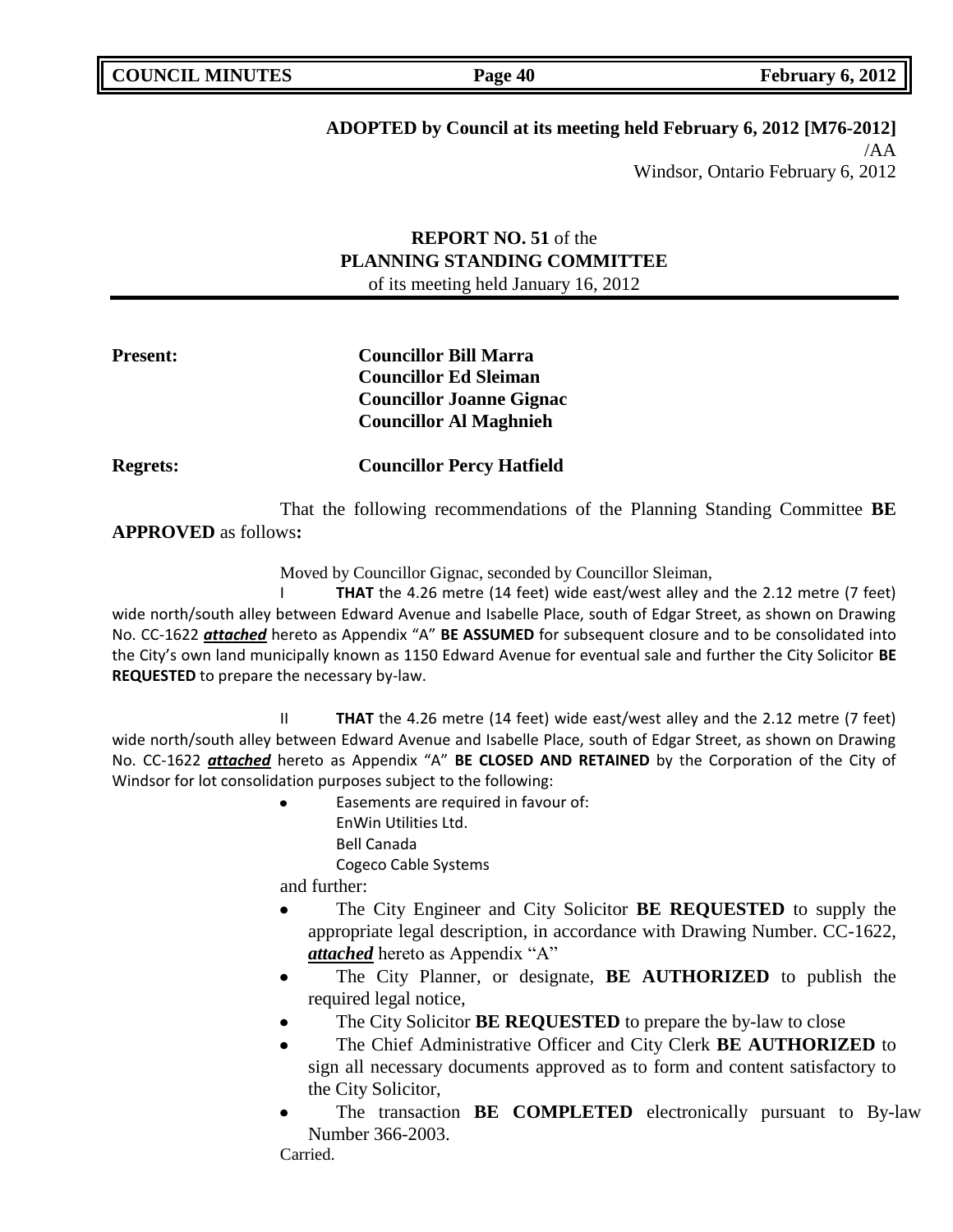| <b>COUNCIL MINUTES</b> | Page 41 | February 6, 2012 |
|------------------------|---------|------------------|
|                        |         |                  |

*Clerk's Note:* The report authored by the Planner II – Development Review dated December 15, 2011 entitled "Request to close the east/west and north/south alleys between Edward Avenue and Isabelle Place, south of Edgar Street" is *attached* as background information.

Livelink #15669, SAA2012

**\_\_\_\_\_\_\_\_\_\_\_\_\_\_\_\_\_\_\_\_\_\_\_\_\_\_\_\_\_\_\_\_\_\_**

\_\_\_\_\_\_\_\_\_\_\_\_\_\_\_\_\_\_\_\_\_\_\_\_\_\_\_\_\_\_\_\_\_\_

*CHAIRPERSON*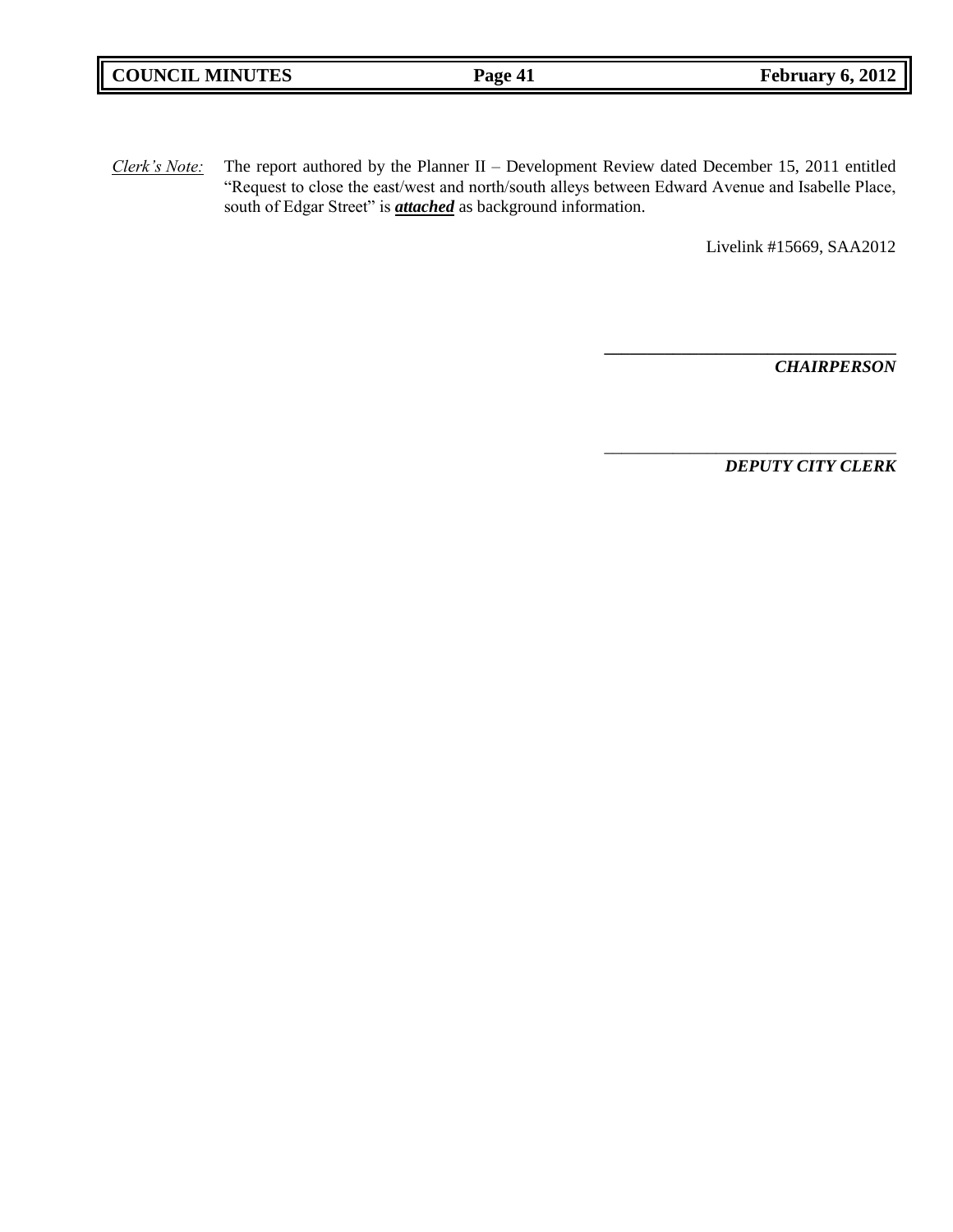**Page 42 February 6, 2012** 

# **ADOPTED by Council at its meeting held February 6, 2012 [M77-2012]**

/AA Windsor, Ontario February 6, 2012

## **REPORT NO. 52** of the **PLANNING STANDING COMMITTEE** of its meeting held January 16, 2012

## **Present: Councillor Bill Marra Councillor Ed Sleiman Councillor Joanne Gignac Councillor Al Maghnieh**

**Regrets: Councillor Percy Hatfield**

That the following recommendations of the Planning Standing Committee **BE APPROVED** as follows**:** 

Moved by Councillor Sleiman, seconded by Councillor Maghnieh,

**THAT** an application made by George Dimopoulos for an exemption from the Howard-Erie Neighbourhood Improvement Programme Area Demolition Control By-law 9198 for the demolition of a onestorey residential building at 1155 McDougall Street **BE DEFERRED** to allow the planning staff to meet with the Applicant to ascertain possible solutions.

Carried.

*Clerk's Note:* The report authored by the Planner III – Special Projects dated December 12, 2011 entitled "Request to Demolish Residential Dwelling at 1155 McDougall Street" is *attached* as background information.

Livelink #15661, SB2012

**\_\_\_\_\_\_\_\_\_\_\_\_\_\_\_\_\_\_\_\_\_\_\_\_\_\_\_\_\_\_\_\_\_\_**

\_\_\_\_\_\_\_\_\_\_\_\_\_\_\_\_\_\_\_\_\_\_\_\_\_\_\_\_\_\_\_\_\_\_

*CHAIRPERSON*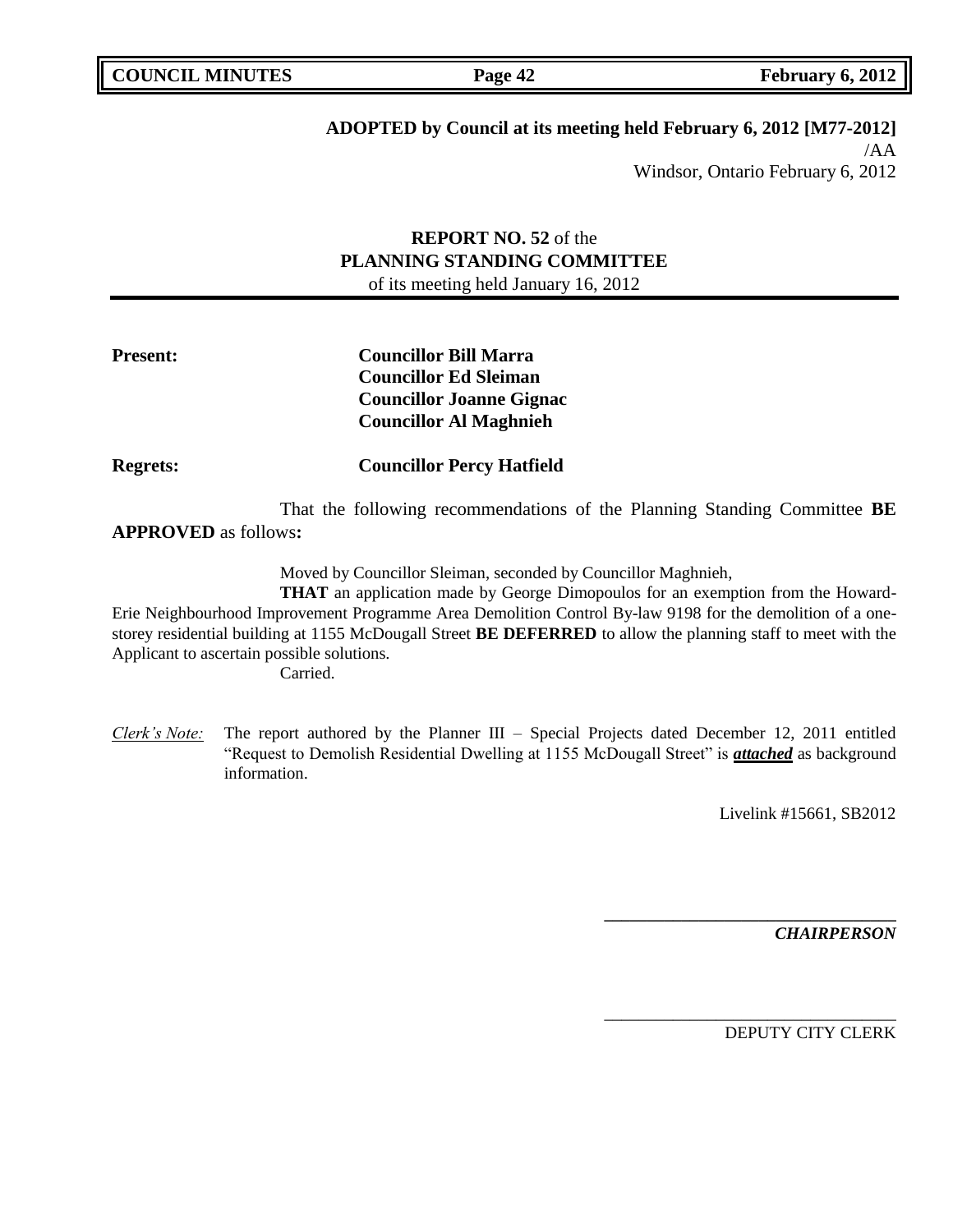# **ADOPTED by Council at its meeting held February 6, 2012 [M78-2012]**

/AA Windsor, Ontario February 6, 2012

## **REPORT NO. 53** of the **PLANNING STANDING COMMITTEE** of its meeting held January 16, 2012

## **Present: Councillor Bill Marra Councillor Ed Sleiman Councillor Joanne Gignac Councillor Al Maghnieh**

**Regrets: Councillor Percy Hatfield**

That the following recommendations of the Planning Standing Committee **BE APPROVED** as follows**:** 

Moved by Councillor Sleiman, seconded by Councillor Maghnieh,

**THAT** M191-2011 PSC10/11 **BE AMENDED** to include the following wording:

**THAT** an exemption from the Interim Control By-law 19-2007 as amended by By-law 35-2008 **BE GRANTED** to Randy Vadnais (Agent) representing Butterfield Holdings Limited, owner of the apartment located at 373 Detroit Street, to renovate an oversized bedroom into two smaller bedrooms in one of the residential apartment units, and construct an additional exterior window for the second bedroom *for all eight floors as per the attached drawings*, on condition that the Olde Sandwich Towne Community Improvement Plan, the Olde Sandwich Towne Supplemental Development and Urban Design Guidelines be incorporated into this development.

Carried.

*Clerk's Note:* The report authored by the Senior Planner-Special Projects dated November 30, 2011 entitled "Exemption to Sandwich Interim Control By-law for 373 Detroit Street (Dunhill Apartments) – Minor Amendment to M191-2011 PSC10/11" is *attached* as background information.

Livelink #15329, ZP/11068

**\_\_\_\_\_\_\_\_\_\_\_\_\_\_\_\_\_\_\_\_\_\_\_\_\_\_\_\_\_\_\_\_\_\_**

\_\_\_\_\_\_\_\_\_\_\_\_\_\_\_\_\_\_\_\_\_\_\_\_\_\_\_\_\_\_\_\_\_\_

*CHAIRPERSON*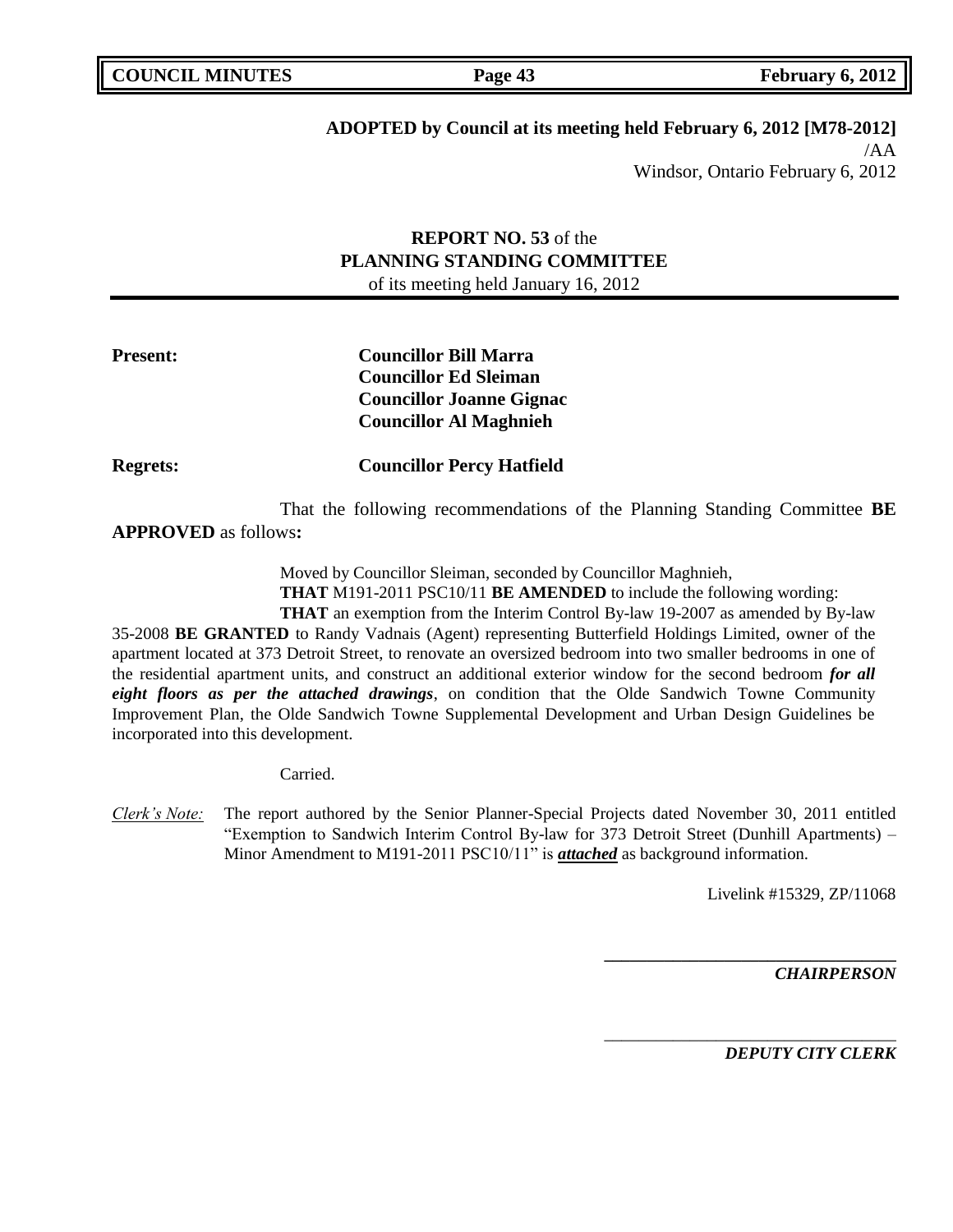**Page 44 February 6, 2012** 

# **ADOPTED by Council at its meeting held February 6, 2012 [M79-2012]**

/AA Windsor, Ontario February 6, 2012

## **REPORT NO. 54** of the **PLANNING STANDING COMMITTEE** of its meeting held January 16, 2012

**Present: Councillor Bill Marra Councillor Ed Sleiman Councillor Joanne Gignac Councillor Al Maghnieh Merrill Baker Barbara Bjarneson Cheryl Cross-Leal**

**Regrets: Councillor Percy Hatfield**

That the following recommendations of the Planning Standing Committee **BE APPROVED** as follows**:** 

Moved by Councillor Sleiman, seconded by Barbara Bjarneson,

**THAT** the presentation by Stan Taylor, Project Manager, Source Water Protection, Essex Region Conservation Authority regarding the pre-consultation on the draft source protection plan policies **BE RECEIVED** as information.

Carried.

*Clerk's Note:* The PowerPoint presentation by Stan Taylor Project Manager, ERCA dated January 2012 entitled "Source Protection Plan Process" is *attached* as background information.

*CHAIRPERSON*

*DEPUTY CITY CLERK*

**\_\_\_\_\_\_\_\_\_\_\_\_\_\_\_\_\_\_\_\_\_\_\_\_\_\_\_\_\_\_\_\_\_\_**

\_\_\_\_\_\_\_\_\_\_\_\_\_\_\_\_\_\_\_\_\_\_\_\_\_\_\_\_\_\_\_\_\_\_